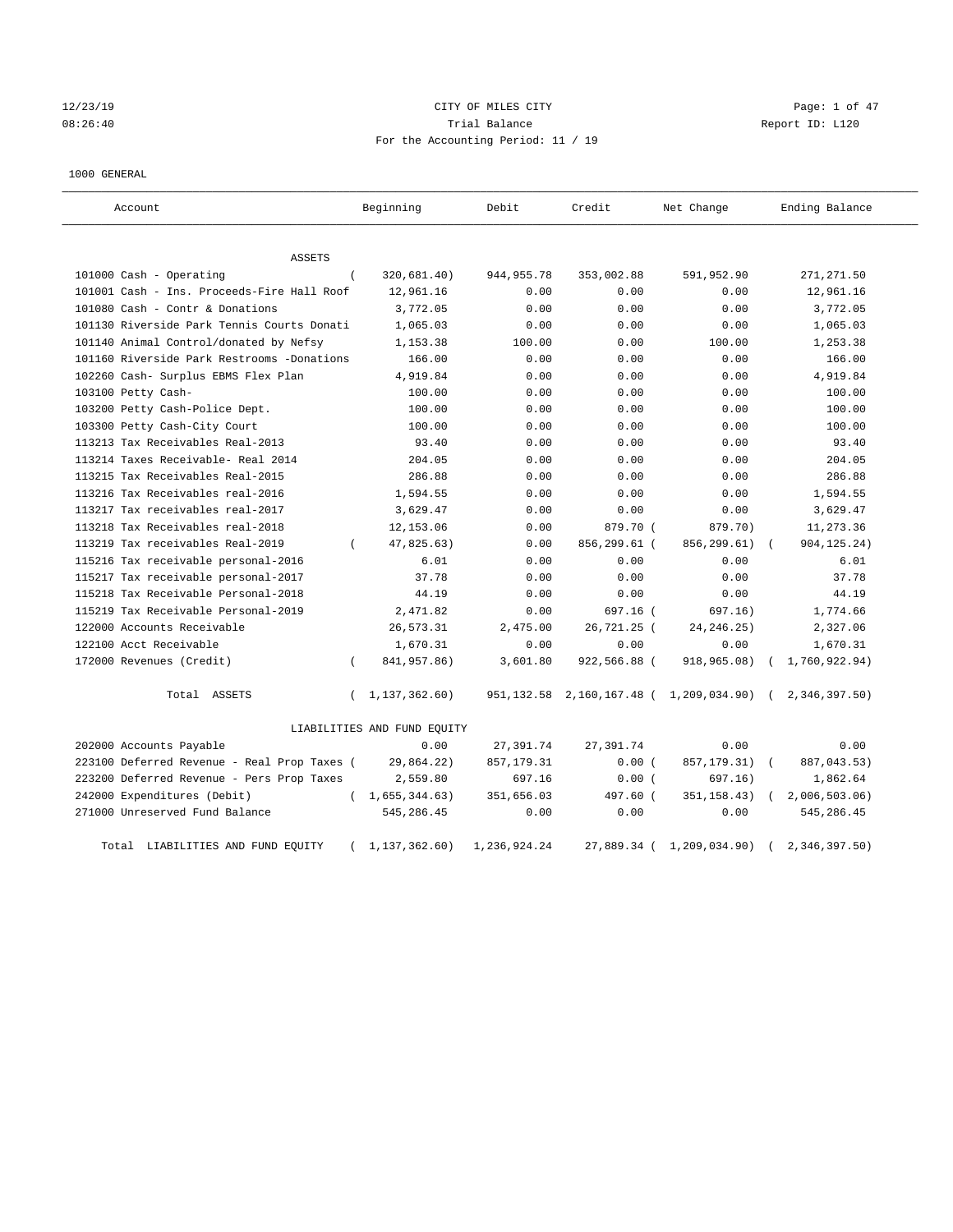# 12/23/19 CITY OF MILES CITY Page: 2 of 47 08:26:40 Report ID: L120 For the Accounting Period: 11 / 19

## 2220 LIBRARY

| Account                                    | Beginning                   | Debit     | Credit        | Net Change    | Ending Balance |
|--------------------------------------------|-----------------------------|-----------|---------------|---------------|----------------|
| ASSETS                                     |                             |           |               |               |                |
| 101000 Cash - Operating                    | 40,395.56                   | 25,573.05 | 23,604.50     | 1,968.55      | 42,364.11      |
| 101032 Cash- Library Board of Trustees Mul | 2,030.84                    | 963.00    | 0.00          | 963.00        | 2,993.84       |
| 103000 Petty Cash                          | 75.00                       | 0.00      | 0.00          | 0.00          | 75.00          |
| 172000 Revenues (Credit)                   | 104, 415. 24)<br>$\sqrt{2}$ | 0.00      | $26,536.05$ ( | $26,536.05$ ( | 130,951.29)    |
| Total ASSETS                               | 61, 913.84)                 | 26,536.05 | 50,140.55 (   | 23,604.50) (  | 85,518.34)     |
|                                            | LIABILITIES AND FUND EQUITY |           |               |               |                |
| 202000 Accounts Payable                    | 0.00                        | 1,722.65  | 1,722.65      | 0.00          | 0.00           |
| 242000 Expenditures (Debit)                | 103, 485, 45)<br>$\sqrt{2}$ | 23,604.50 | 0.00(         | 23,604.50) (  | 127,089.95)    |
| 271000 Unreserved Fund Balance             | 41,571.61                   | 0.00      | 0.00          | 0.00          | 41,571.61      |
| Total LIABILITIES AND FUND EQUITY          | 61, 913.84)                 | 25,327.15 | 1,722.65 (    | 23,604.50) (  | 85,518.34)     |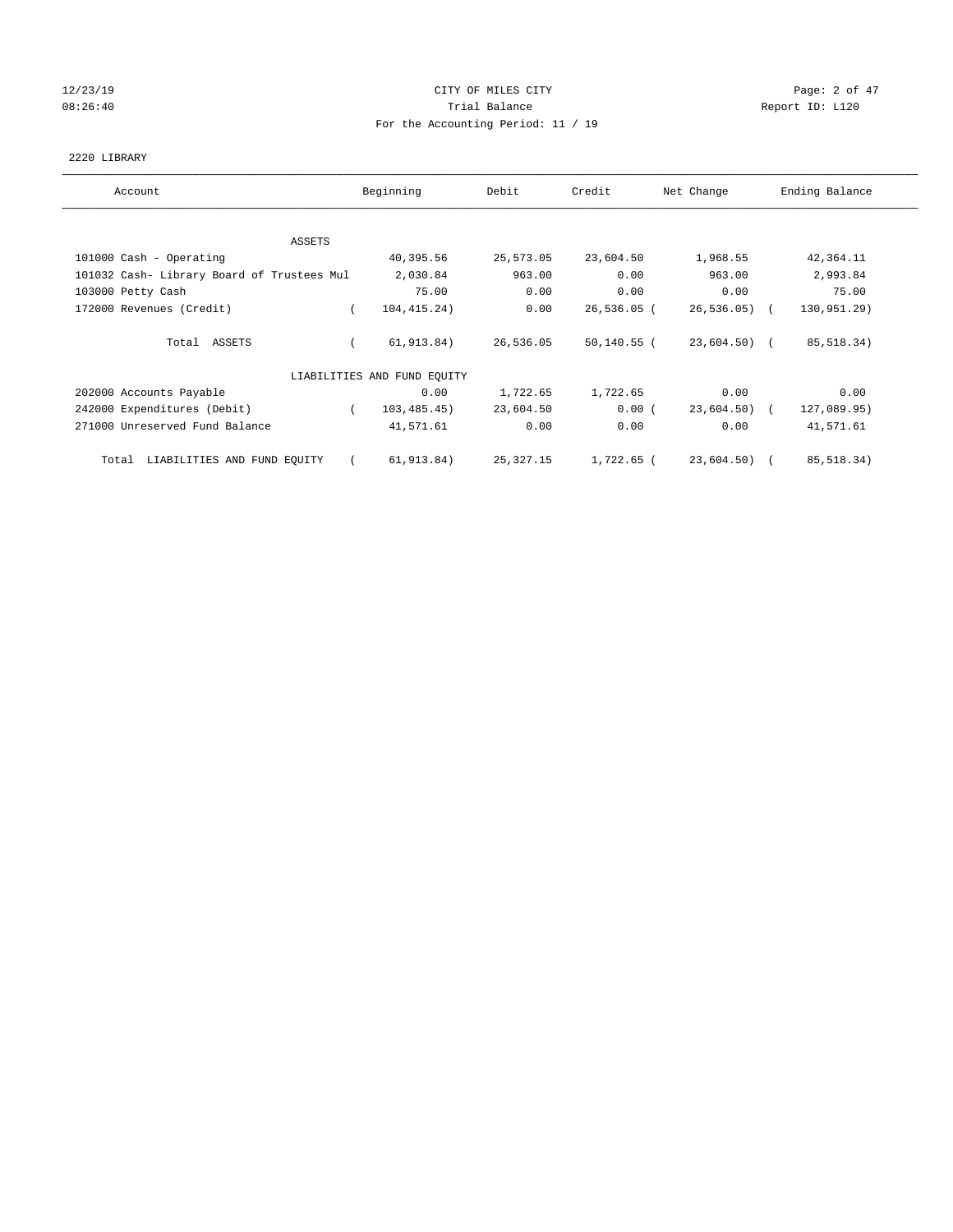# 12/23/19 CITY OF MILES CITY Page: 3 of 47 08:26:40 Report ID: L120 For the Accounting Period: 11 / 19

## 2260 EMERGENCY DISASTER

| Account                                     | Beginning                   | Debit | Credit    | Net Change |                          | Ending Balance |
|---------------------------------------------|-----------------------------|-------|-----------|------------|--------------------------|----------------|
| ASSETS                                      |                             |       |           |            |                          |                |
| 101000 Cash - Operating                     | 189.49                      | 17.41 | 0.00      | 17.41      |                          | 206.90         |
| 113218 Tax Receivables real-2018            | 153.56)                     | 0.00  | 9.24(     | $9.24)$ (  |                          | 162.80)        |
| 115219 Tax Receivable Personal-2019         | 22.86)                      | 0.00  | 7.32(     | 7.32)      |                          | 30.18)         |
| 172000 Revenues (Credit)                    | 190.08)                     | 0.00  | $17.41$ ( | 17.41)     | $\overline{\phantom{a}}$ | $207.49$ )     |
| Total ASSETS                                | 177.01)                     | 17.41 | 33.97(    | $16.56)$ ( |                          | 193.57)        |
|                                             | LIABILITIES AND FUND EQUITY |       |           |            |                          |                |
| 223100 Deferred Revenue - Real Prop Taxes ( | 153.56)                     | 9.24  | 0.00(     | $9.24)$ (  |                          | 162.80)        |
| 223200 Deferred Revenue - Pers Prop Taxes ( | 22.86)                      | 7.32  | 0.00(     | 7.32)      | $\sim$                   | 30.18)         |
| 271000 Unreserved Fund Balance              | 0.59)                       | 0.00  | 0.00      | 0.00       |                          | 0.59)          |
| LIABILITIES AND FUND EQUITY<br>Total        | 177.01)                     | 16.56 | 0.00(     | 16.56)     |                          | 193.57)        |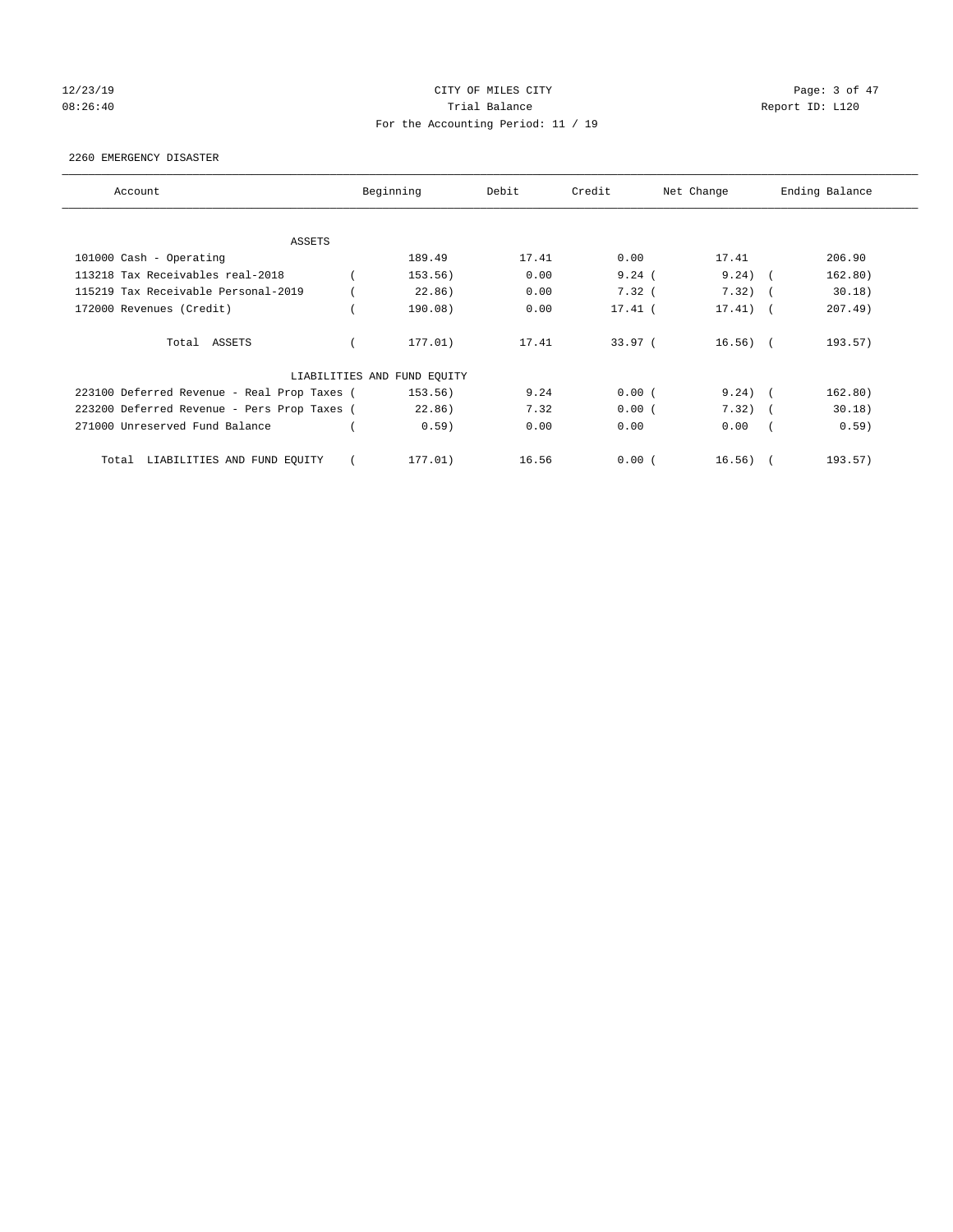| 12/23/19          |  |
|-------------------|--|
| $0.8.26 \cdot 10$ |  |

# CITY OF MILES CITY CONTROL CONTROL CITY CONTROL PAGE: 4 of 47 08:26:40 <br>Trial Balance Report ID: L120 For the Accounting Period: 11 / 19

## 2270 Health

| Account                              | Beginning                   | Debit | Credit | Net Change | Ending Balance |
|--------------------------------------|-----------------------------|-------|--------|------------|----------------|
|                                      |                             |       |        |            |                |
|                                      | ASSETS                      |       |        |            |                |
| 101000 Cash - Operating              | 9,171.88                    | 0.00  | 0.00   | 0.00       | 9,171.88       |
| Total ASSETS                         | 9,171.88                    | 0.00  | 0.00   | 0.00       | 9,171.88       |
|                                      | LIABILITIES AND FUND EQUITY |       |        |            |                |
| 271000 Unreserved Fund Balance       | 9,171.88                    | 0.00  | 0.00   | 0.00       | 9,171.88       |
|                                      |                             |       |        |            |                |
| LIABILITIES AND FUND EQUITY<br>Total | 9,171.88                    | 0.00  | 0.00   | 0.00       | 9,171.88       |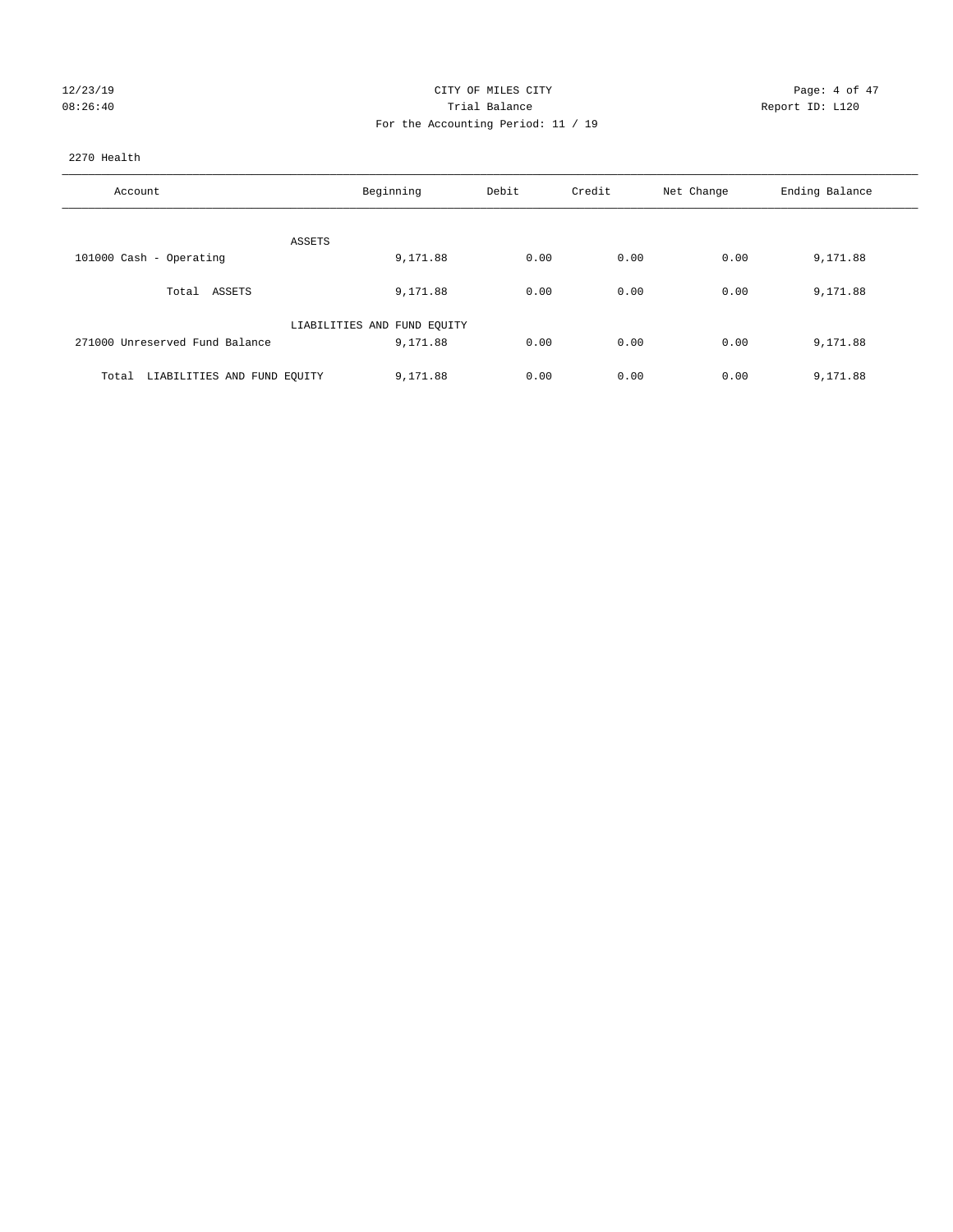# 12/23/19 CITY OF MILES CITY Page: 5 of 47 08:26:40 Report ID: L120 For the Accounting Period: 11 / 19

#### 2310 TIFD-Downtown

| Account                                   | Beginning                   | Debit     | Credit      | Net Change   | Ending Balance |
|-------------------------------------------|-----------------------------|-----------|-------------|--------------|----------------|
| <b>ASSETS</b>                             |                             |           |             |              |                |
| 101000 Cash - Operating                   | 64,024.42                   | 43,681.19 | 101.85      | 43,579.34    | 107,603.76     |
| 113170 Deferred revenue                   | 165.24                      | 0.00      | 0.00        | 0.00         | 165.24         |
| 113218 Tax Receivables real-2018          | 915.34                      | 0.00      | 0.00        | 0.00         | 915.34         |
| 115180 Deferred revenue-audit             | 1.46                        | 0.00      | 0.00        | 0.00         | 1.46           |
| 115219 Tax Receivable Personal-2019       | 209.86                      | 0.00      | 0.00        | 0.00         | 209.86         |
| 172000 Revenues (Credit)                  | 1,586.64)                   | 0.00      | 43,681.19 ( | 43,681.19) ( | 45, 267.83)    |
| Total ASSETS                              | 63,729.68                   | 43,681.19 | 43,783.04 ( | 101.85)      | 63,627.83      |
|                                           | LIABILITIES AND FUND EQUITY |           |             |              |                |
| 202000 Accounts Payable                   | 0.00                        | 101.85    | 101.85      | 0.00         | 0.00           |
| 223100 Deferred Revenue - Real Prop Taxes | 1,080.58                    | 0.00      | 0.00        | 0.00         | 1,080.58       |
| 223200 Deferred Revenue - Pers Prop Taxes | 211.32                      | 0.00      | 0.00        | 0.00         | 211.32         |
| 242000 Expenditures (Debit)               | 852.67)                     | 101.85    | 0.00(       | $101.85)$ (  | 954.52)        |
| 271000 Unreserved Fund Balance            | 63,290.45                   | 0.00      | 0.00        | 0.00         | 63,290.45      |
| LIABILITIES AND FUND EQUITY<br>Total      | 63,729.68                   | 203.70    | $101.85$ (  | 101.85)      | 63,627.83      |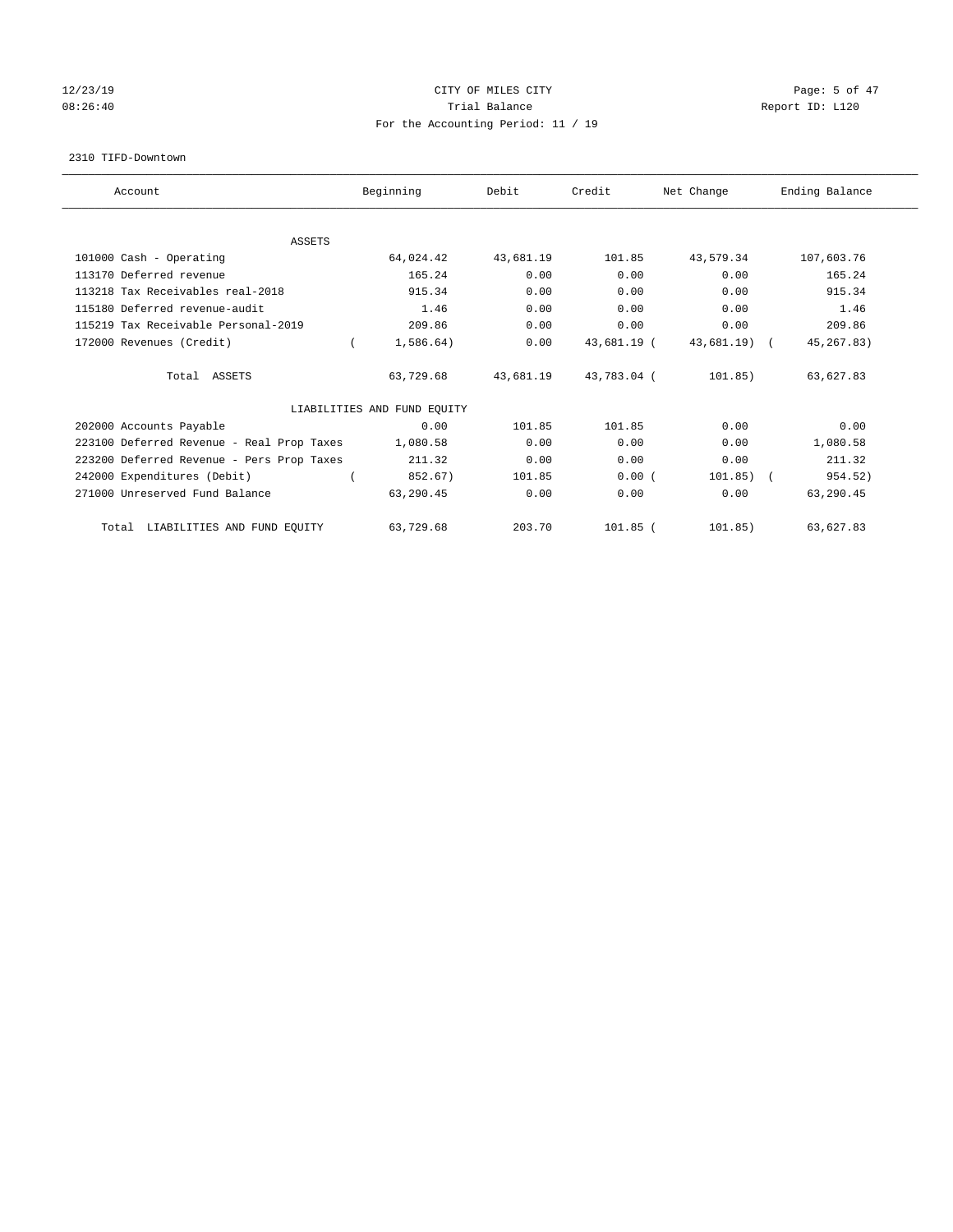# 12/23/19 CITY OF MILES CITY Page: 6 of 47 08:26:40 Trial Balance Report ID: L120 For the Accounting Period: 11 / 19

## 2350 Local Government/Study Commission

| Account                                   | Beginning                   | Debit | Credit | Net Change | Ending Balance |
|-------------------------------------------|-----------------------------|-------|--------|------------|----------------|
| ASSETS                                    |                             |       |        |            |                |
| 101000 Cash - Operating                   | 0.47                        | 0.00  | 0.00   | 0.00       | 0.47           |
| 113214 Taxes Receivable- Real 2014        | 0.97                        | 0.00  | 0.00   | 0.00       | 0.97           |
| 113215 Tax Receivables Real-2015          | 1.62                        | 0.00  | 0.00   | 0.00       | 1.62           |
| 115216 Tax receivable personal-2016       | 0.02                        | 0.00  | 0.00   | 0.00       | 0.02           |
| 172000 Revenues (Credit)                  | 0.47)                       | 0.00  | 0.00   | 0.00       | 0.47)          |
| Total ASSETS                              | 2.61                        | 0.00  | 0.00   | 0.00       | 2.61           |
|                                           | LIABILITIES AND FUND EQUITY |       |        |            |                |
| 223100 Deferred Revenue - Real Prop Taxes | 2.59                        | 0.00  | 0.00   | 0.00       | 2.59           |
| 223200 Deferred Revenue - Pers Prop Taxes | 0.02                        | 0.00  | 0.00   | 0.00       | 0.02           |
| LIABILITIES AND FUND EQUITY<br>Total      | 2.61                        | 0.00  | 0.00   | 0.00       | 2.61           |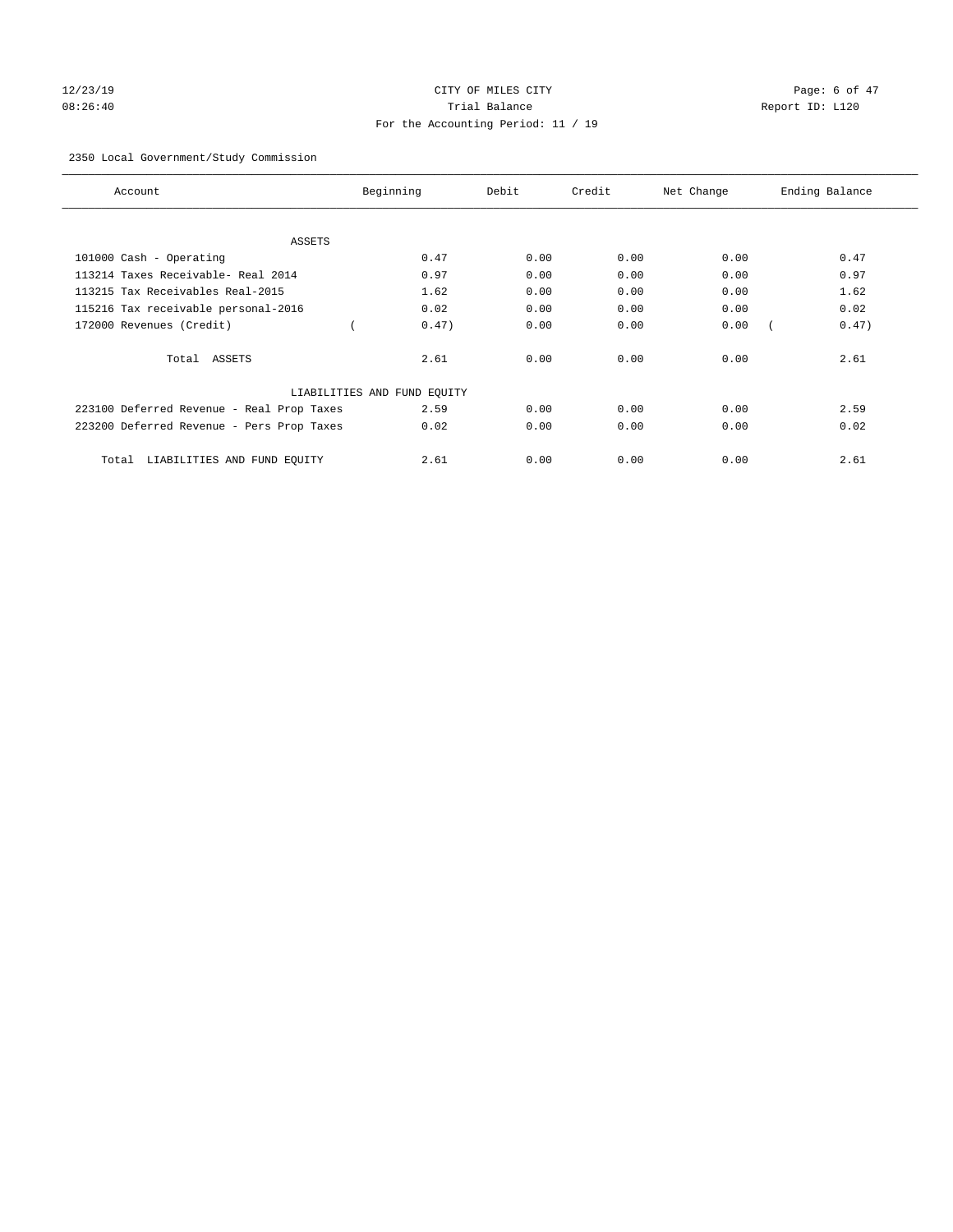# 12/23/19 CITY OF MILES CITY Page: 7 of 47 08:26:40 Trial Balance Report ID: L120 For the Accounting Period: 11 / 19

2372 Permissive Medical Levy

| Account                                     | Beginning                   | Debit       | Credit       | Net Change       | Ending Balance |
|---------------------------------------------|-----------------------------|-------------|--------------|------------------|----------------|
|                                             |                             |             |              |                  |                |
| <b>ASSETS</b>                               |                             |             |              |                  |                |
| 101000 Cash - Operating                     | 9,278.65                    | 122,236.40  | 0.00         | 122, 236.40      | 131,515.05     |
| 113211 Taxes Receivable - Real 2011         | 0.14                        | 0.00        | 0.00         | 0.00             | 0.14           |
| 113213 Tax Receivables Real-2013            | 9.28                        | 0.00        | 0.00         | 0.00             | 9.28           |
| 113214 Taxes Receivable- Real 2014          | 22.40                       | 0.00        | 0.00         | 0.00             | 22.40          |
| 113215 Tax Receivables Real-2015            | 31.52                       | 0.00        | 0.00         | 0.00             | 31.52          |
| 113216 Tax Receivables real-2016            | 181.20                      | 0.00        | 0.00         | 0.00             | 181.20         |
| 113217 Tax receivables real-2017            | 425.20                      | 0.00        | 0.00         | 0.00             | 425.20         |
| 113218 Tax Receivables real-2018            | 2,030.85                    | 0.00        | $110.81$ (   | 110.81)          | 1,920.04       |
| 113219 Tax receivables Real-2019            | 6, 815.83)                  | 0.00        | 122,034.77 ( | $122,034.77$ ) ( | 128,850.60)    |
| 115216 Tax receivable personal-2016         | 0.64                        | 0.00        | 0.00         | 0.00             | 0.64           |
| 115217 Tax receivable personal-2017         | 4.27                        | 0.00        | 0.00         | 0.00             | 4.27           |
| 115218 Tax Receivable Personal-2018         | 5.18                        | 0.00        | 0.00         | 0.00             | 5.18           |
| 115219 Tax Receivable Personal-2019         | 311.35                      | 0.00        | $87.82$ (    | 87.82)           | 223.53         |
| 172000 Revenues (Credit)                    | 9, 279.03)                  | 0.00        | 122,236.40 ( | $122, 236.40$ (  | 131, 515.43)   |
| Total ASSETS                                | 3,794.18)                   | 122,236.40  | 244,469.80 ( | $122, 233, 40$ ( | 126,027.58)    |
|                                             | LIABILITIES AND FUND EQUITY |             |              |                  |                |
| 223100 Deferred Revenue - Real Prop Taxes ( | 4, 115.24)                  | 122, 145.58 | 0.00(        | $122, 145.58$ (  | 126,260.82)    |
| 223200 Deferred Revenue - Pers Prop Taxes   | 321.44                      | 87.82       | 0.00(        | 87.82)           | 233.62         |
| 271000 Unreserved Fund Balance              | 0.38)                       | 0.00        | 0.00         | 0.00             | 0.38)          |
| Total LIABILITIES AND FUND EQUITY           | 3.794.18                    | 122, 233.40 | 0.00(        | 122, 233.40)     | 126,027.58)    |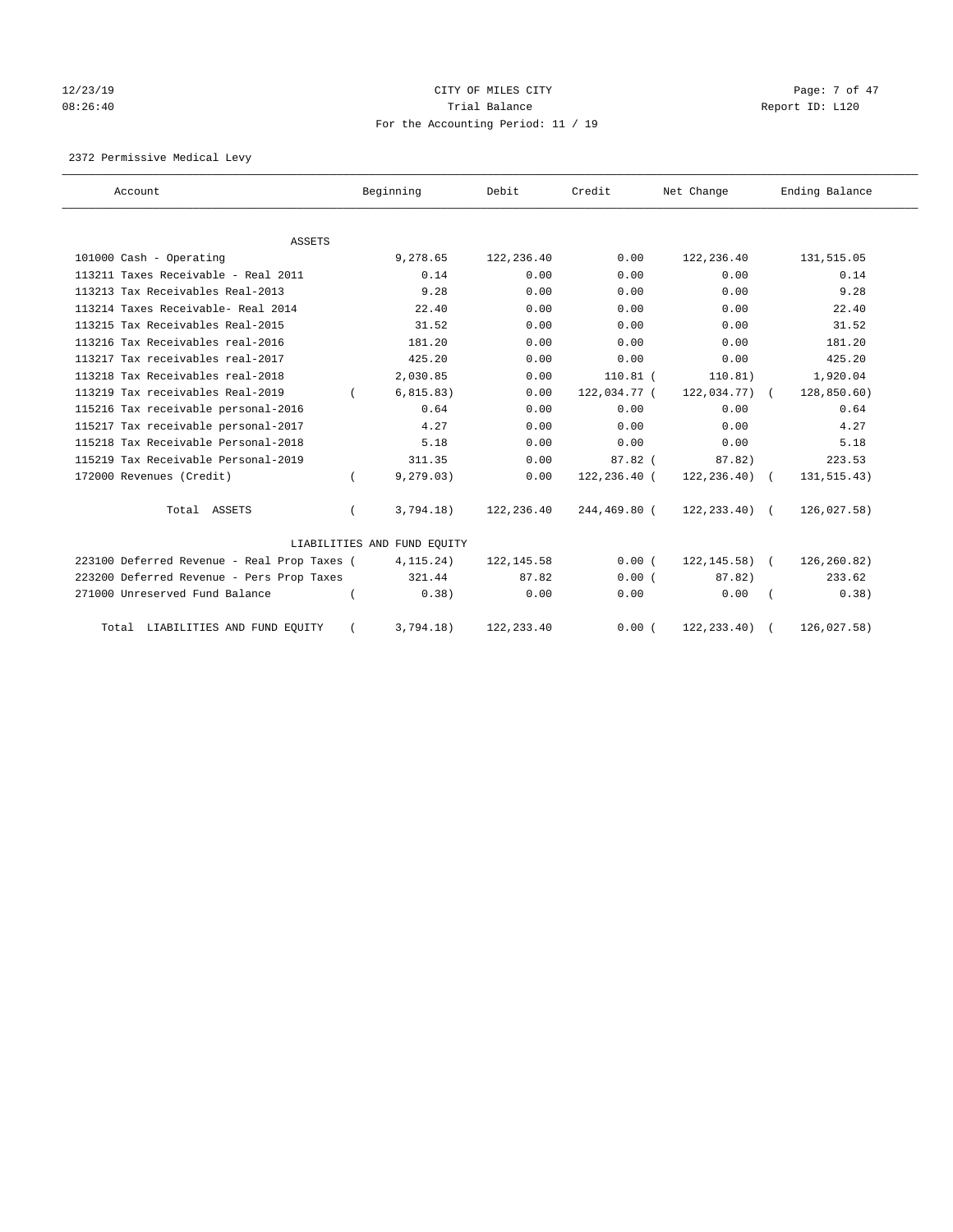## 12/23/19 CITY OF MILES CITY Page: 8 of 47 08:26:40 Report ID: L120 For the Accounting Period: 11 / 19

## 2390 DRUG FORFEITURE

| Account                              | Beginning                   | Debit | Credit | Net Change | Ending Balance |
|--------------------------------------|-----------------------------|-------|--------|------------|----------------|
|                                      |                             |       |        |            |                |
|                                      | ASSETS                      |       |        |            |                |
| 101000 Cash - Operating              | 1,600.00                    | 0.00  | 0.00   | 0.00       | 1,600.00       |
| ASSETS<br>Total                      | 1,600.00                    | 0.00  | 0.00   | 0.00       | 1,600.00       |
|                                      | LIABILITIES AND FUND EQUITY |       |        |            |                |
| 271000 Unreserved Fund Balance       | 1,600.00                    | 0.00  | 0.00   | 0.00       | 1,600.00       |
|                                      |                             |       |        |            |                |
| LIABILITIES AND FUND EQUITY<br>Total | 1,600.00                    | 0.00  | 0.00   | 0.00       | 1,600.00       |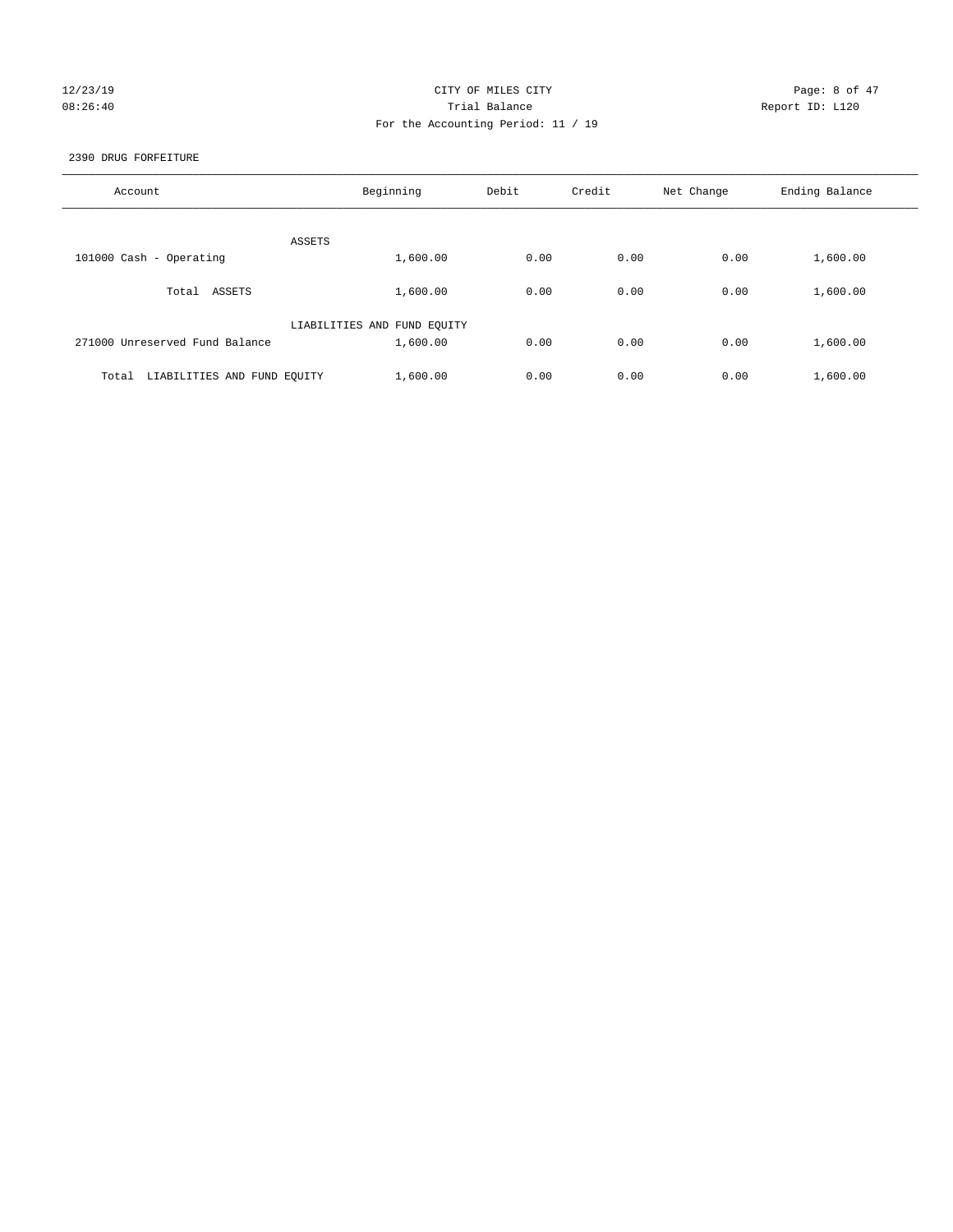## 12/23/19 CITY OF MILES CITY Page: 9 of 47 08:26:40 Trial Balance Report ID: L120 For the Accounting Period: 11 / 19

## 2394 BUILDING CODE ENFORCEMENT

| Account                              |        | Beginning                   | Debit    | Credit       | Net Change   | Ending Balance |
|--------------------------------------|--------|-----------------------------|----------|--------------|--------------|----------------|
|                                      |        |                             |          |              |              |                |
|                                      | ASSETS |                             |          |              |              |                |
| 101000 Cash - Operating              |        | 103,027.89                  | 1,841.00 | 4,389.47 (   | 2,548.47)    | 100,479.42     |
| 172000 Revenues (Credit)             |        | 72,070.83)                  | 0.00     | $1,841.00$ ( | $1,841.00$ ( | 73, 911.83)    |
| Total ASSETS                         |        | 30,957.06                   | 1,841.00 | $6,230.47$ ( | 4,389.47)    | 26,567.59      |
|                                      |        | LIABILITIES AND FUND EQUITY |          |              |              |                |
| 202000 Accounts Payable              |        | 0.00                        | 2,107.66 | 2,107.66     | 0.00         | 0.00           |
| 242000 Expenditures (Debit)          |        | 68, 314.44)                 | 4,389.47 | 0.00(        | $4,389.47$ ( | 72,703.91)     |
| 271000 Unreserved Fund Balance       |        | 99,271.50                   | 0.00     | 0.00         | 0.00         | 99,271.50      |
| LIABILITIES AND FUND EQUITY<br>Total |        | 30,957.06                   | 6,497.13 | $2.107.66$ ( | 4.389.47     | 26,567.59      |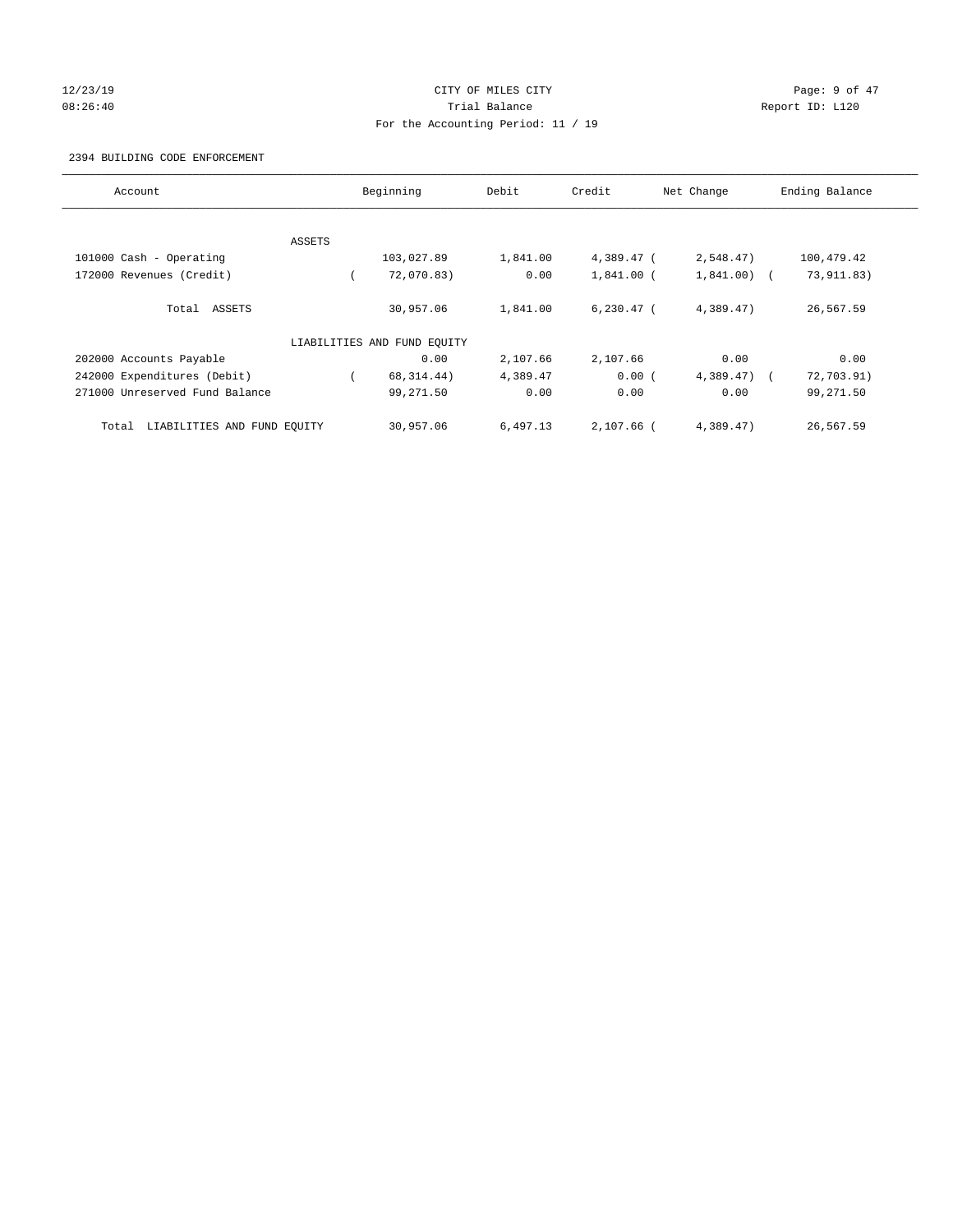# 12/23/19 Page: 10 of 47 08:26:40 Trial Balance Report ID: L120 For the Accounting Period: 11 / 19

2400 LTG M D#165-(Gen City)

| Account                                    | Beginning                   | Debit      | Credit       | Net Change    | Ending Balance |
|--------------------------------------------|-----------------------------|------------|--------------|---------------|----------------|
|                                            |                             |            |              |               |                |
| <b>ASSETS</b>                              |                             |            |              |               |                |
| 101000 Cash - Operating                    | 21,617.12                   | 91,378.34  | 12,826.10    | 78,552.24     | 100,169.36     |
| 118140 Special Assessments Receivables-201 | 39.03                       | 0.00       | 0.00         | 0.00          | 39.03          |
| 118150 Special Assessments Receivables-201 | 40.74                       | 0.00       | 0.00         | 0.00          | 40.74          |
| 118160 Special Assessments Receivables-201 | 268.77                      | 0.00       | 0.00         | 0.00          | 268.77         |
| 118170 Special Assessments Receivables-201 | 1,101.65                    | 0.00       | 0.00         | 0.00          | 1,101.65       |
| 118180 Special Assessments Received-2018   | 2,383.41                    | 0.00       | 75.59(       | 75.59)        | 2,307.82       |
| 118190 Special Assessments Receivables-201 | 168,539.12                  | 0.00       | 91,295.87 (  | 91,295.87)    | 77, 243.25     |
| 172000 Revenues (Credit)                   | 10,964.89)                  | 0.00       | 91,378.34 (  | 91,378.34) (  | 102,343.23)    |
| Total ASSETS                               | 183,024.95                  | 91,378.34  | 195,575.90 ( | 104,197.56)   | 78,827.39      |
|                                            | LIABILITIES AND FUND EQUITY |            |              |               |                |
| 202000 Accounts Payable                    | 0.00                        | 12,826.10  | 12,826.10    | 0.00          | 0.00           |
| 223000 Deferred Revenue/Uncollected Taxes  | 172,372.72                  | 91,371.46  | 0.00(        | 91,371.46)    | 81,001.26      |
| 242000 Expenditures (Debit)                | 61,950.76)                  | 12,826.10  | 0.00(        | $12,826.10$ ( | 74,776.86)     |
| 271000 Unreserved Fund Balance             | 72,602.99                   | 0.00       | 0.00         | 0.00          | 72,602.99      |
| Total LIABILITIES AND FUND EQUITY          | 183,024.95                  | 117,023.66 | 12,826.10 (  | 104, 197.56)  | 78,827.39      |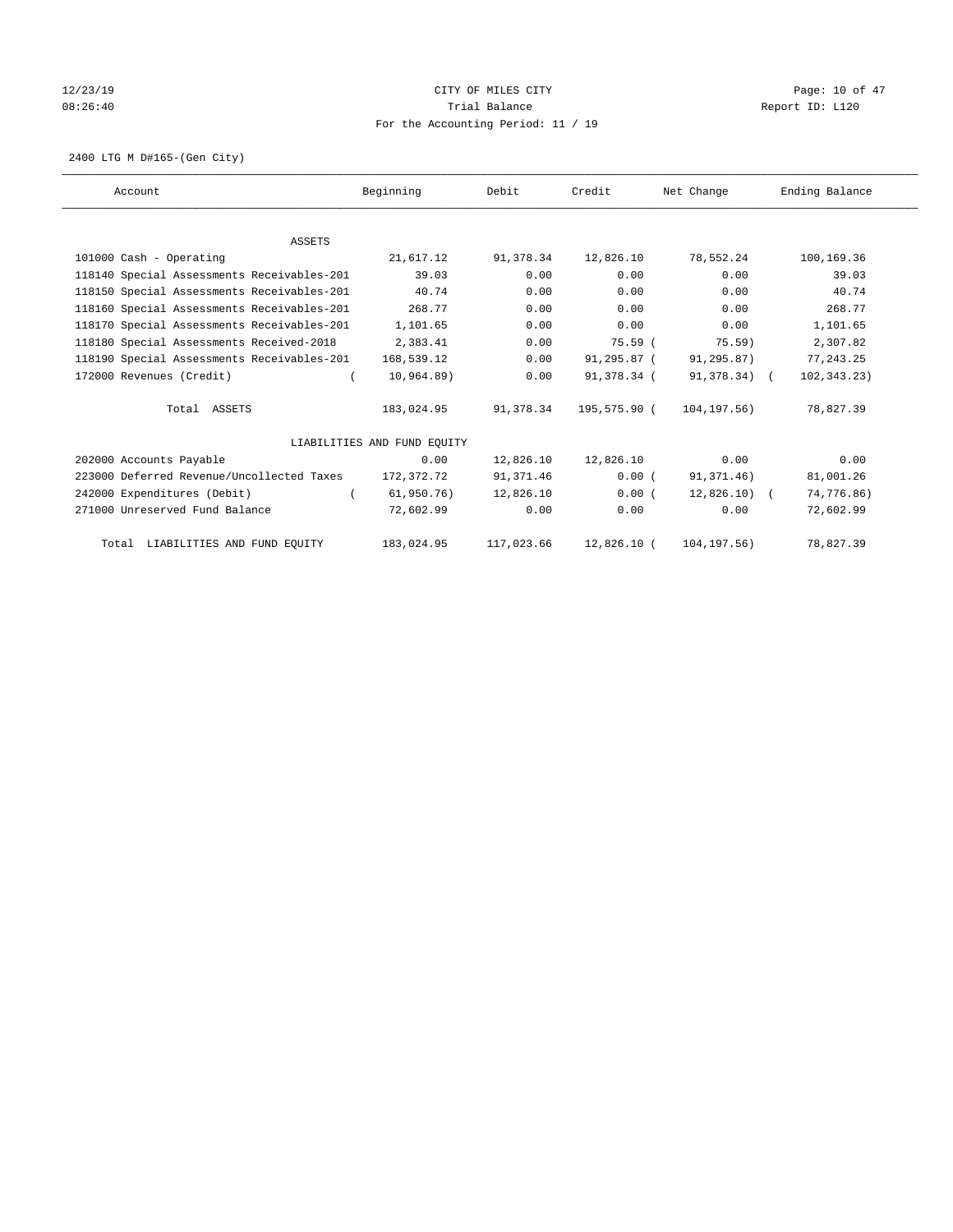# $12/23/19$  Page: 11 of 47 08:26:40 Report ID: L120 For the Accounting Period: 11 / 19

2420 LTG M D#167-(MilesAddn Etc)

| Account                                    | Beginning                   | Debit     | Credit      | Net Change   | Ending Balance |
|--------------------------------------------|-----------------------------|-----------|-------------|--------------|----------------|
| ASSETS                                     |                             |           |             |              |                |
| 101000 Cash - Operating                    | 9,198.02                    | 12,488.11 | 1,617.81    | 10,870.30    | 20,068.32      |
| 118170 Special Assessments Receivables-201 | 45.27                       | 0.00      | 0.00        | 0.00         | 45.27          |
| 118180 Special Assessments Received-2018   | 477.86                      | 0.00      | 0.00        | 0.00         | 477.86         |
| 118190 Special Assessments Receivables-201 | 25,560.56                   | 0.00      | 12,488.11 ( | 12,488.11)   | 13,072.45      |
| 172000 Revenues (Credit)                   | 1,036.18)                   | 0.00      | 12,488.11 ( | 12,488.11) ( | 13,524.29)     |
| Total ASSETS                               | 34, 245.53                  | 12,488.11 | 26,594.03 ( | 14,105.92)   | 20,139.61      |
|                                            | LIABILITIES AND FUND EQUITY |           |             |              |                |
| 202000 Accounts Payable                    | 0.00                        | 1,617.81  | 1,617.81    | 0.00         | 0.00           |
| 223000 Deferred Revenue/Uncollected Taxes  | 26,083.69                   | 12,488.11 | $0.00$ (    | 12,488.11)   | 13,595.58      |
| 242000 Expenditures (Debit)                | 8,637.96)                   | 1,617.81  | 0.00(       | $1,617.81$ ( | 10, 255.77)    |
| 271000 Unreserved Fund Balance             | 16,799.80                   | 0.00      | 0.00        | 0.00         | 16,799.80      |
| LIABILITIES AND FUND EQUITY<br>Total       | 34, 245.53                  | 15,723.73 | 1,617.81 (  | 14,105.92)   | 20,139.61      |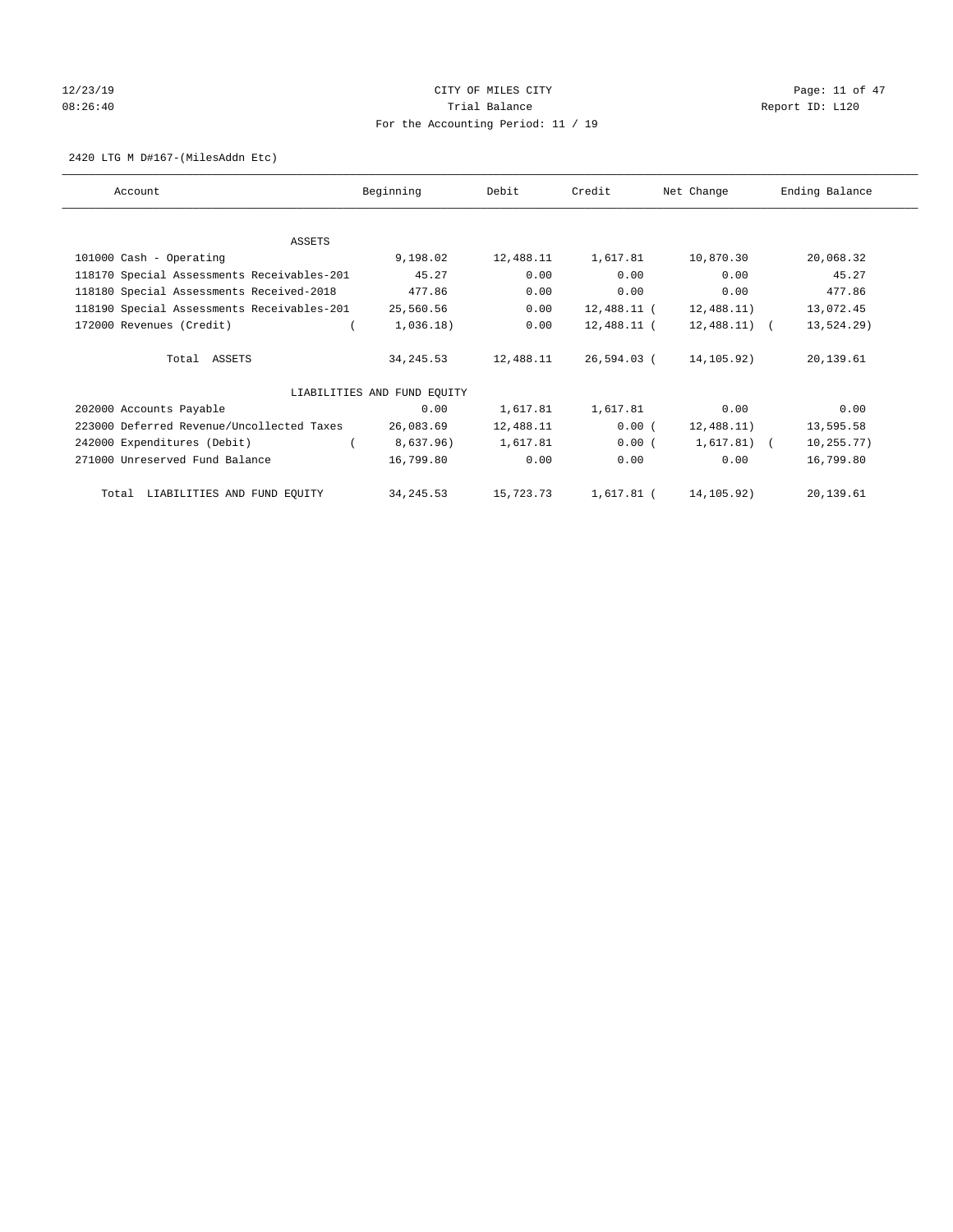# $12/23/19$  Page: 12 of 47 08:26:40 Report ID: L120 For the Accounting Period: 11 / 19

2430 LTG M D#171-(Balsam Est)

| Account                                    | Beginning                   | Debit    | Credit       | Net Change   | Ending Balance |
|--------------------------------------------|-----------------------------|----------|--------------|--------------|----------------|
| ASSETS                                     |                             |          |              |              |                |
| 101000 Cash - Operating                    | 1,789.49                    | 2,434.89 | 165.81       | 2,269.08     | 4,058.57       |
| 118190 Special Assessments Receivables-201 | 5,277.54                    | 0.00     | $2,434.89$ ( | 2,434.89)    | 2,842.65       |
| 172000 Revenues (Credit)                   | 559.08)                     | 0.00     | 2,434.89 (   | $2,434.89$ ( | 2,993.97)      |
| Total ASSETS                               | 6,507.95                    | 2,434.89 | $5,035.59$ ( | 2,600.70)    | 3,907.25       |
|                                            | LIABILITIES AND FUND EQUITY |          |              |              |                |
| 202000 Accounts Payable                    | 0.00                        | 165.81   | 165.81       | 0.00         | 0.00           |
| 223000 Deferred Revenue/Uncollected Taxes  | 5,277.54                    | 2,434.89 | 0.00(        | 2,434.89     | 2,842.65       |
| 242000 Expenditures (Debit)                | 1,678.76)                   | 165.81   | 0.00(        | $165.81)$ (  | 1,844.57)      |
| 271000 Unreserved Fund Balance             | 2,909.17                    | 0.00     | 0.00         | 0.00         | 2,909.17       |
| LIABILITIES AND FUND EQUITY<br>Total       | 6,507.95                    | 2,766.51 | 165.81 (     | 2,600.70)    | 3,907.25       |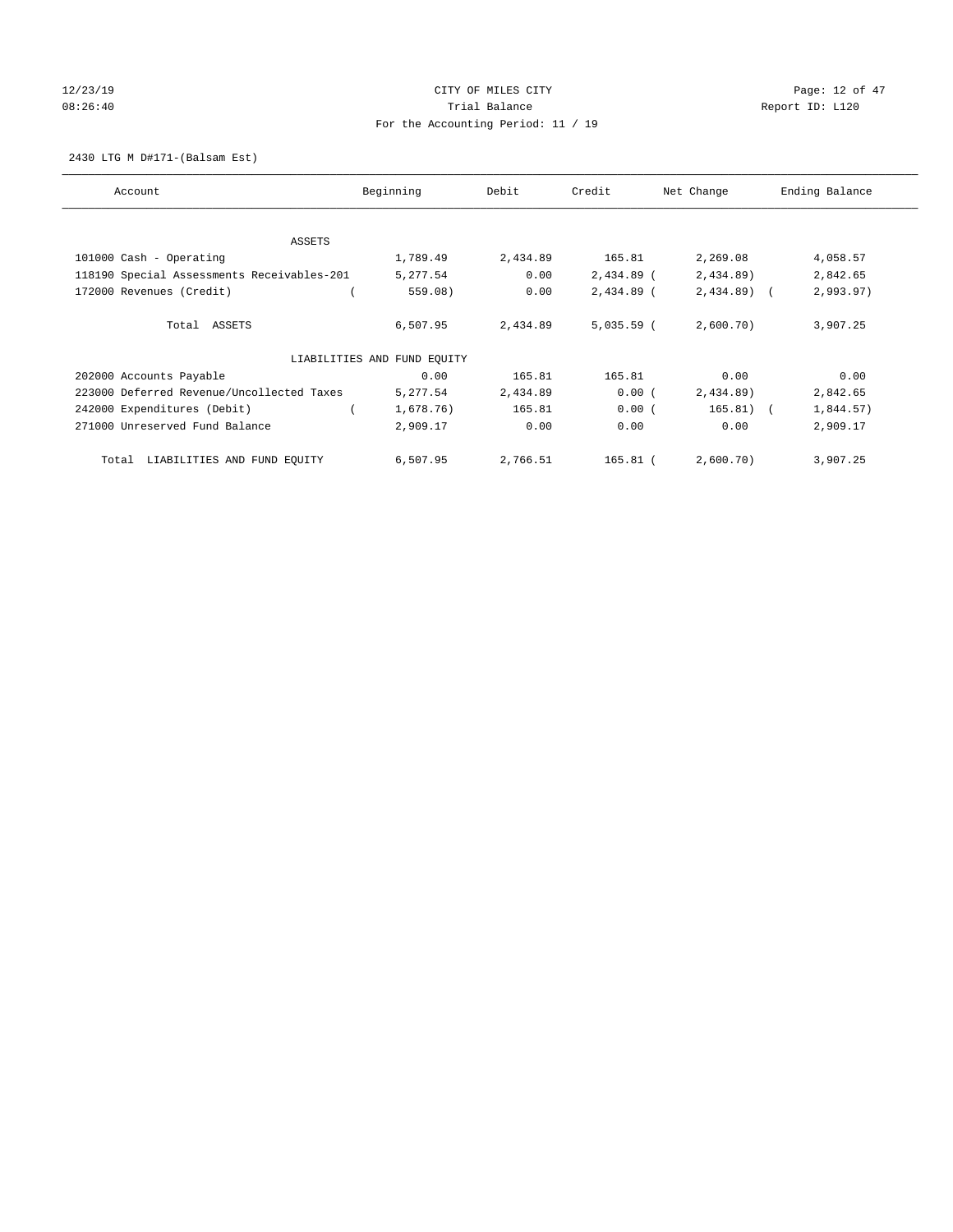# $12/23/19$  Page: 13 of 47 08:26:40 Report ID: L120 For the Accounting Period: 11 / 19

2440 LTG M D#172-(Main Str)

| Account                                    | Beginning                   | Debit      | Credit       | Net Change   | Ending Balance |
|--------------------------------------------|-----------------------------|------------|--------------|--------------|----------------|
|                                            |                             |            |              |              |                |
| <b>ASSETS</b><br>101000 Cash - Operating   | 8,323.51)                   | 18,330.91  | 3,544.50     | 14,786.41    | 6,462.90       |
| 118180 Special Assessments Received-2018   | 365.36                      | 0.00       | 0.00         | 0.00         | 365.36         |
|                                            |                             |            |              |              |                |
| 118190 Special Assessments Receivables-201 | 33,341.07                   | 0.00       | 18,330.91 (  | 18,330.91)   | 15,010.16      |
| 172000 Revenues (Credit)                   | 117.74)                     | 0.00       | 18,330.91 (  | 18,330.91) ( | 18,448.65)     |
|                                            |                             |            |              |              |                |
| Total ASSETS                               | 25, 265. 18                 | 18,330.91  | 40,206.32 (  | 21,875.41)   | 3,389.77       |
|                                            |                             |            |              |              |                |
|                                            | LIABILITIES AND FUND EQUITY |            |              |              |                |
| 202000 Accounts Payable                    | 0.00                        | 3,544.50   | 3,544.50     | 0.00         | 0.00           |
| 223000 Deferred Revenue/Uncollected Taxes  | 33,706.43                   | 18,330.91  | 0.00(        | 18,330.91)   | 15,375.52      |
| 242000 Expenditures (Debit)                | 11,790.56)                  | 3,544.50   | 0.00(        | $3,544.50$ ( | 15,335.06)     |
| 271000 Unreserved Fund Balance             | 3,349.31                    | 0.00       | 0.00         | 0.00         | 3,349.31       |
|                                            |                             |            |              |              |                |
| LIABILITIES AND FUND EQUITY<br>Total       | 25, 265. 18                 | 25, 419.91 | $3,544.50$ ( | 21,875.41)   | 3,389.77       |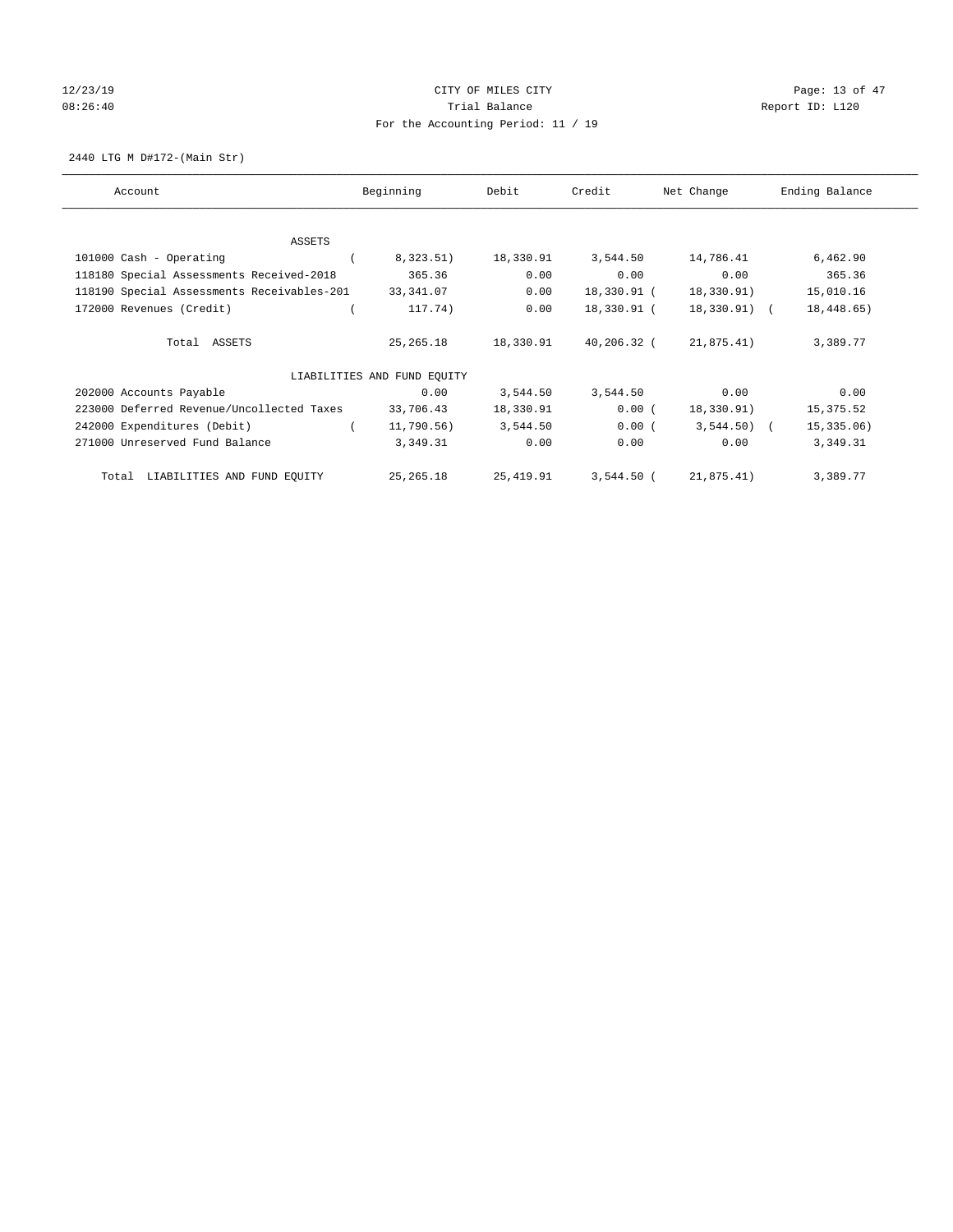# $12/23/19$  Page: 14 of 47 08:26:40 Report ID: L120 For the Accounting Period: 11 / 19

2450 LTG M D#195-(SG-Trico)

| Account                                    | Beginning                   | Debit    | Credit       | Net Change   | Ending Balance |
|--------------------------------------------|-----------------------------|----------|--------------|--------------|----------------|
| ASSETS                                     |                             |          |              |              |                |
| 101000 Cash - Operating                    | 1,959.14                    | 2,875.29 | 401.84       | 2,473.45     | 4,432.59       |
| 118190 Special Assessments Receivables-201 | 5,688.30                    | 0.00     | $2,875.29$ ( | 2,875.29     | 2,813.01       |
| 172000 Revenues (Credit)                   | 243.70)                     | 0.00     | $2,875.29$ ( | $2,875.29$ ( | 3,118.99)      |
| Total ASSETS                               | 7,403.74                    | 2,875.29 | $6,152.42$ ( | 3, 277, 13)  | 4,126.61       |
|                                            | LIABILITIES AND FUND EQUITY |          |              |              |                |
| 202000 Accounts Payable                    | 0.00                        | 401.84   | 401.84       | 0.00         | 0.00           |
| 223000 Deferred Revenue/Uncollected Taxes  | 5,688.30                    | 2,875.29 | 0.00(        | 2,875.29     | 2,813.01       |
| 242000 Expenditures (Debit)                | 2,607.36)                   | 401.84   | 0.00(        | 401.84) (    | 3,009.20)      |
| 271000 Unreserved Fund Balance             | 4,322.80                    | 0.00     | 0.00         | 0.00         | 4,322.80       |
| LIABILITIES AND FUND EQUITY<br>Total       | 7,403.74                    | 3,678.97 | 401.84 (     | 3, 277.13)   | 4,126.61       |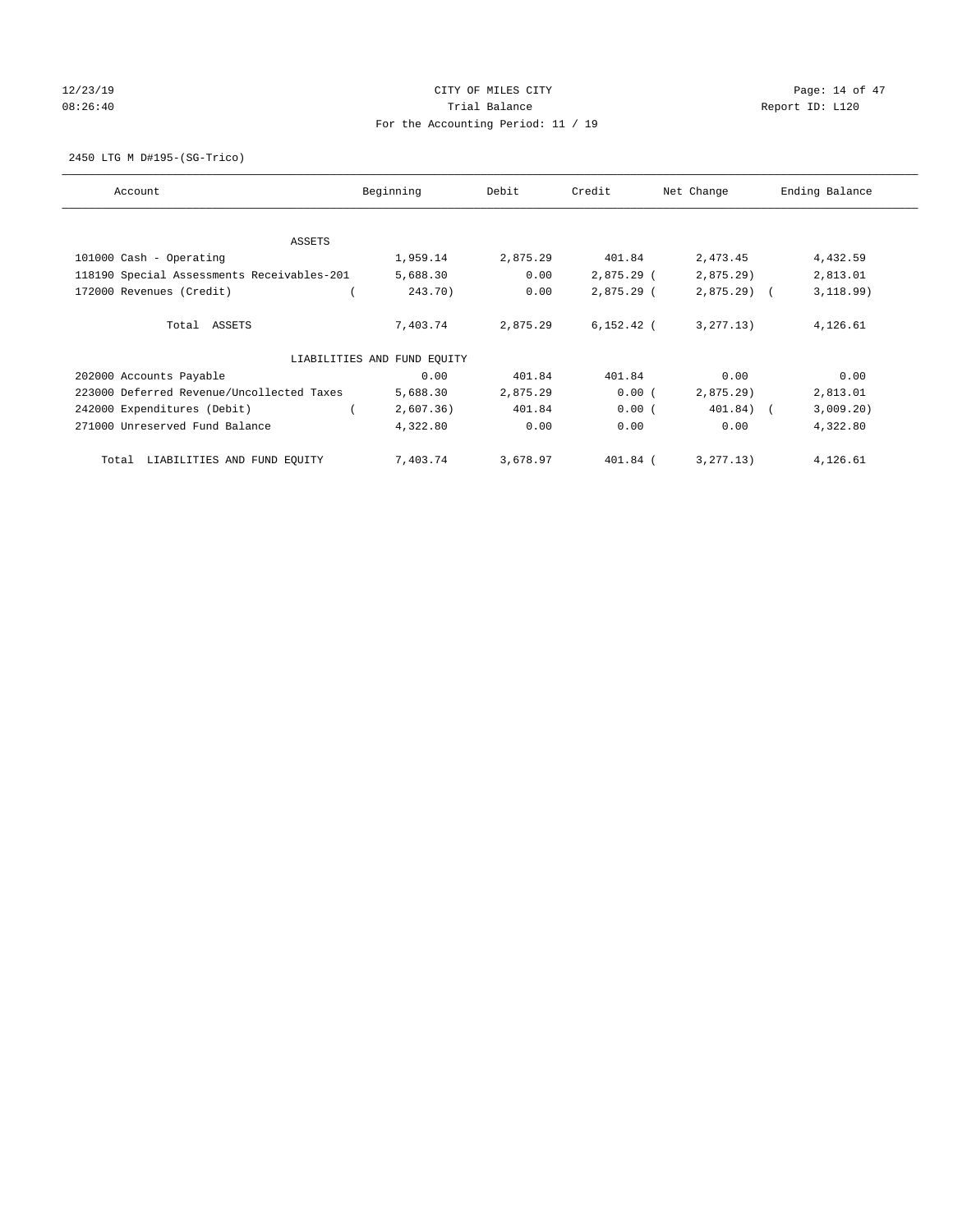# $12/23/19$  Page: 15 of 47 08:26:40 Report ID: L120 For the Accounting Period: 11 / 19

2470 LTG M D#202-(SG-MDU&NV)

| Account                                    | Beginning                   | Debit    | Credit       | Net Change   | Ending Balance |
|--------------------------------------------|-----------------------------|----------|--------------|--------------|----------------|
| <b>ASSETS</b>                              |                             |          |              |              |                |
| 101000 Cash - Operating                    | 34.81)                      | 4,374.49 | 442.68       | 3,931.81     | 3,897.00       |
| 118180 Special Assessments Received-2018   | 258.77                      | 0.00     | 94.97 (      | 94.97)       | 163.80         |
| 118190 Special Assessments Receivables-201 | 9,025.30                    | 0.00     | 4,270.87 (   | 4,270.87)    | 4,754.43       |
| 172000 Revenues (Credit)                   | 597.76)                     | 0.00     | 4,374.49 (   | $4,374.49$ ( | 4,972.25)      |
|                                            |                             |          |              |              |                |
| Total ASSETS                               | 8,651.50                    | 4,374.49 | $9,183.01$ ( | 4,808.52)    | 3,842.98       |
|                                            |                             |          |              |              |                |
|                                            | LIABILITIES AND FUND EQUITY |          |              |              |                |
| 202000 Accounts Payable                    | 0.00                        | 442.68   | 442.68       | 0.00         | 0.00           |
| 223000 Deferred Revenue/Uncollected Taxes  | 9,284.07                    | 4,365.84 | 0.00(        | 4,365.84)    | 4,918.23       |
| 242000 Expenditures (Debit)                | 3, 135.77)                  | 442.68   | 0.00(        | 442.68)      | 3, 578.45)     |
| 271000 Unreserved Fund Balance             | 2,503.20                    | 0.00     | 0.00         | 0.00         | 2,503.20       |
|                                            |                             |          |              |              |                |
| LIABILITIES AND FUND EQUITY<br>Total       | 8,651.50                    | 5,251.20 | 442.68 (     | 4,808.52)    | 3,842.98       |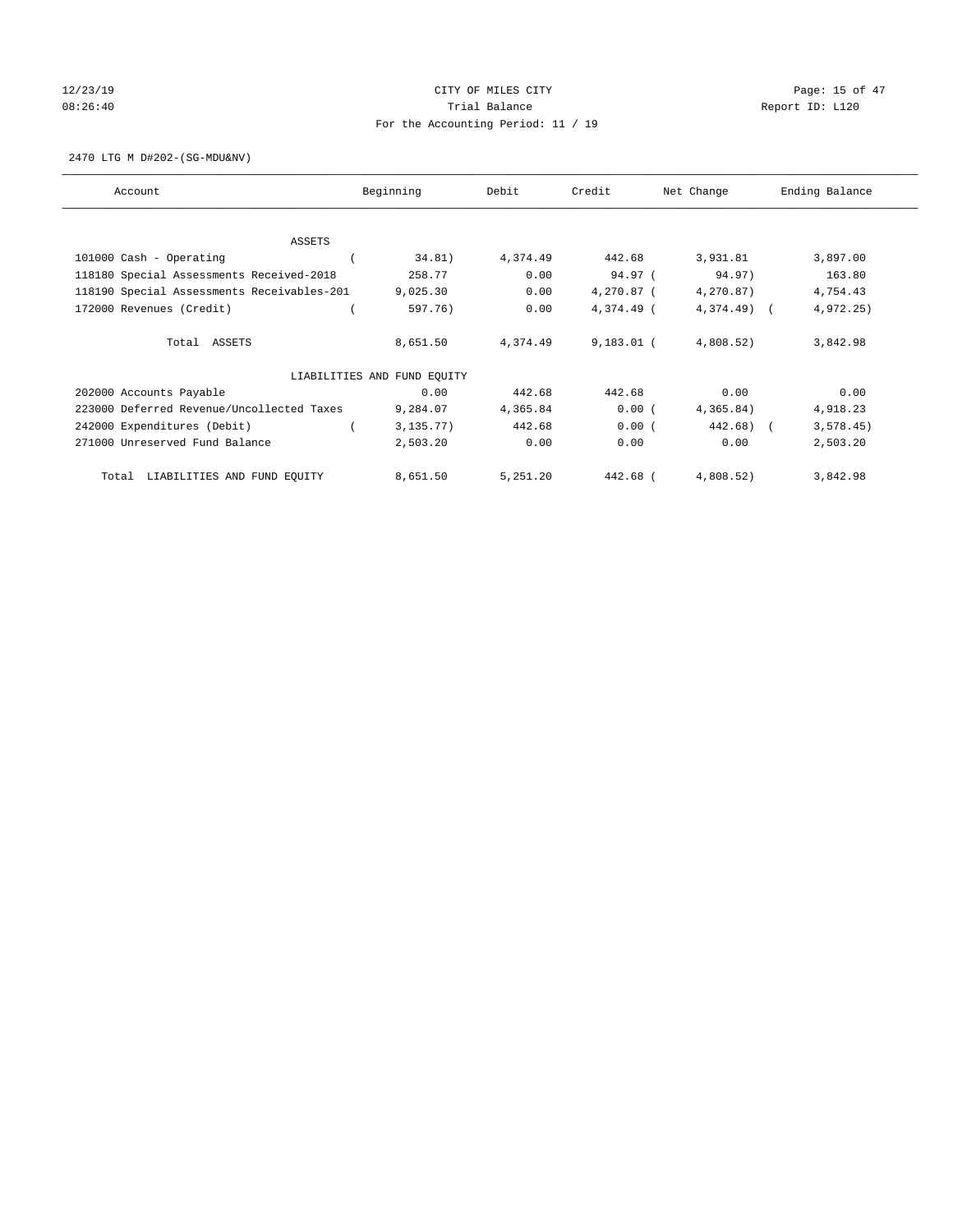# $12/23/19$  Page: 16 of 47 08:26:40 Trial Balance Report ID: L120 For the Accounting Period: 11 / 19

## 2480 LTG M M#173-(Milestown Estates)

| Account                                    | Beginning                   | Debit    | Credit       | Net Change    | Ending Balance |
|--------------------------------------------|-----------------------------|----------|--------------|---------------|----------------|
|                                            |                             |          |              |               |                |
| ASSETS                                     |                             |          |              |               |                |
| 101000 Cash - Operating                    | 666.43)                     | 1,621.00 | 118.35       | 1,502.65      | 836.22         |
| 118190 Special Assessments Receivables-201 | 2,874.02                    | 0.00     | $1,621.00$ ( | 1,621.00)     | 1,253.02       |
| 172000 Revenues (Credit)                   | 2.81)                       | 0.00     | $1,621.00$ ( | $1,621.00)$ ( | 1,623.81)      |
| Total ASSETS                               | 2,204.78                    | 1,621.00 | $3,360.35$ ( | 1,739.35)     | 465.43         |
|                                            | LIABILITIES AND FUND EQUITY |          |              |               |                |
| 202000 Accounts Payable                    | 0.00                        | 118.35   | 118.35       | 0.00          | 0.00           |
| 223000 Deferred Revenue/Uncollected Taxes  | 2,874.02                    | 1,621.00 | 0.00(        | 1,621.00)     | 1,253.02       |
| 242000 Expenditures (Debit)                | 1,837.70)                   | 118.35   | 0.00(        | $118.35)$ (   | 1,956.05)      |
| 271000 Unreserved Fund Balance             | 1,168.46                    | 0.00     | 0.00         | 0.00          | 1,168.46       |
| LIABILITIES AND FUND EQUITY<br>Total       | 2,204.78                    | 1,857.70 | 118.35 (     | 1,739.35)     | 465.43         |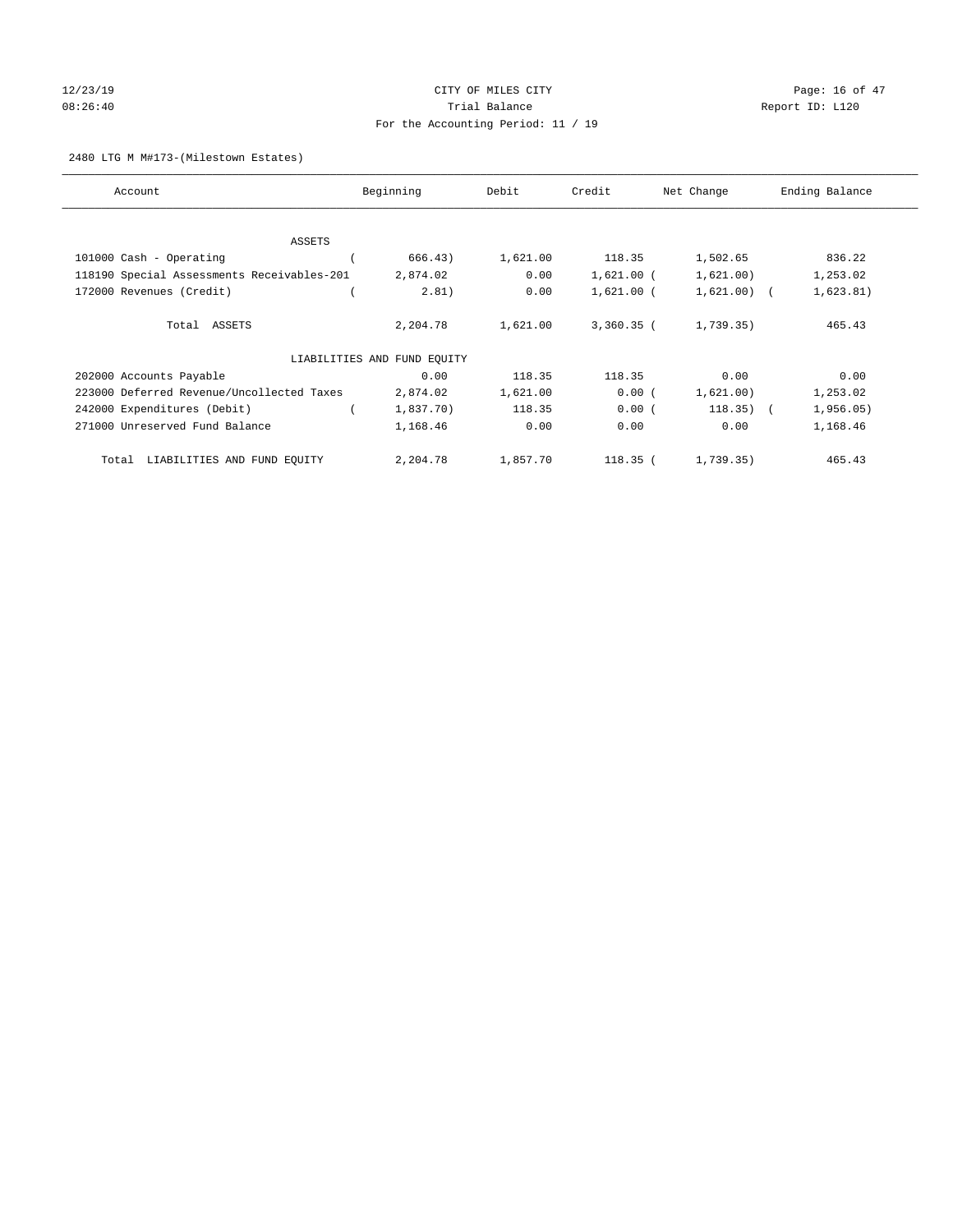# 12/23/19 **CITY OF MILES CITY CITY CITY Page: 17 of 47** 08:26:40 Report ID: L120 For the Accounting Period: 11 / 19

2510 STR MAINT DIST #204

| Account                                                 | Beginning                   | Debit        | Credit                                  | Net Change                 | Ending Balance              |
|---------------------------------------------------------|-----------------------------|--------------|-----------------------------------------|----------------------------|-----------------------------|
|                                                         |                             |              |                                         |                            |                             |
| ASSETS                                                  |                             |              |                                         |                            |                             |
| 101000 Cash - Operating                                 | 105,387.21                  | 886,382.91   | 399,818.62                              | 486,564.29                 | 591,951.50                  |
| 118130 Special Assessments Receivable 2013              | 32.59                       | 0.00         | 0.00                                    | 0.00                       | 32.59                       |
| 118140 Special Assessments Receivables-201              | 31.99                       | 0.00         | 0.00                                    | 0.00                       | 31.99                       |
| 118150 Special Assessments Receivables-201              | 34.52                       | 0.00         | 0.00                                    | 0.00                       | 34.52                       |
| 118160 Special Assessments Receivables-201              | 757.61                      | 0.00         | 0.00                                    | 0.00                       | 757.61                      |
| 118170 Special Assessments Receivables-201              | 2,389.69                    | 0.00         | 0.00                                    | 0.00                       | 2,389.69                    |
| 118180 Special Assessments Received-2018                | 13,951.20                   | 0.00         | 991.89 (                                | 991.89)                    | 12,959.31                   |
| 118190 Special Assessments Receivables-201 1,651,343.77 |                             | 0.00         | 885,213.91 (                            | 885, 213.91)               | 766,129.86                  |
| 172000 Revenues (Credit)                                | 79,794.84)                  | 0.00         | 886,382.91 (                            | 886,382.91) (              | 966, 177. 75)               |
| Total ASSETS                                            | 1,694,133.74                |              | 886,382.91 2,172,407.33 ( 1,286,024.42) |                            | 408,109.32                  |
|                                                         | LIABILITIES AND FUND EQUITY |              |                                         |                            |                             |
| 202000 Accounts Payable                                 | 0.00                        | 361,891.38   | 361,891.38                              | 0.00                       | 0.00                        |
| 223000 Deferred Revenue/Uncollected Taxes               | 1,668,541.38                | 886,205.80   | 0.00(                                   | 886,205.80)                | 782,335.58                  |
| 242000 Expenditures (Debit)                             | 786,303.22)                 | 399,818.62   | 0.00(                                   |                            | 399,818.62) ( 1,186,121.84) |
| 271000 Unreserved Fund Balance                          | 811,895.58                  | 0.00         | 0.00                                    | 0.00                       | 811,895.58                  |
| Total LIABILITIES AND FUND EQUITY                       | 1,694,133.74                | 1,647,915.80 |                                         | 361,891.38 ( 1,286,024.42) | 408,109.32                  |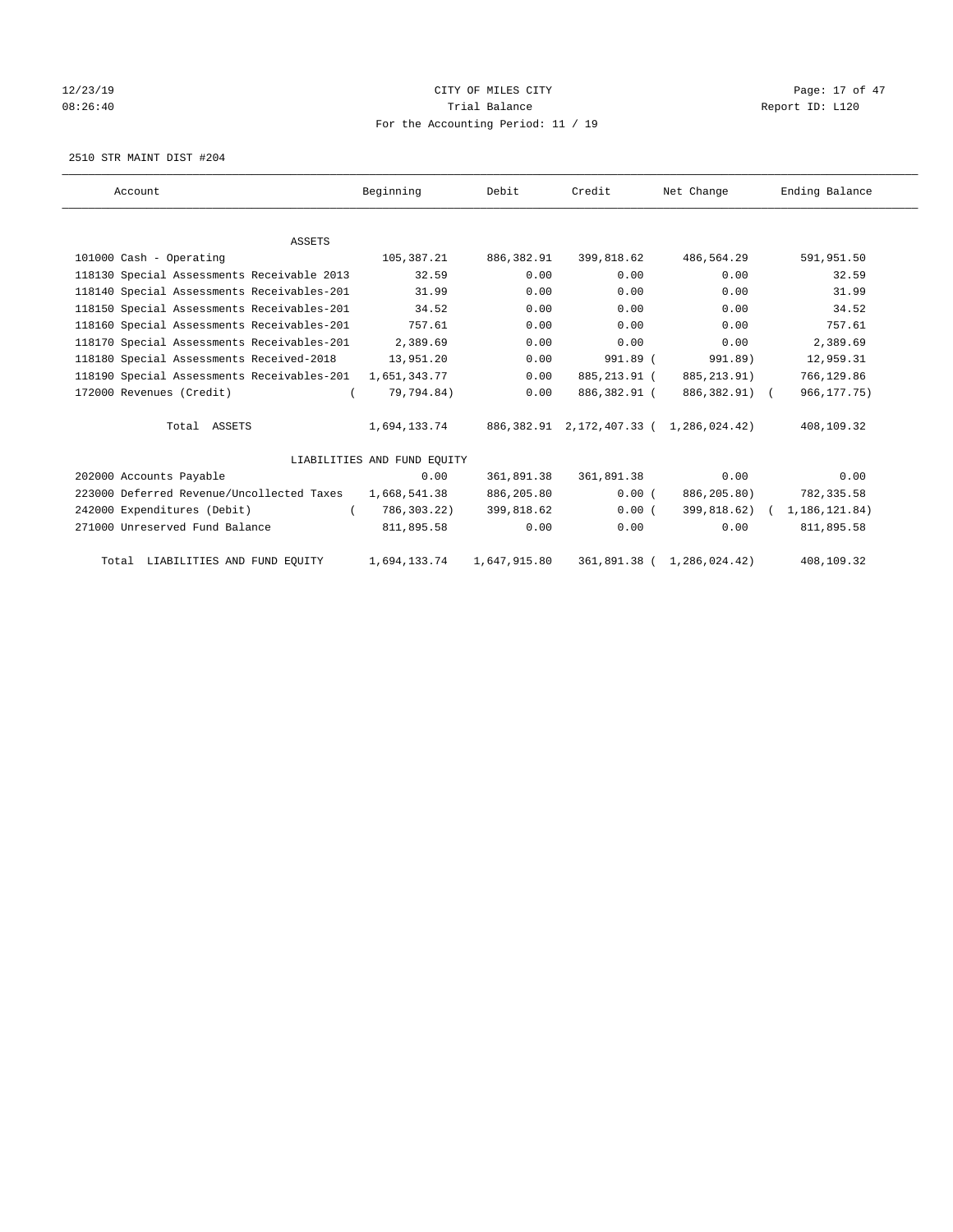# 12/23/19 Page: 18 of 47 08:26:40 Report ID: L120 For the Accounting Period: 11 / 19

2520 STR MAINT DIST #205

| Account                                    | Beginning                   | Debit     | Credit       | Net Change     | Ending Balance |
|--------------------------------------------|-----------------------------|-----------|--------------|----------------|----------------|
|                                            |                             |           |              |                |                |
| <b>ASSETS</b>                              |                             |           |              |                |                |
| 101000 Cash - Operating                    | 233, 246. 12                | 73,571.19 | 14,511.14    | 59,060.05      | 292,306.17     |
| 118140 Special Assessments Receivables-201 | 214.50                      | 0.00      | 0.00         | 0.00           | 214.50         |
| 118150 Special Assessments Receivables-201 | 210.08                      | 0.00      | 0.00         | 0.00           | 210.08         |
| 118160 Special Assessments Receivables-201 | 988.52                      | 0.00      | 0.00         | 0.00           | 988.52         |
| 118170 Special Assessments Receivables-201 | 2,501.71                    | 0.00      | 0.00         | 0.00           | 2,501.71       |
| 118180 Special Assessments Received-2018   | 5,798.39                    | 0.00      | 0.00         | 0.00           | 5,798.39       |
| 118190 Special Assessments Receivables-201 | 128,482.54                  | 0.00      | 73,551.19 (  | 73, 551.19)    | 54,931.35      |
| 172000 Revenues (Credit)                   | 13,630.35)                  | 0.00      | 73,571.19 (  | 73,571.19) (   | 87,201.54)     |
| Total ASSETS                               | 357,811.51                  | 73,571.19 | 161,633.52 ( | 88,062.33)     | 269,749.18     |
|                                            | LIABILITIES AND FUND EQUITY |           |              |                |                |
| 202000 Accounts Payable                    | 0.00                        | 3,335.66  | 3,335.66     | 0.00           | 0.00           |
| 223000 Deferred Revenue/Uncollected Taxes  | 138,195.58                  | 73,551.19 | 0.00(        | 73, 551.19)    | 64,644.39      |
| 242000 Expenditures (Debit)                | 65,981.22)                  | 14,511.14 | 0.00(        | $14,511.14)$ ( | 80,492.36)     |
| 271000 Unreserved Fund Balance             | 285,597.15                  | 0.00      | 0.00         | 0.00           | 285,597.15     |
| Total LIABILITIES AND FUND EQUITY          | 357,811.51                  | 91,397.99 | $3,335.66$ ( | 88,062.33)     | 269,749.18     |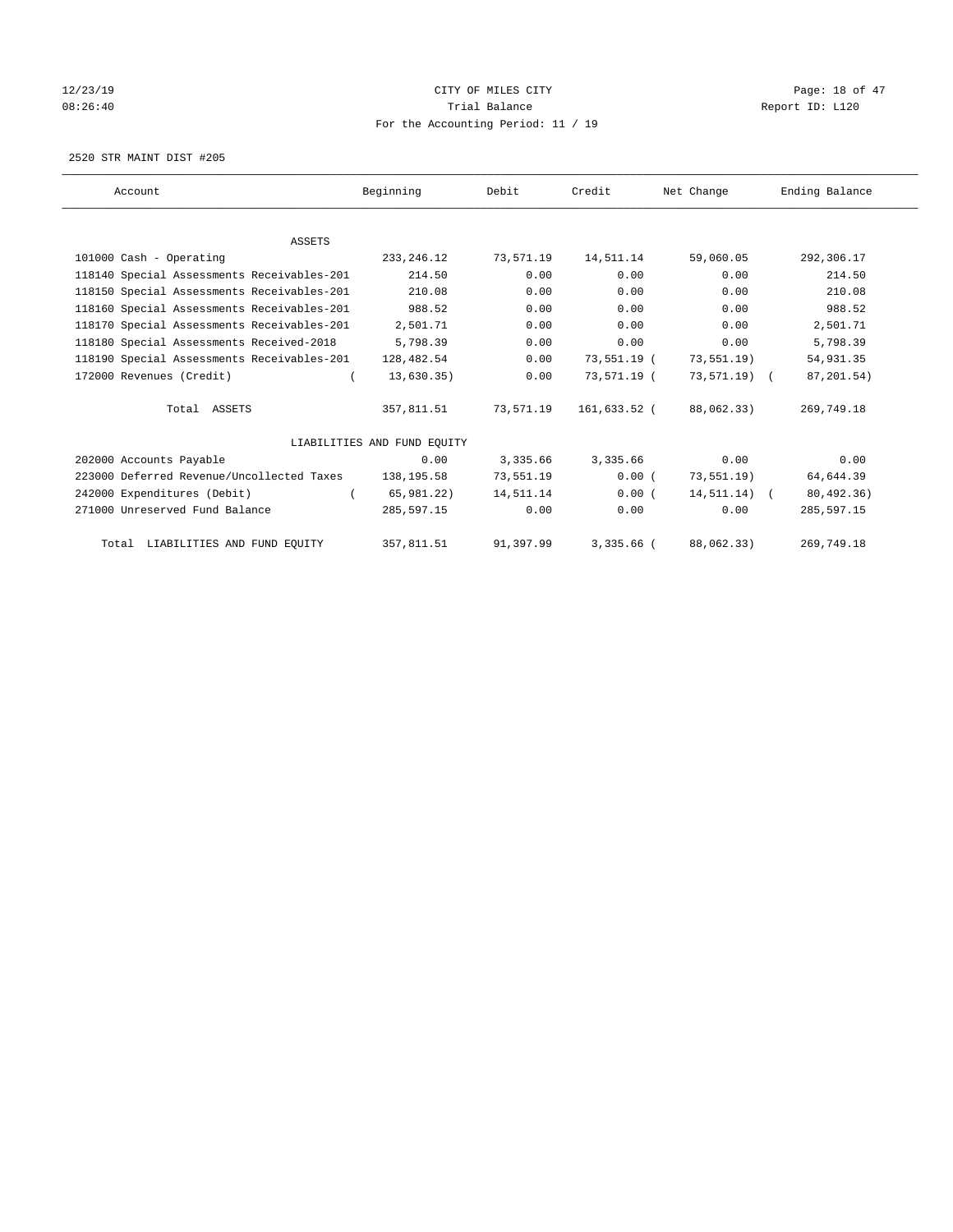# $12/23/19$  Page: 19 of 47 08:26:40 Report ID: L120 For the Accounting Period: 11 / 19

## 2540 STR MAINT DIST#207-(MILESTOWN ESTATES)

| Account                                    | Beginning                   | Debit    | Credit     | Net Change   | Ending Balance |
|--------------------------------------------|-----------------------------|----------|------------|--------------|----------------|
|                                            |                             |          |            |              |                |
| ASSETS<br>101000 Cash - Operating          | 2,283.51                    | 3,467.79 | 445.90     | 3,021.89     | 5,305.40       |
| 118190 Special Assessments Receivables-201 | 6,512.07                    | 0.00     | 3,467.79 ( | 3,467.79)    | 3,044.28       |
| 172000 Revenues (Credit)                   | 9.52)                       | 0.00     | 3,467.79 ( | $3,467.79$ ( | 3,477.31)      |
| Total ASSETS                               | 8,786.06                    | 3,467.79 | 7,381.48 ( | 3,913.69)    | 4,872.37       |
|                                            | LIABILITIES AND FUND EQUITY |          |            |              |                |
| 223000 Deferred Revenue/Uncollected Taxes  | 6,512.07                    | 3,467.79 | 0.00(      | 3,467.79)    | 3,044.28       |
| 242000 Expenditures (Debit)                | 1,682.15)                   | 445.90   | 0.00(      | $445.90$ (   | 2, 128.05)     |
| 271000 Unreserved Fund Balance             | 3,956.14                    | 0.00     | 0.00       | 0.00         | 3,956.14       |
| Total LIABILITIES AND FUND EQUITY          | 8,786.06                    | 3,913.69 | 0.00(      | 3,913.69)    | 4,872.37       |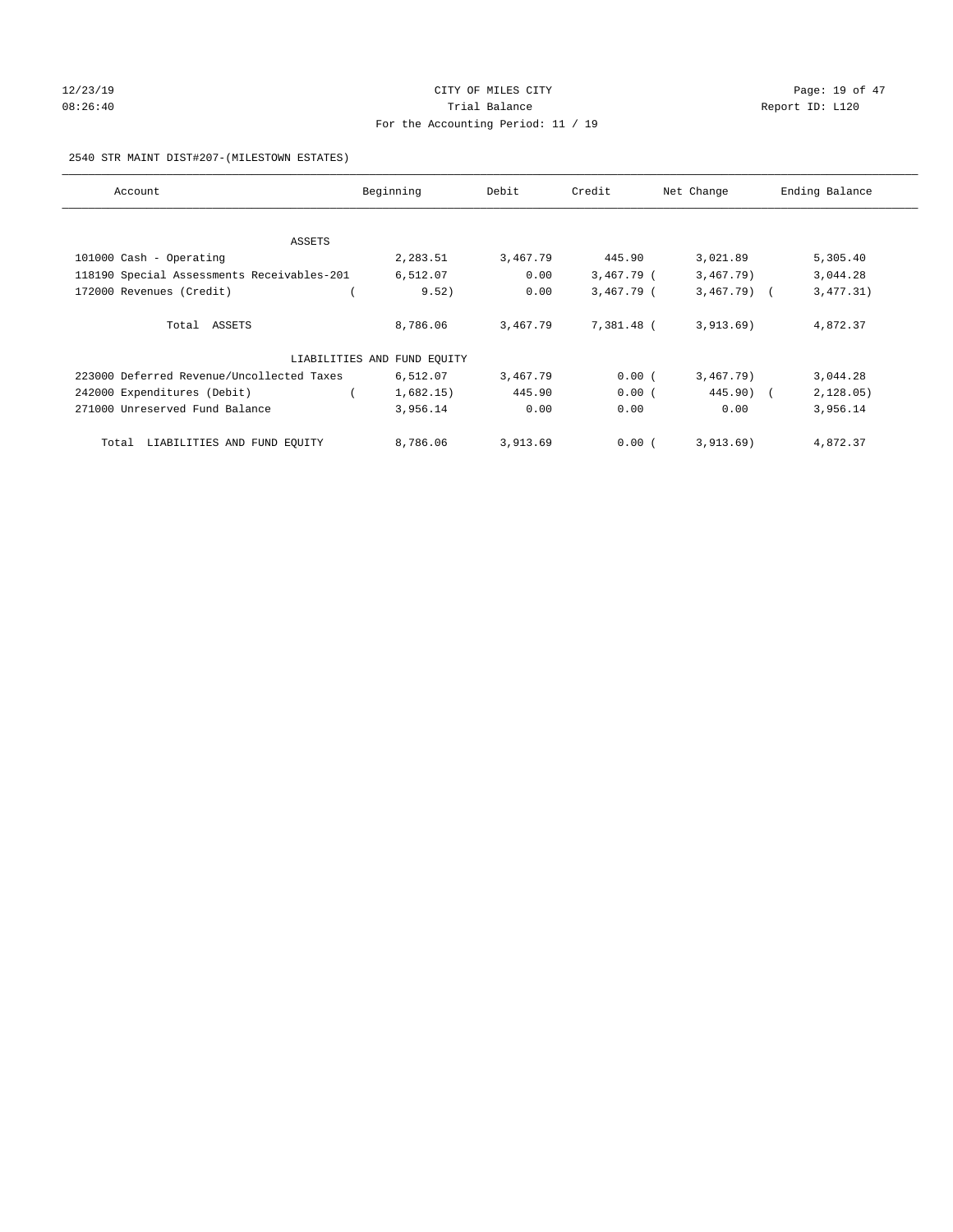# $12/23/19$  Page: 20 of 47 08:26:40 Report ID: L120 For the Accounting Period: 11 / 19

## 2701 Fire Grants

| Account                              |        | Beginning                   | Debit | Credit | Net Change | Ending Balance |
|--------------------------------------|--------|-----------------------------|-------|--------|------------|----------------|
|                                      | ASSETS |                             |       |        |            |                |
| 101000 Cash - Operating              |        | 5,758.70                    | 0.00  | 0.00   | 0.00       | 5,758.70       |
| 172000 Revenues (Credit)             |        | 144,334.00)                 | 0.00  | 0.00   | 0.00       | 144,334.00)    |
| Total ASSETS                         |        | 138,575.30)                 | 0.00  | 0.00   | 0.00       | 138,575.30)    |
|                                      |        | LIABILITIES AND FUND EQUITY |       |        |            |                |
| 242000 Expenditures (Debit)          |        | 144,094.45)                 | 0.00  | 0.00   | 0.00       | 144,094.45)    |
| 271000 Unreserved Fund Balance       |        | 5,519.15                    | 0.00  | 0.00   | 0.00       | 5,519.15       |
| LIABILITIES AND FUND EQUITY<br>Total |        | 138,575.30)                 | 0.00  | 0.00   | 0.00       | 138,575.30)    |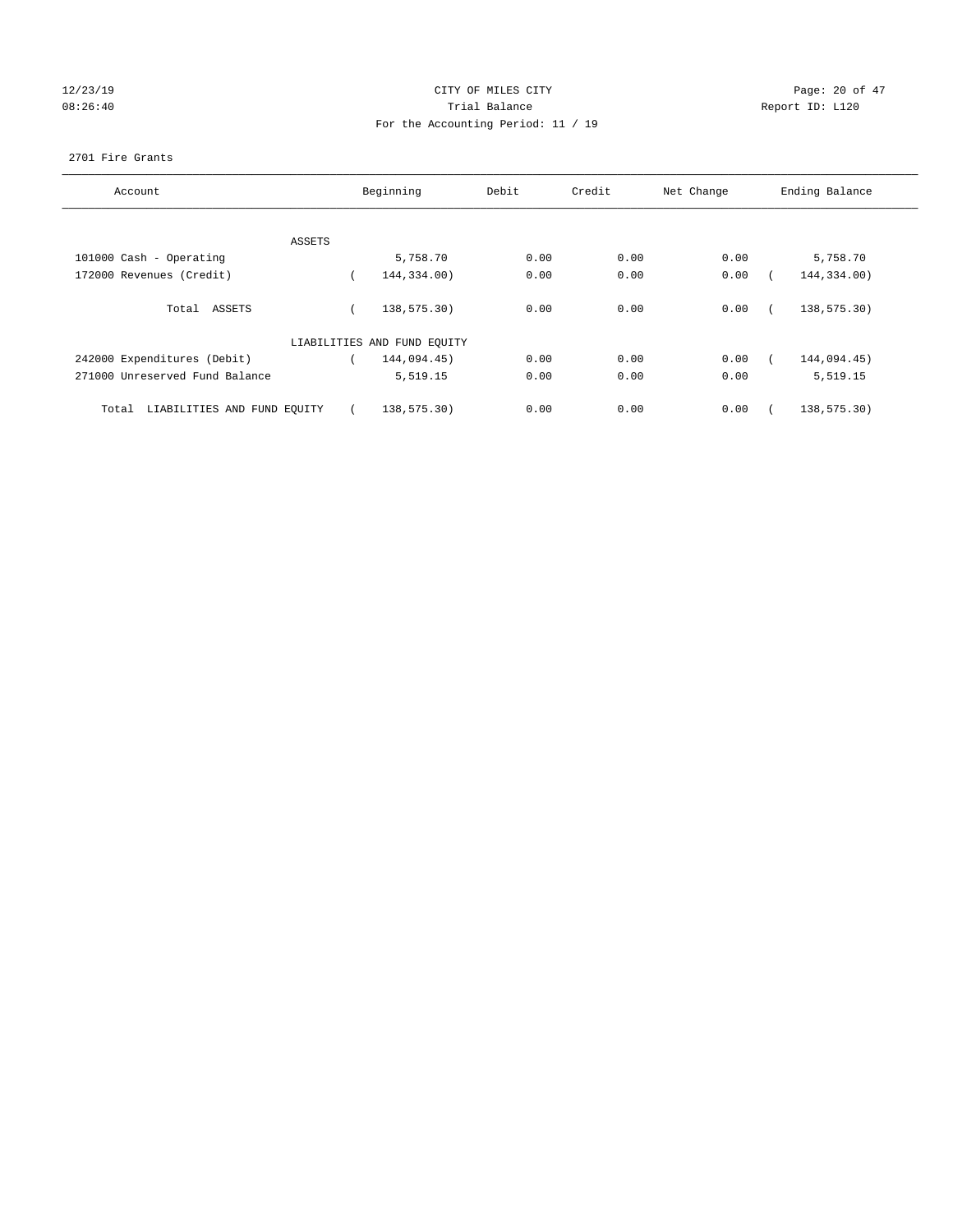## $12/23/19$  Page: 21 of 47 08:26:40 Report ID: L120 For the Accounting Period: 11 / 19

## 2820 GAS TAX

| Account                              | Beginning                   | Debit     | Credit      | Net Change    | Ending Balance |
|--------------------------------------|-----------------------------|-----------|-------------|---------------|----------------|
| ASSETS                               |                             |           |             |               |                |
| 101000 Cash - Operating              | 56,220.72                   | 14,376.18 | 321.00      | 14,055.18     | 70,275.90      |
| 172000 Revenues (Credit)             | 57,504.72)                  | 0.00      | 14,376.18 ( | $14,376.18$ ( | 71,880.90)     |
| ASSETS<br>Total                      | 1,284,00)                   | 14,376.18 | 14,697.18 ( | $321.00)$ (   | 1,605.00)      |
|                                      | LIABILITIES AND FUND EQUITY |           |             |               |                |
| 242000 Expenditures (Debit)          | 1,284,00)                   | 321.00    | 0.00(       | $321.00$ )    | 1,605.00)      |
| LIABILITIES AND FUND EQUITY<br>Total | 1,284.00)                   | 321.00    | 0.00(       | 321.00        | 1,605.00)      |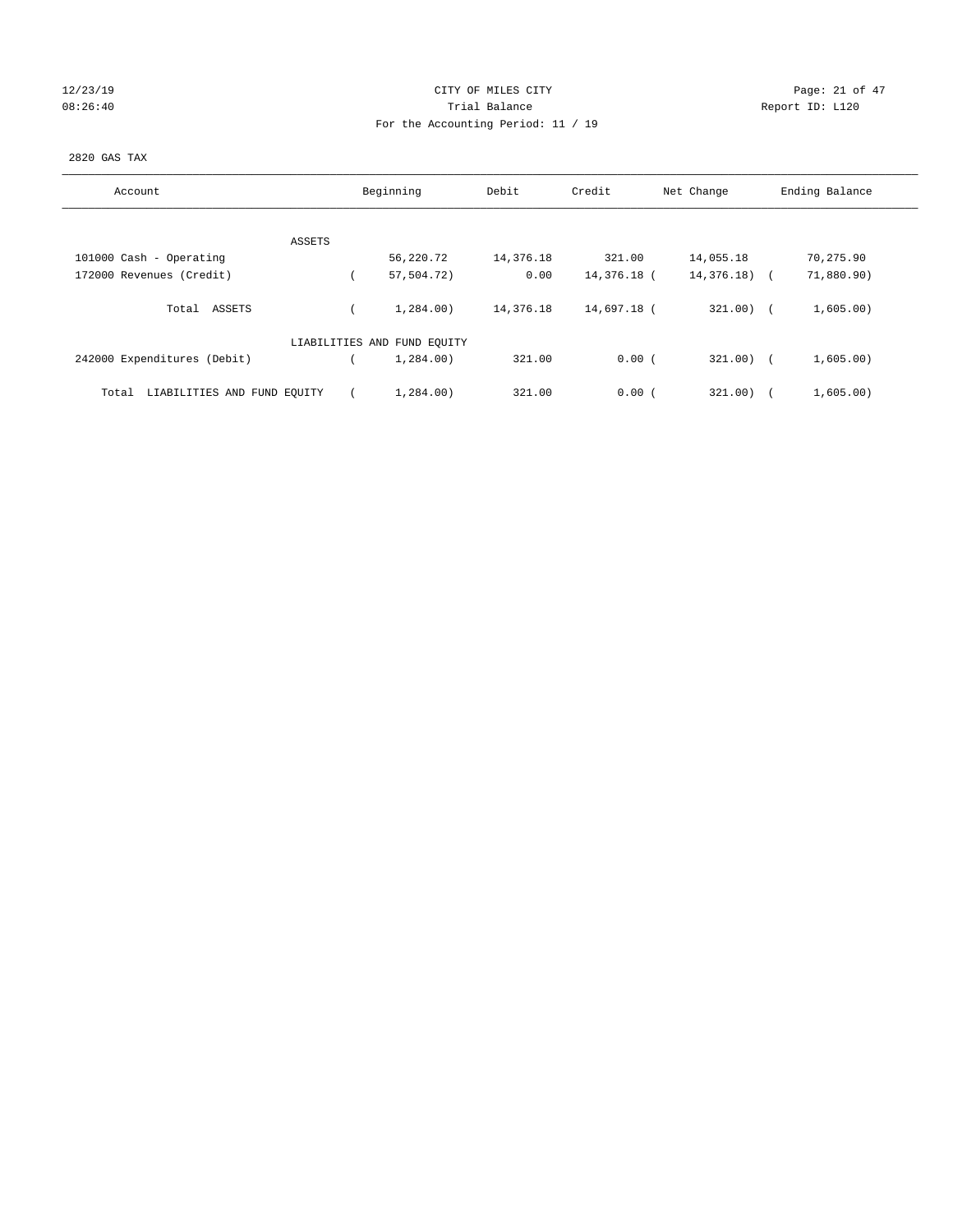## $12/23/19$  Page: 22 of 47 08:26:40 Report ID: L120 For the Accounting Period: 11 / 19

## 2821 HB473- Fuel Tax

| Account                              |        | Beginning                   | Debit | Credit | Net Change | Ending Balance |
|--------------------------------------|--------|-----------------------------|-------|--------|------------|----------------|
|                                      |        |                             |       |        |            |                |
|                                      | ASSETS |                             |       |        |            |                |
| 102131 Restricted Cash- HB473        |        | 10,228.79                   | 0.00  | 0.00   | 0.00       | 10,228.79      |
| Total ASSETS                         |        | 10,228.79                   | 0.00  | 0.00   | 0.00       | 10,228.79      |
|                                      |        | LIABILITIES AND FUND EQUITY |       |        |            |                |
| 242000 Expenditures (Debit)          |        | 138,752.00)                 | 0.00  | 0.00   | 0.00       | 138,752.00)    |
| 271000 Unreserved Fund Balance       |        | 148,980.79                  | 0.00  | 0.00   | 0.00       | 148,980.79     |
| LIABILITIES AND FUND EQUITY<br>Total |        | 10,228.79                   | 0.00  | 0.00   | 0.00       | 10,228.79      |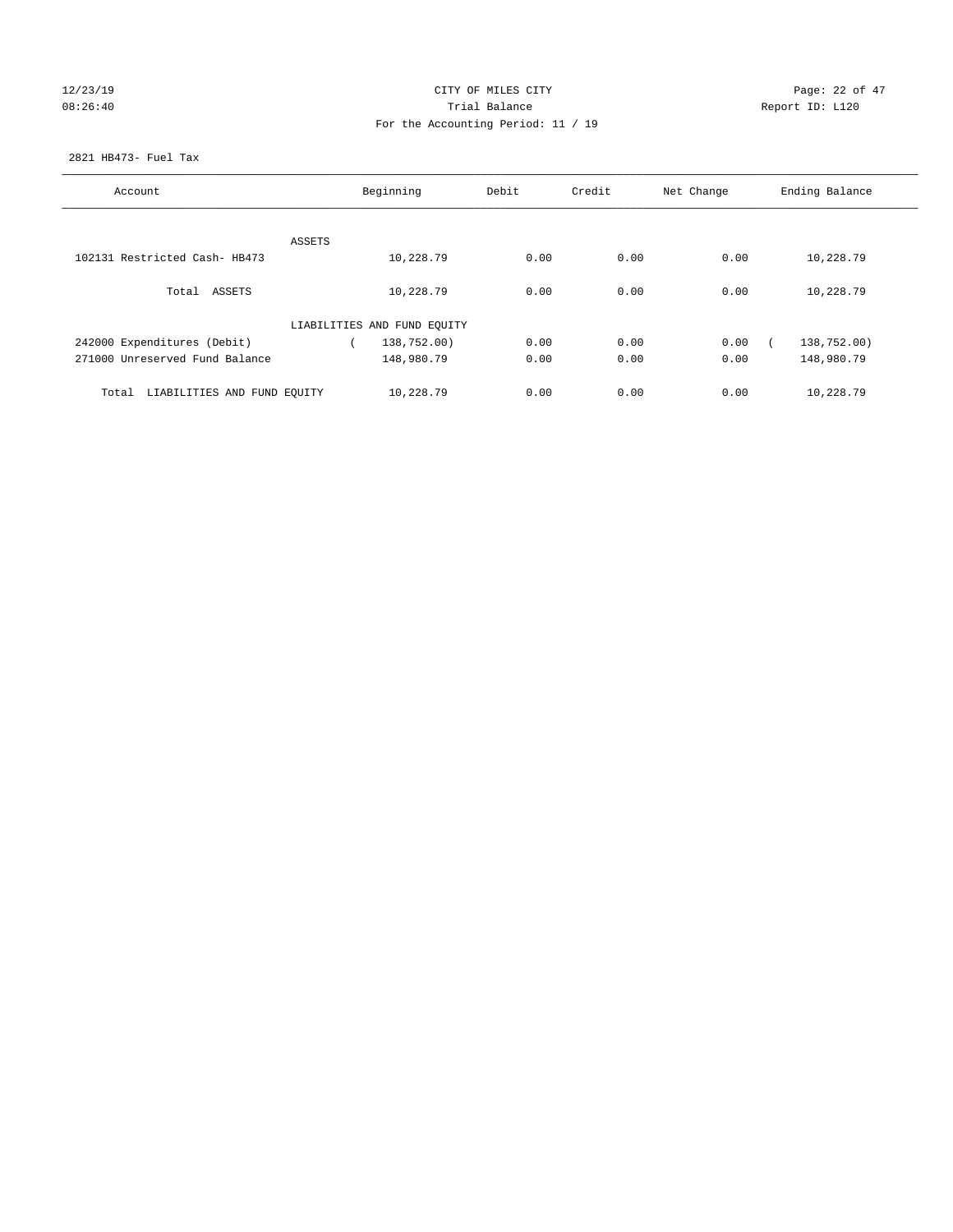## $12/23/19$  Page: 23 of 47 08:26:40 Report ID: L120 For the Accounting Period: 11 / 19

#### 2850 911 EMERGENCY

| Account                              |        | Beginning                   | Debit     | Credit      | Net Change     | Ending Balance |
|--------------------------------------|--------|-----------------------------|-----------|-------------|----------------|----------------|
|                                      |        |                             |           |             |                |                |
|                                      | ASSETS |                             |           |             |                |                |
| 101000 Cash - Operating              |        | 107,889.40                  | 55,631.55 | 19,775.99   | 35,855.56      | 143,744.96     |
| 172000 Revenues (Credit)             |        | 57,691.78)                  | 0.00      | 55,631.55 ( | $55,631.55)$ ( | 113, 323. 33)  |
| Total ASSETS                         |        | 50,197.62                   | 55,631.55 | 75,407.54 ( | 19,775.99)     | 30,421.63      |
|                                      |        | LIABILITIES AND FUND EQUITY |           |             |                |                |
| 202000 Accounts Payable              |        | 0.00                        | 19,775.99 | 19,775.99   | 0.00           | 0.00           |
| 242000 Expenditures (Debit)          |        | 331,928.27)                 | 19,775.99 | 0.00(       | 19,775.99) (   | 351,704.26)    |
| 271000 Unreserved Fund Balance       |        | 382,125.89                  | 0.00      | 0.00        | 0.00           | 382, 125.89    |
| LIABILITIES AND FUND EQUITY<br>Total |        | 50,197.62                   | 39,551.98 | 19,775.99 ( | 19,775.99)     | 30,421.63      |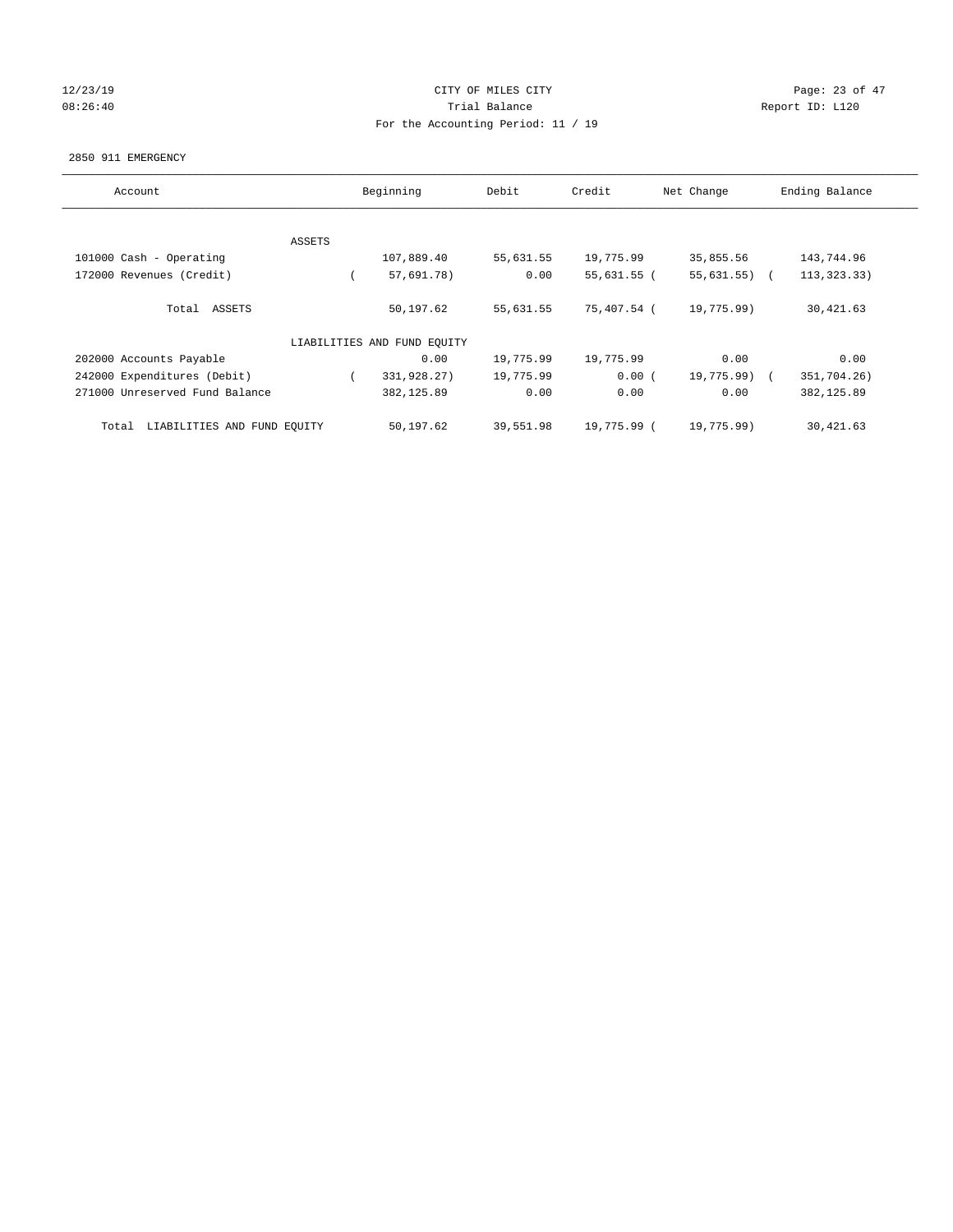## 12/23/19 Page: 24 of 47 08:26:40 Report ID: L120 For the Accounting Period: 11 / 19

## 2880 LIBRARY GRANTS

| Account                                    | Beginning                   | Debit    | Credit       | Net Change | Ending Balance |
|--------------------------------------------|-----------------------------|----------|--------------|------------|----------------|
|                                            |                             |          |              |            |                |
| <b>ASSETS</b>                              |                             |          |              |            |                |
| 101000 Cash - Operating                    | 7,473.00)                   | 0.00     | 0.00         | 0.00       | 7,473.00)      |
| 101003 Cash - per capita                   | 20,733.11                   | 0.00     | 0.00         | 0.00       | 20,733.11      |
| 101020 Cash - Partners Program             | 35,182.70                   | 0.00     | $271.50$ (   | 271.50)    | 34,911.20      |
| 101021 Cash-One Time Endowments            | 3,220.04                    | 0.00     | $1,435.95$ ( | 1,435.95)  | 1,784.09       |
| 101030 Cash - Sagebrush Fed/Base Grant     | 23, 465. 16                 | 0.00     | 0.00         | 0.00       | 23, 465.16     |
| 101032 Cash- Library Board of Trustees Mul | 84,050.97                   | 0.00     | 0.00         | 0.00       | 84,050.97      |
| 172000 Revenues (Credit)                   | 11,348.67)                  | 0.00     | 0.00         | 0.00       | 11,348.67)     |
| Total ASSETS                               | 147,830.31                  | 0.00     | 1,707.45 (   | 1,707.45)  | 146,122.86     |
|                                            | LIABILITIES AND FUND EQUITY |          |              |            |                |
| 202000 Accounts Payable                    | 0.00                        | 1,707.45 | 1,707.45     | 0.00       | 0.00           |
| 242000 Expenditures (Debit)                | 2,057.92)                   | 1,707.45 | 0.00(        | 1,707.45   | 3,765.37)      |
| 271000 Unreserved Fund Balance             | 149,888.23                  | 0.00     | 0.00         | 0.00       | 149,888.23     |
| LIABILITIES AND FUND EQUITY<br>Total       | 147,830.31                  | 3,414.90 | 1,707.45 (   | 1,707.45)  | 146, 122.86    |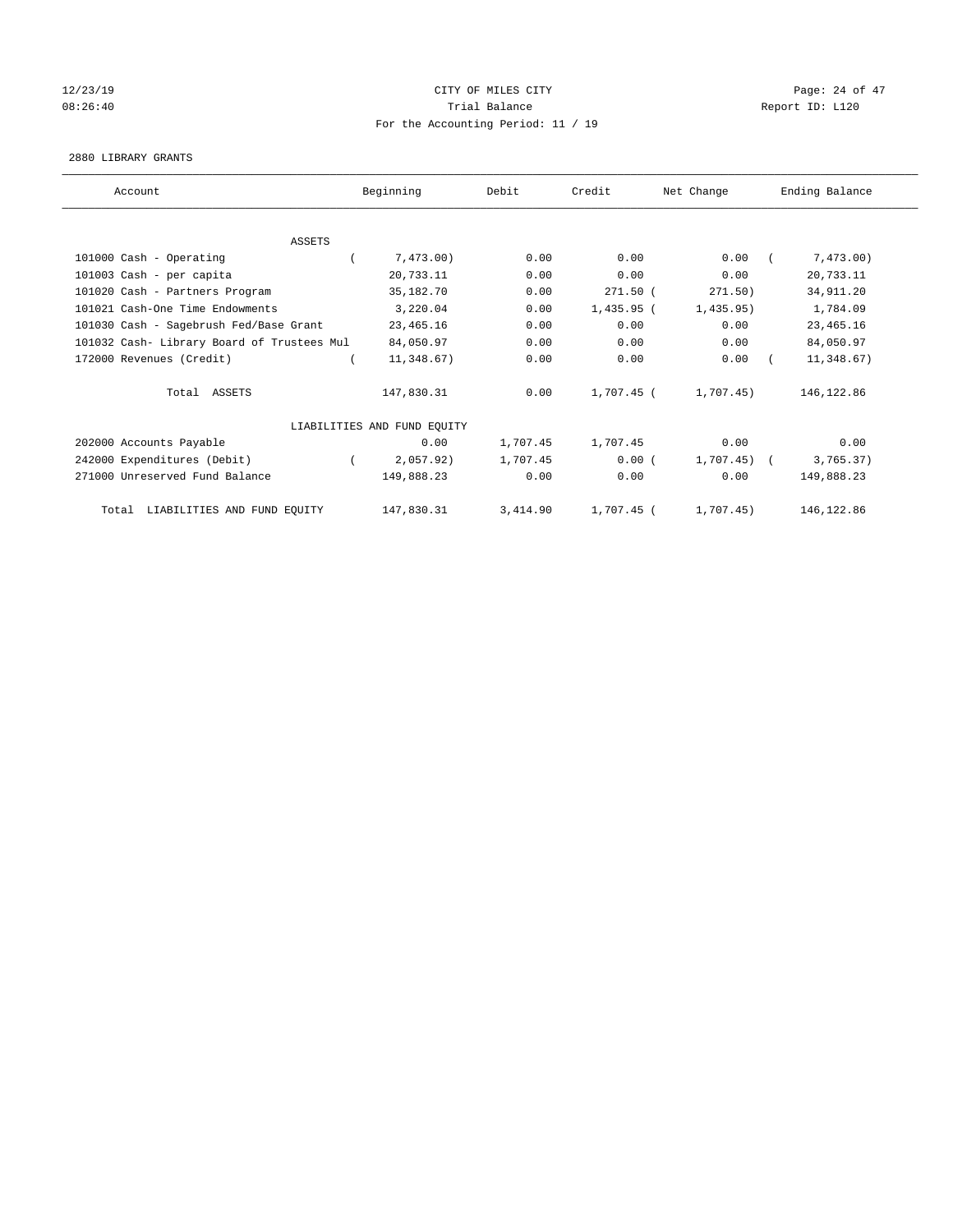# $12/23/19$  Page: 25 of 47 08:26:40 Report ID: L120 For the Accounting Period: 11 / 19

2935 Historic Preservation

| Account                              | Beginning                   | Debit | Credit    | Net Change          | Ending Balance |
|--------------------------------------|-----------------------------|-------|-----------|---------------------|----------------|
|                                      |                             |       |           |                     |                |
| ASSETS                               |                             |       |           |                     |                |
| 101000 Cash - Operating              | 16,277.65                   | 90.00 | 0.61      | 89.39               | 16,367.04      |
| 172000 Revenues (Credit)             | 0.00                        | 0.00  | $90.00$ ( | $90.00)$ (          | 90.00)         |
| Total ASSETS                         | 16,277.65                   | 90.00 | $90.61$ ( | 0.61)               | 16,277.04      |
|                                      | LIABILITIES AND FUND EQUITY |       |           |                     |                |
| 202000 Accounts Payable              | 0.00                        | 0.61  | 0.61      | 0.00                | 0.00           |
| 242000 Expenditures (Debit)          | 91.19)                      | 0.61  | 0.00(     | 0.61)<br>$\sqrt{2}$ | 91.80)         |
| 271000 Unreserved Fund Balance       | 16,368.84                   | 0.00  | 0.00      | 0.00                | 16,368.84      |
| Total<br>LIABILITIES AND FUND EQUITY | 16,277.65                   | 1.22  | $0.61$ (  | 0.61)               | 16,277.04      |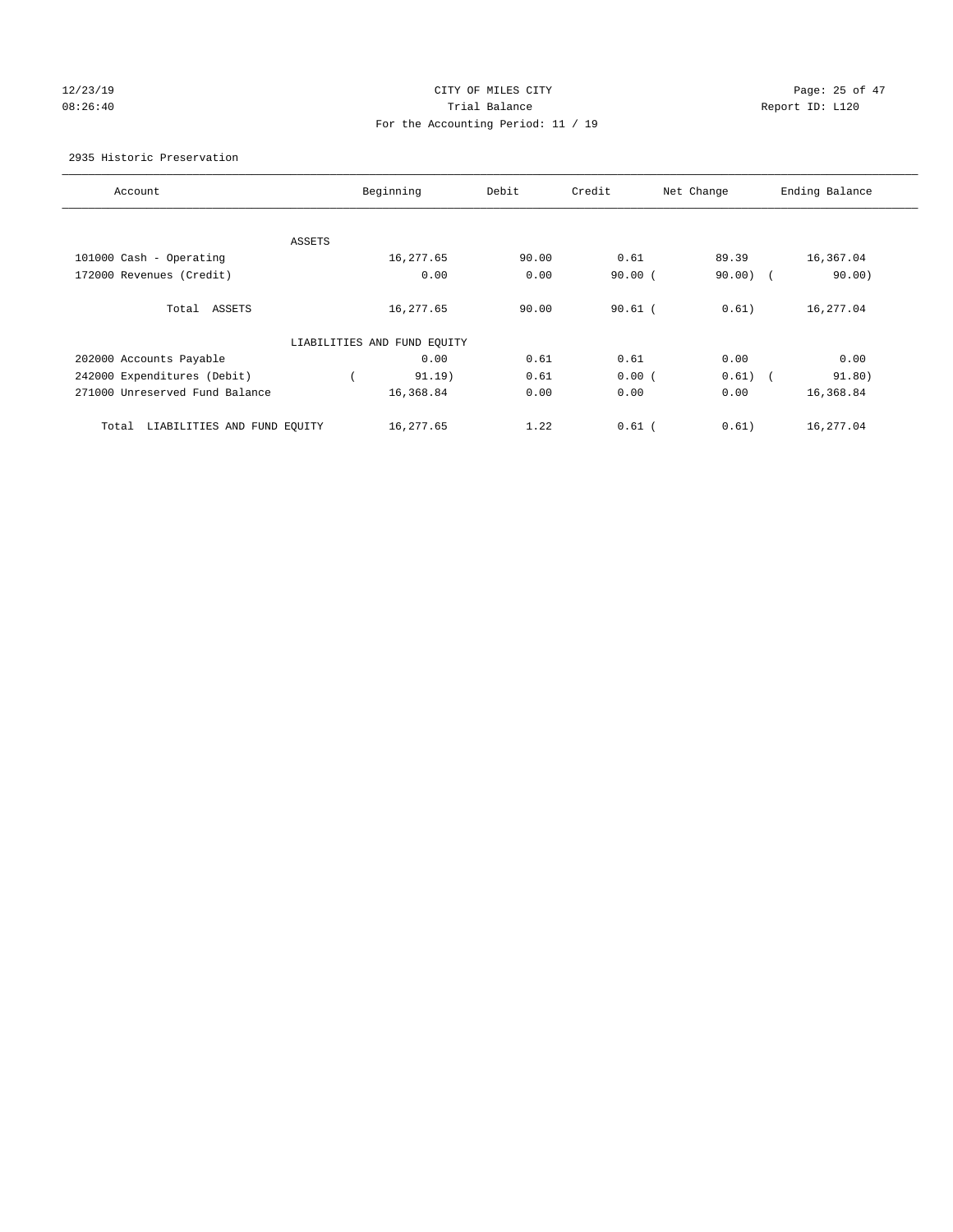# 12/23/19 Page: 26 of 47 08:26:40 Report ID: L120 For the Accounting Period: 11 / 19

2985 RETIRED SENIOR VOLUNTEER PROG (RSVP)

| Account                                    | Beginning                   | Debit    | Credit       | Net Change   | Ending Balance |
|--------------------------------------------|-----------------------------|----------|--------------|--------------|----------------|
|                                            |                             |          |              |              |                |
| <b>ASSETS</b>                              |                             |          |              | $413.16)$ (  |                |
| 101000 Cash - Operating                    | 1,858.49)                   | 5,916.26 | $6,329.42$ ( |              | 2, 271.65)     |
| 101004 RSVP Non-Federal Cash Operating-Cus | 6,423.67                    | 99.50    | 440.11 (     | 340.61)      | 6,083.06       |
| 101008 RSVP- Custer Excess                 | 12,036.70                   | 0.00     | $70.15$ (    | 70.15)       | 11,966.55      |
| 103100 Petty Cash-                         | 200.00                      | 0.00     | 0.00         | 0.00         | 200.00         |
| 172000 Revenues (Credit)                   | 28,785.30)                  | 0.00     | $6,015.76$ ( | $6,015.76$ ( | 34,801.06)     |
| Total ASSETS                               | 11,983.42)                  | 6,015.76 | 12,855.44 (  | $6,839.68$ ( | 18,823.10)     |
|                                            | LIABILITIES AND FUND EQUITY |          |              |              |                |
| 202000 Accounts Payable                    | 0.00                        | 1,001.67 | 1,001.67     | 0.00         | 0.00           |
| 242000 Expenditures (Debit)                | 32,347.50)                  | 6,879.46 | 39.78 (      | 6,839.68)    | 39, 187. 18)   |
| 271000 Unreserved Fund Balance             | 20,364.08                   | 0.00     | 0.00         | 0.00         | 20,364.08      |
| LIABILITIES AND FUND EQUITY<br>Total       | 11,983.42)                  | 7,881.13 | $1,041.45$ ( | 6,839.68)    | 18,823.10)     |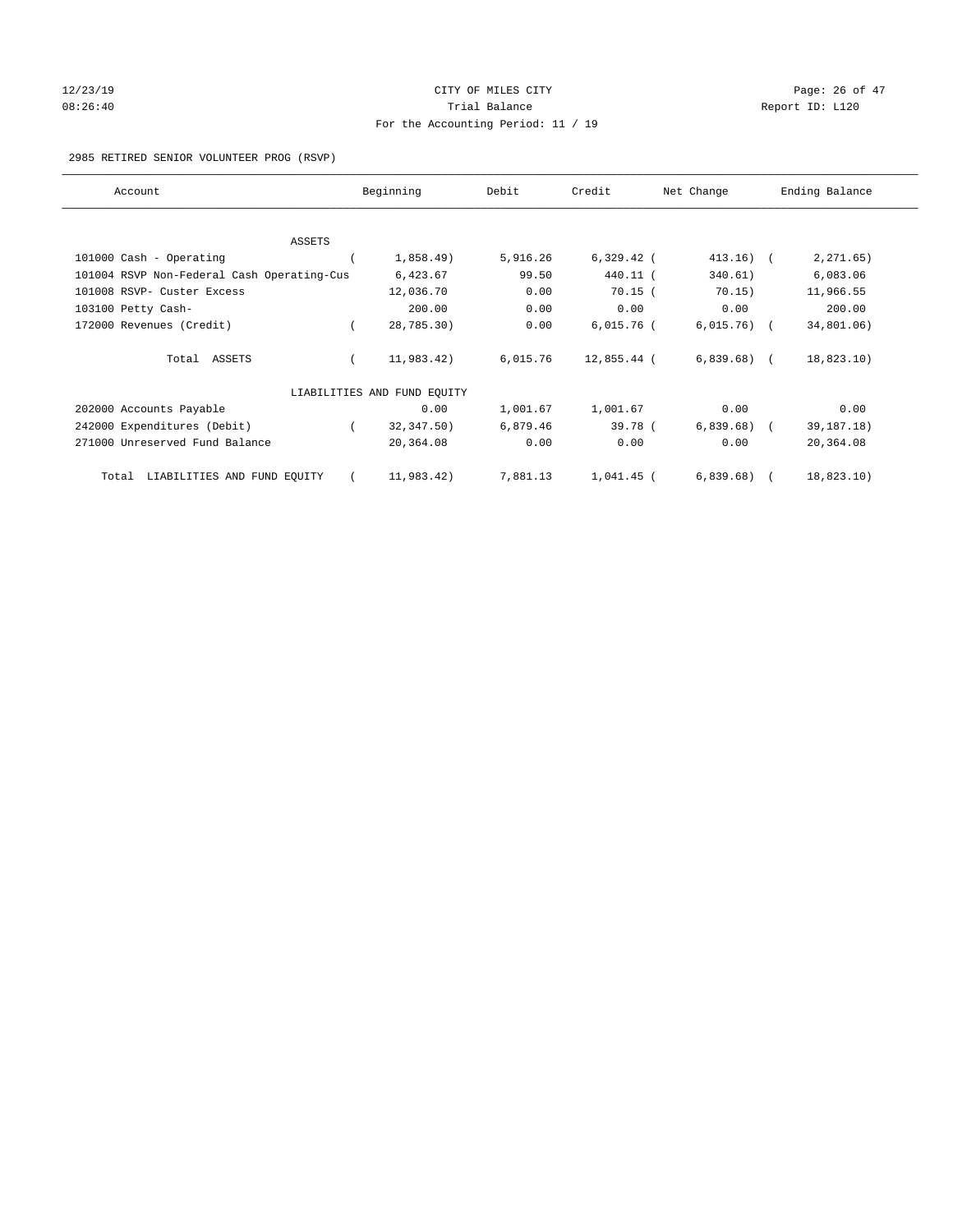## 12/23/19 Page: 27 of 47 08:26:40 Trial Balance Report ID: L120 For the Accounting Period: 11 / 19

3400 SID REVOLVING FUND

| Account                              | Beginning                   | Debit | Credit | Net Change | Ending Balance |
|--------------------------------------|-----------------------------|-------|--------|------------|----------------|
| ASSETS                               |                             |       |        |            |                |
| 101000 Cash - Operating              | 2,985.00                    | 0.00  | 0.00   | 0.00       | 2,985.00       |
| Total ASSETS                         | 2,985.00                    | 0.00  | 0.00   | 0.00       | 2,985.00       |
|                                      | LIABILITIES AND FUND EQUITY |       |        |            |                |
| 271000 Unreserved Fund Balance       | 2,985.00                    | 0.00  | 0.00   | 0.00       | 2,985.00       |
| LIABILITIES AND FUND EQUITY<br>Total | 2,985.00                    | 0.00  | 0.00   | 0.00       | 2,985.00       |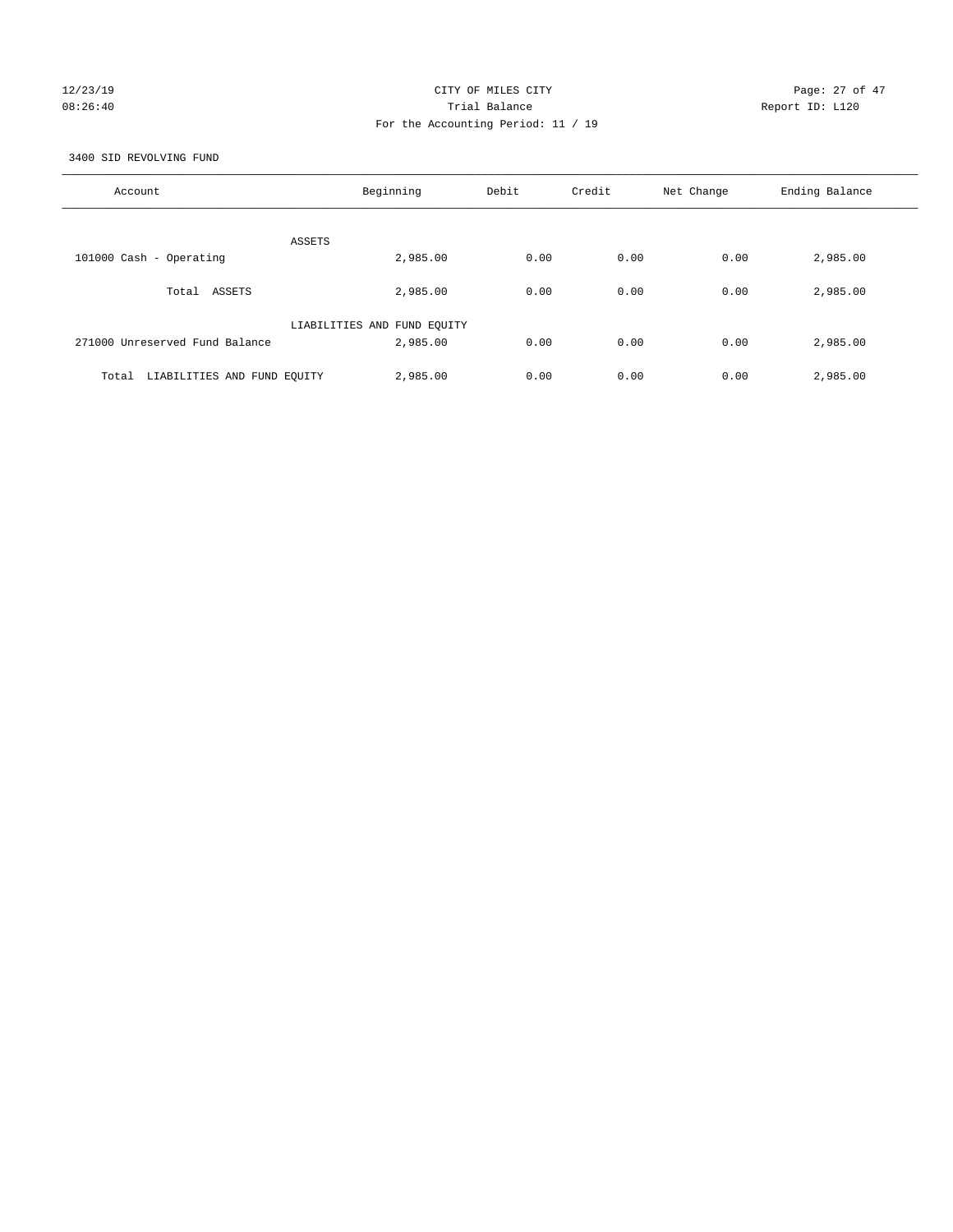# $12/23/19$  Page: 28 of 47 08:26:40 Report ID: L120 For the Accounting Period: 11 / 19

## 3670 SID 211

| Account                                    | Beginning                   | Debit    | Credit       | Net Change    | Ending Balance |
|--------------------------------------------|-----------------------------|----------|--------------|---------------|----------------|
| ASSETS                                     |                             |          |              |               |                |
| 101000 Cash - Operating                    | 8,643.87                    | 1,668.01 | 0.00         | 1,668.01      | 10,311.88      |
| 118190 Special Assessments Receivables-201 | 3,790.14                    | 0.00     | $1,668.01$ ( | 1,668.01)     | 2,122.13       |
| 119000 Special Assmt Recbl - Deferred      | 34,587.36                   | 0.00     | 0.00         | 0.00          | 34,587.36      |
| 172000 Revenues (Credit)                   | 0.00                        | 0.00     | $1,668.01$ ( | $1,668.01)$ ( | 1,668.01)      |
| Total ASSETS                               | 47,021.37                   | 1,668.01 | $3,336.02$ ( | 1,668.01)     | 45, 353. 36    |
|                                            | LIABILITIES AND FUND EQUITY |          |              |               |                |
| 223000 Deferred Revenue/Uncollected Taxes  | 38,377.50                   | 1,668.01 | 0.00(        | 1,668.01)     | 36,709.49      |
| 242000 Expenditures (Debit)                | 2,679.48)                   | 0.00     | 0.00         | 0.00          | 2,679.48)      |
| 271000 Unreserved Fund Balance             | 11,323.35                   | 0.00     | 0.00         | 0.00          | 11,323.35      |
| LIABILITIES AND FUND EQUITY<br>Total       | 47,021.37                   | 1,668.01 | 0.00(        | 1,668.01)     | 45, 353. 36    |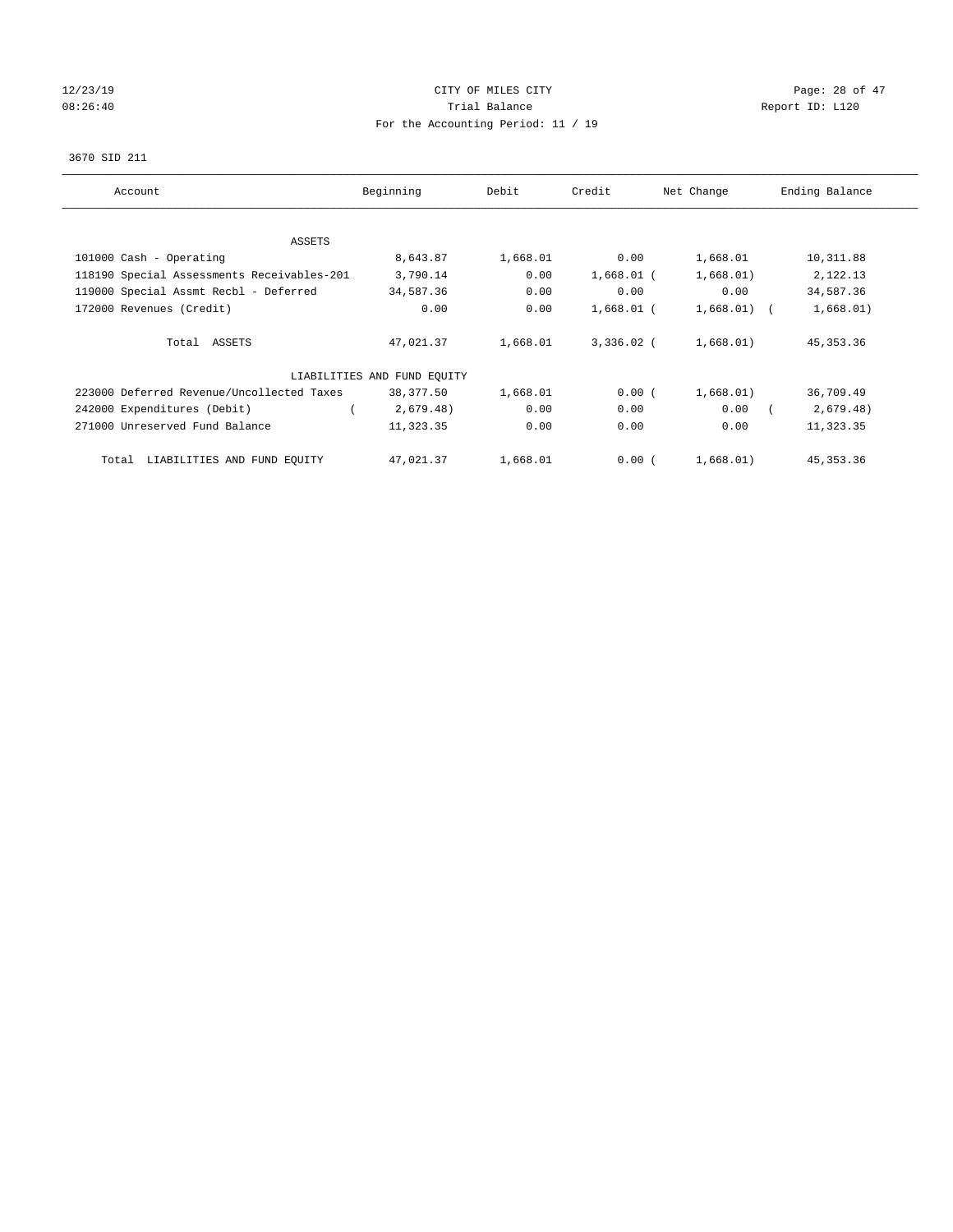# 12/23/19 Page: 29 of 47 08:26:40 Trial Balance Report ID: L120 For the Accounting Period: 11 / 19

4000 General Fund Capitol Improvement Fund

| Account                              |        | Beginning                   | Debit     | Credit       | Net Change  | Ending Balance |
|--------------------------------------|--------|-----------------------------|-----------|--------------|-------------|----------------|
|                                      |        |                             |           |              |             |                |
|                                      | ASSETS |                             |           |              |             |                |
| 101000 Cash - Operating              |        | 62,091.69                   | 4,725.00  | 13,715.70 (  | 8,990.70)   | 53,100.99      |
| 172000 Revenues (Credit)             |        | 198.16)                     | 0.00      | 0.00         | 0.00        | 198.16)        |
| Total ASSETS                         |        | 61,893.53                   | 4,725.00  | 13,715.70 (  | 8,990.70)   | 52,902.83      |
|                                      |        | LIABILITIES AND FUND EQUITY |           |              |             |                |
| 202000 Accounts Payable              |        | 0.00                        | 13,715.70 | 13,715.70    | 0.00        | 0.00           |
| 242000 Expenditures (Debit)          |        | 20,429.00)                  | 13,715.70 | $4,725.00$ ( | 8,990.70) ( | 29, 419. 70)   |
| 271000 Unreserved Fund Balance       |        | 82,322.53                   | 0.00      | 0.00         | 0.00        | 82,322.53      |
| LIABILITIES AND FUND EQUITY<br>Total |        | 61,893.53                   | 27,431.40 | 18,440.70 (  | 8,990.70)   | 52,902.83      |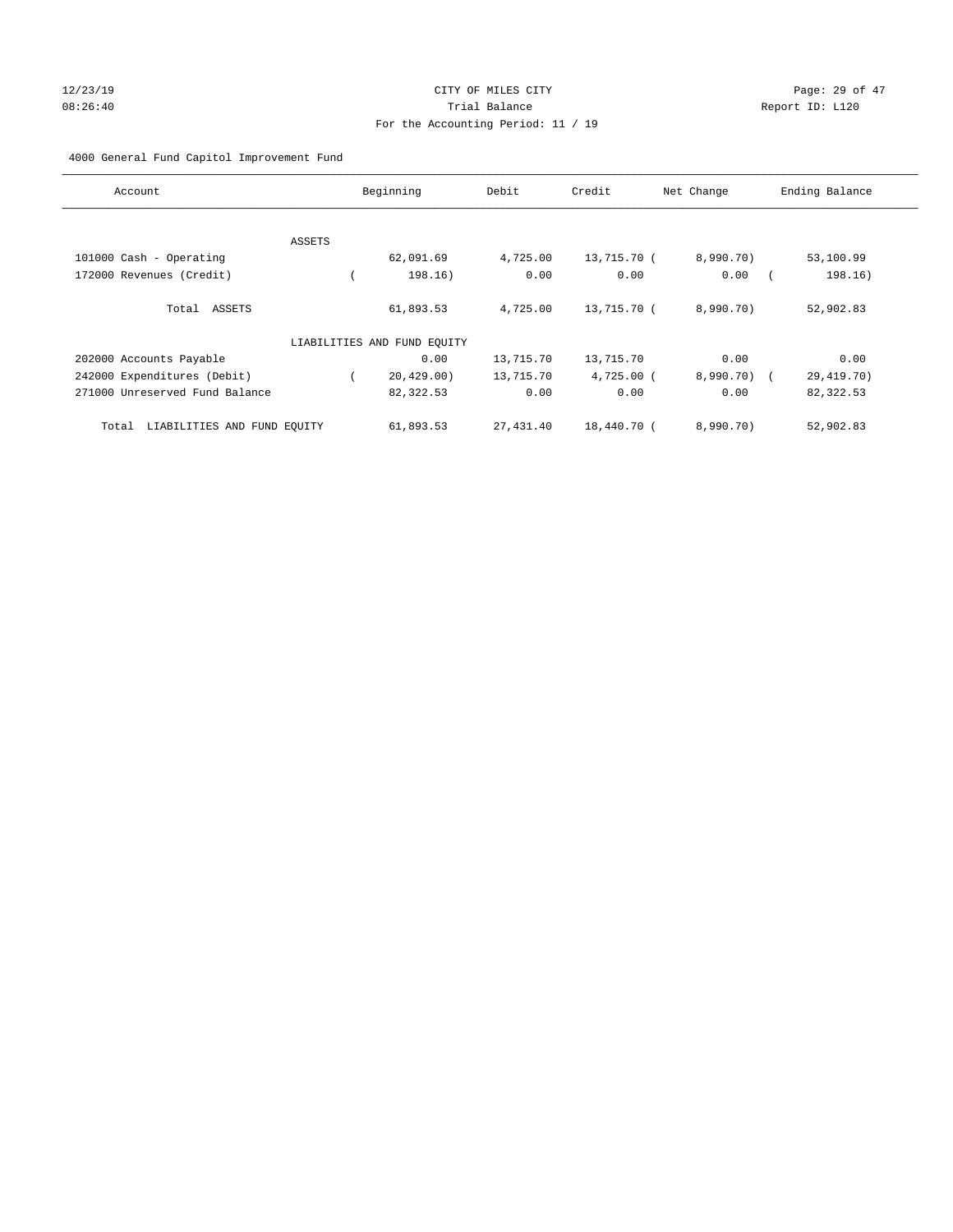# 12/23/19 **Page: 30 of 47** CITY OF MILES CITY **Page: 30 of 47** 08:26:40 Trial Balance Report ID: L120 For the Accounting Period: 11 / 19

4050 Ambulance Capital Improvement Fund

| Account                              | Beginning                   | Debit | Credit | Net Change | Ending Balance |
|--------------------------------------|-----------------------------|-------|--------|------------|----------------|
| ASSETS                               |                             |       |        |            |                |
| 101000 Cash - Operating              | 13,779.06                   | 0.00  | 0.00   | 0.00       | 13,779.06      |
| Total ASSETS                         | 13,779.06                   | 0.00  | 0.00   | 0.00       | 13,779.06      |
|                                      | LIABILITIES AND FUND EQUITY |       |        |            |                |
| 271000 Unreserved Fund Balance       | 13,779.06                   | 0.00  | 0.00   | 0.00       | 13,779.06      |
| LIABILITIES AND FUND EQUITY<br>Total | 13,779.06                   | 0.00  | 0.00   | 0.00       | 13,779.06      |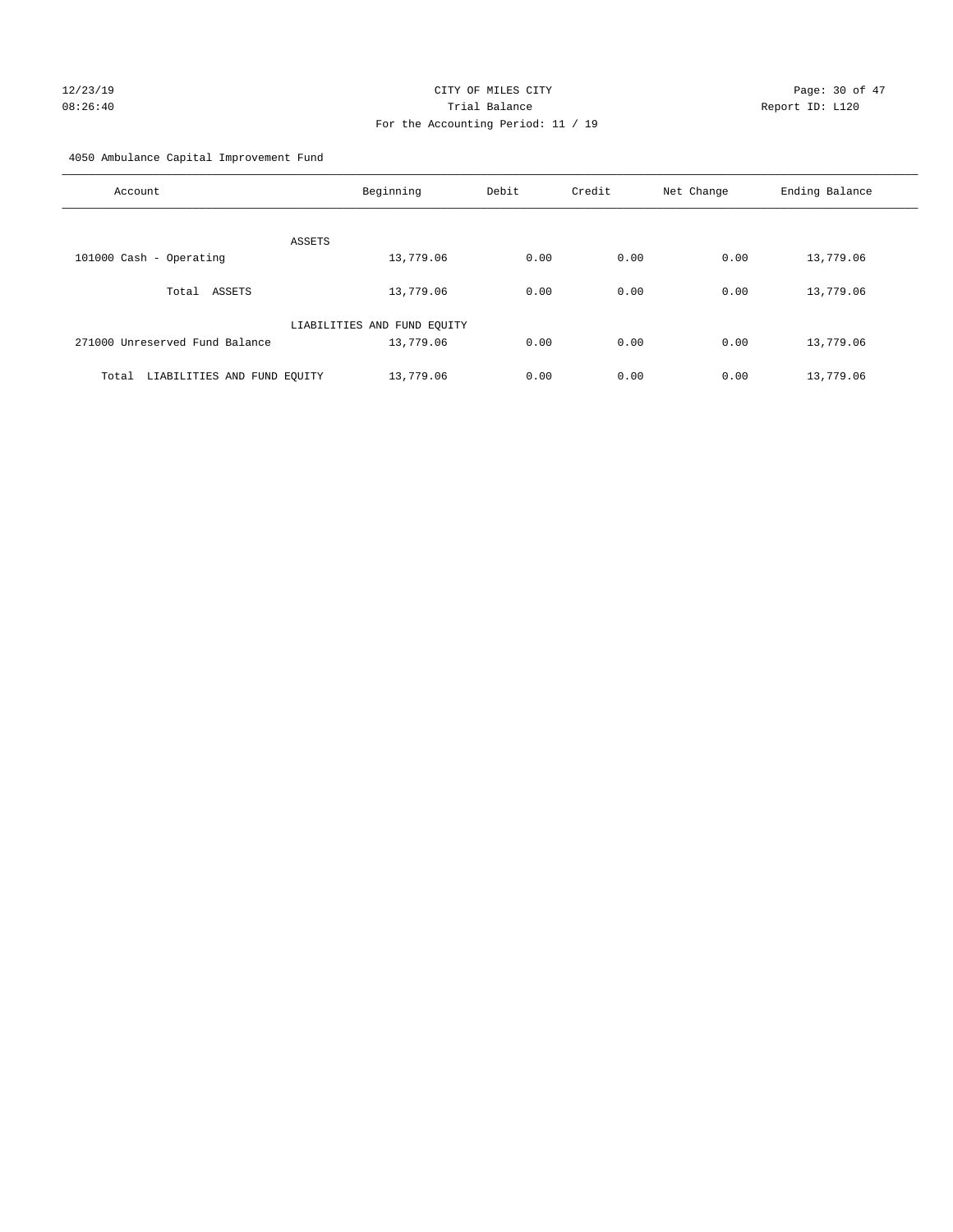# 12/23/19 Page: 31 of 47 08:26:40 Report ID: L120 For the Accounting Period: 11 / 19

4060 CAPITAL IMPROV-PUBLIC WORKS

| Account                              |        | Beginning                   | Debit     | Credit         | Net Change |            | Ending Balance |
|--------------------------------------|--------|-----------------------------|-----------|----------------|------------|------------|----------------|
|                                      |        |                             |           |                |            |            |                |
|                                      | ASSETS |                             |           |                |            |            |                |
| 101000 Cash - Operating              |        | 573,677.62                  | 200.00    | $20,866.83$ (  | 20,666.83) |            | 553,010.79     |
| 122000 Accounts Receivable           |        | 0.00                        | 200.00    | 200.00         | 0.00       |            | 0.00           |
| 172000 Revenues (Credit)             |        | 3,721.97)                   | 0.00      | $200.00$ (     | 200.00     |            | 3,921.97)      |
|                                      |        |                             |           |                |            |            |                |
| Total ASSETS                         |        | 569,955.65                  | 400.00    | $21, 266.83$ ( | 20,866.83) |            | 549,088.82     |
|                                      |        |                             |           |                |            |            |                |
|                                      |        | LIABILITIES AND FUND EQUITY |           |                |            |            |                |
| 202000 Accounts Payable              |        | 0.00                        | 20,866.83 | 20,866.83      | 0.00       |            | 0.00           |
| 242000 Expenditures (Debit)          |        | 0.00                        | 20,866.83 | 0.00(          | 20,866.83) | $\sqrt{2}$ | 20,866.83)     |
| 271000 Unreserved Fund Balance       |        | 569,955.65                  | 0.00      | 0.00           | 0.00       |            | 569,955.65     |
|                                      |        |                             |           |                |            |            |                |
| LIABILITIES AND FUND EQUITY<br>Total |        | 569,955.65                  | 41,733.66 | 20,866.83 (    | 20,866.83) |            | 549,088.82     |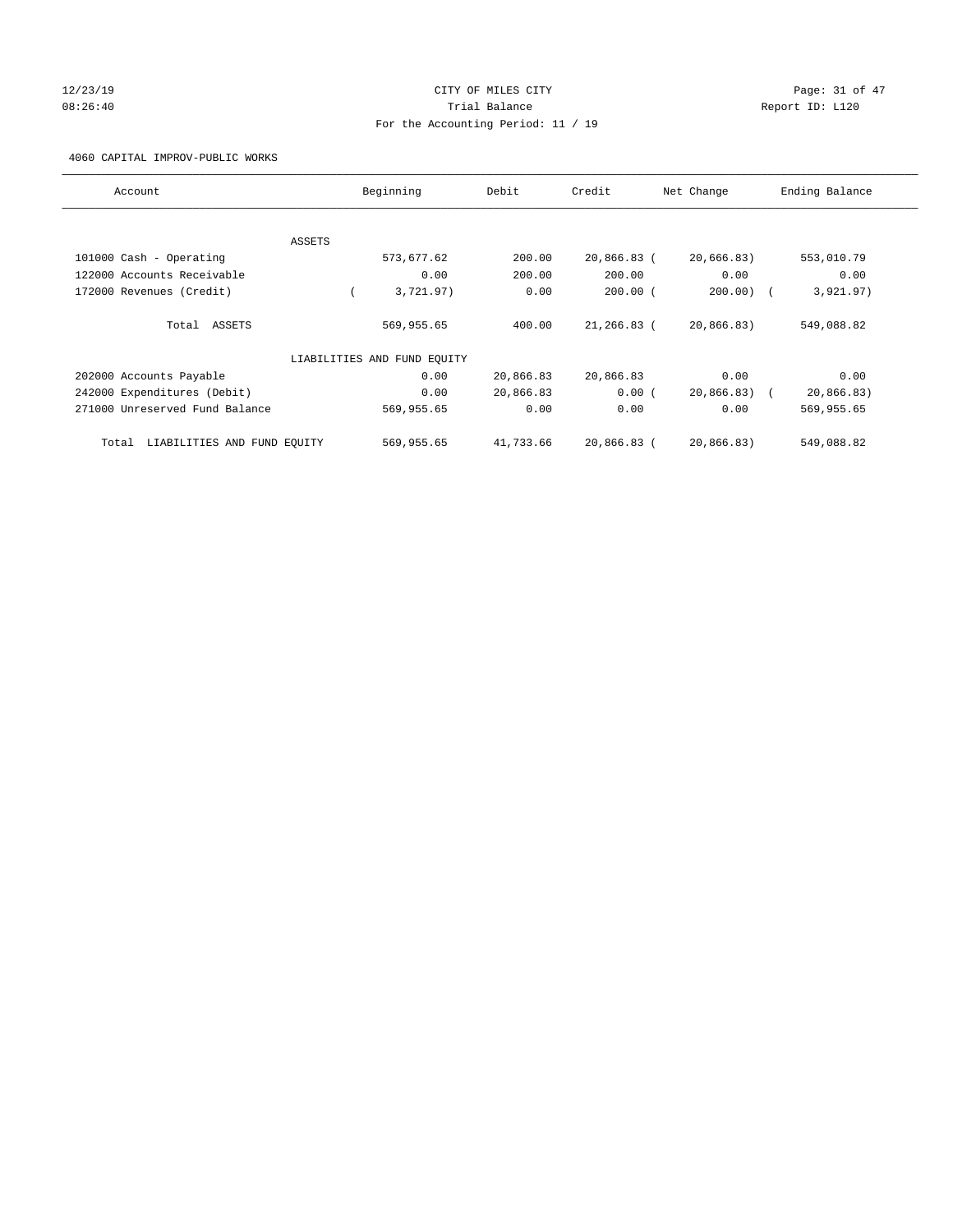## 12/23/19 Page: 32 of 47 08:26:40 Trial Balance Report ID: L120 For the Accounting Period: 11 / 19

#### 5210 WATER UTILITY

| Account                                      | Beginning                   | Debit      | Credit         | Net Change    | Ending Balance              |
|----------------------------------------------|-----------------------------|------------|----------------|---------------|-----------------------------|
| ASSETS                                       |                             |            |                |               |                             |
| 101000 Cash - Operating                      | 2,928,351.34                | 164,566.66 | 293,160.45 (   | 128,593.79)   | 2,799,757.55                |
| 101010 Deposit Cash                          | 96,800.00                   | 3,150.00   | 2,100.00       | 1,050.00      | 97,850.00                   |
| 102240 Cash - Replacement & Depreciation     | 1,489,589.35                | 0.00       | 0.00           | 0.00          | 1,489,589.35                |
| 102250 Cash - System Devlopment Fees         | 312,929.92                  | 35.00      | 0.00           | 35.00         | 312,964.92                  |
| 102270 Cash - Curb Stop Replacement Fee      | 368,945.22                  | 3,532.99   | 1,989.89       | 1,543.10      | 370,488.32                  |
| 102312 RevBnd/CurYearDebt-DNRC/CarbonTank    | 46,137.08                   | 11,534.27  | 0.00           | 11,534.27     | 57,671.35                   |
| 102313 RevBnd/CurYearDebt-DNRC/NE WtrLine    | 46,900.40                   | 11,725.10  | 0.00           | 11,725.10     | 58,625.50                   |
| 102315 RevBnd/CurYearDebt-ARRA/NE Water Li   | 6,102.92                    | 1,525.73   | 0.00           | 1,525.73      | 7,628.65                    |
| 102322 RevBnd/Reserve-DNRC/CarbonTank        | 153,009.00                  | 0.00       | 0.00           | 0.00          | 153,009.00                  |
| 102323 RevBnd/Reserve-DNRC/NE WtrLine        | 128,653.00                  | 0.00       | 0.00           | 0.00          | 128,653.00                  |
| 102325 RevBnd/Reserve-ARRA B-NE Waterline    | 18,245.00                   | 0.00       | 0.00           | 0.00          | 18,245.00                   |
| 103000 Petty Cash                            | 330.00                      | 0.00       | 0.00           | 0.00          | 330.00                      |
| 122000 Accounts Receivable                   | 190,493.74                  | 152,506.22 | 167,244.58 (   | 14,738.36)    | 175,755.38                  |
| 122020 Accounts Receivable-\$2.00 State Ass( | 4.00)                       | 0.00       | 0.00           | 0.00          | $\left($<br>4.00)           |
| 162000 Deferred outflows-GASB68              | 182,751.00                  | 0.00       | 0.00           | 0.00          | 182,751.00                  |
| 172000 Revenues (Credit)                     | 859, 911.33)                | 1.00       | 147, 322. 31 ( | 147, 321.31)  | 1,007,232.64)               |
| 181000 Land                                  | 41,844.00                   | 0.00       | 0.00           | 0.00          | 41,844.00                   |
| 182000 Buildings                             | 22,997.00                   | 0.00       | 0.00           | 0.00          | 22,997.00                   |
| 182100 Allowance for Depr - Buildings (Cre(  | 22,997.00)                  | 0.00       | 0.00           | 0.00          | 22,997.00)                  |
| 186000 Machinery and Equipment               | 510,641.42                  | 0.00       | 0.00           | 0.00          | 510,641.42                  |
| 186100 Allowance for Depr - Machinery & Eq(  | 300,684.00)                 | 0.00       | 0.00           | 0.00          | 300,684.00)                 |
| 188000 Const. Work in Progress-NE Wtr Line(  | 0.26)                       | 0.00       | 0.00           | 0.00          | 0.26)                       |
| 189100 Source of Supply                      | 3,542,842.49                | 0.00       | 0.00           | 0.00          | 3,542,842.49                |
| 189110 Allowance for Depreciation - Source(  | 775, 265.00)                | 0.00       | 0.00           | 0.00          | 775,265.00)<br>$\left($     |
| 189300 Treatment Plant                       | 3,740,287.07                | 0.00       | 0.00           | 0.00          | 3,740,287.07                |
| 189310 Allowance for Depr - Treatment Plan(  | 2,068,019.00)               | 0.00       | 0.00           | 0.00          | 2,068,019.00)<br>$\sqrt{2}$ |
| 189400 Transmission & Distribution           | 14, 260, 517.26             | 0.00       | 0.00           | 0.00          | 14, 260, 517. 26            |
| 189410 Allowance for Depr - Trans & Distri(  | 4,481,092.00)               | 0.00       | 0.00           | 0.00          | (4, 481, 092.00)            |
| 199901 OPEB Deferred Outflow                 | 38,356.00                   | 0.00       | 0.00           | 0.00          | 38,356.00                   |
| Total ASSETS                                 | 19,618,750.62               | 348,576.97 | 611,817.23 (   | 263, 240. 26) | 19, 355, 510.36             |
|                                              | LIABILITIES AND FUND EQUITY |            |                |               |                             |
| 202000 Accounts Payable                      | 2,629.67                    | 206,563.17 | 206,563.17     | 0.00          | 2,629.67                    |
| 214000 Deposits Payable                      | 96,800.00                   | 2,100.00   | 3,150.00       | 1,050.00      | 97,850.00                   |
| 214010 Refunds Payable<br>$\left($           | 381.16)                     | 574.87     | 574.87         | 0.00          | 381.16)                     |
| 223899 Deferred inflows-GASB 68              | 11,388.00                   | 0.00       | 0.00           | 0.00          | 11,388.00                   |
| 231000 BONDS PAYABLE                         | 4,150,000.00                | 0.00       | 0.00           | 0.00          | 4,150,000.00                |
| 237000 Net Pension liability-GASB 68         | 733,295.00                  | 0.00       | 0.00           | 0.00          | 733,295.00                  |
| 238000 Other Post Employment Benefits        | 117,406.00                  | 0.00       | 0.00           | 0.00          | 117,406.00                  |
| 239000 Compensated Absences Payable          | 89,758.00                   | 0.00       | 0.00           | 0.00          | 89,758.00                   |
| 242000 Expenditures (Debit)                  | (1,084,477.52)              | 264,290.26 | 0.00(          | 264,290.26)   | 1,348,767.78)               |
| 250300 Reserve Revenue Bond - Current Debt   | 323, 303.85                 | 0.00       | 0.00           | 0.00          | 323, 303.85                 |
| 250500 Reserve - System Dev Fees             | 171,098.25                  | 0.00       | 0.00           | 0.00          | 171,098.25                  |
| 250600 Reserve for Replacement & Depreciat   | 1,351,889.30                | 0.00       | 0.00           | 0.00          | 1,351,889.30                |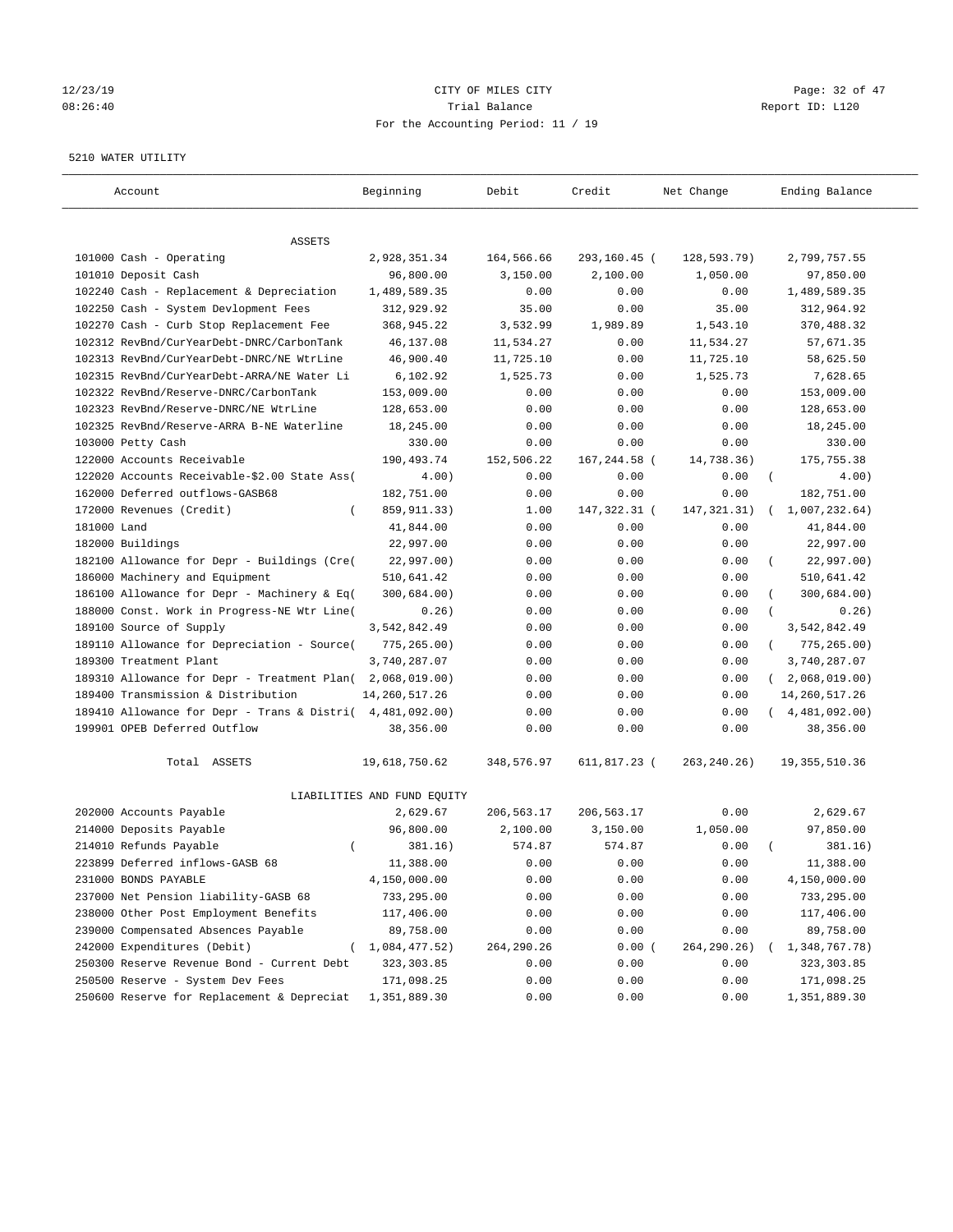# 12/23/19 Page: 33 of 47 08:26:40 Report ID: L120 For the Accounting Period: 11 / 19

5210 WATER UTILITY

| Account                              | Beginning        | Debit      | Credit     | Net Change | Ending Balance   |
|--------------------------------------|------------------|------------|------------|------------|------------------|
| 271000 Unreserved Fund Balance       | 518,467.93)      | 0.00       | 0.00       | 0.00       | 518, 467, 93)    |
| 272000 Unreserved Retained Earnings  | 14, 174, 509. 16 | 0.00       | 0.00       | 0.00       | 14, 174, 509. 16 |
| LIABILITIES AND FUND EQUITY<br>Total | 19,618,750.62    | 473,528.30 | 210,288.04 | 263.240.26 | 19, 355, 510.36  |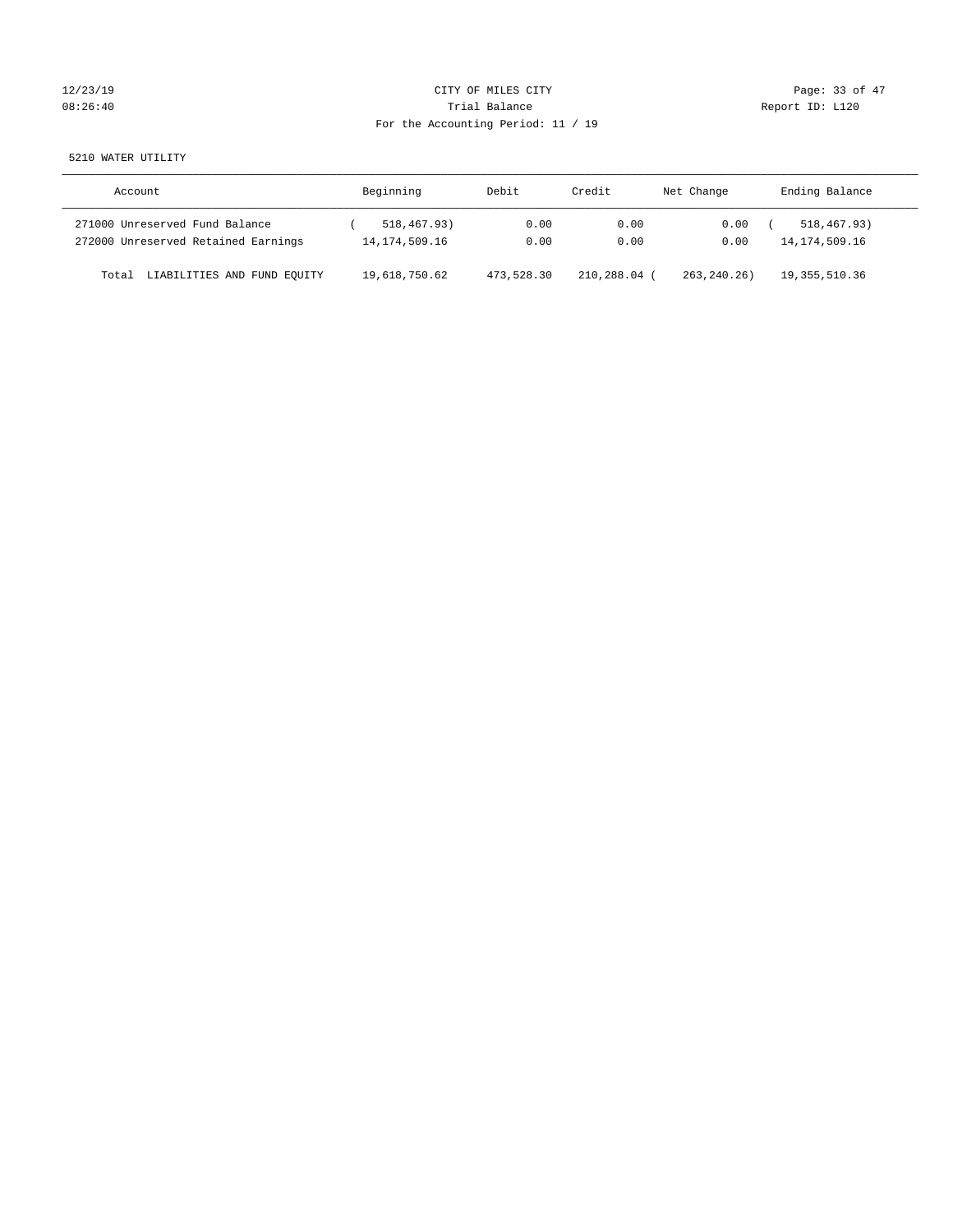# 12/23/19 Page: 34 of 47 08:26:40 Trial Balance Report ID: L120 For the Accounting Period: 11 / 19

5310 SEWER UTILITY

| Account                                                   | Beginning                   | Debit        | Credit       | Net Change    | Ending Balance |
|-----------------------------------------------------------|-----------------------------|--------------|--------------|---------------|----------------|
| <b>ASSETS</b>                                             |                             |              |              |               |                |
| 101000 Cash - Operating                                   | 2,862,750.07                | 160, 336. 14 | 127, 319.51  | 33,016.63     | 2,895,766.70   |
| 102240 Cash - Replacement & Depreciation                  | 195,098.39                  | 0.00         | 0.00         | 0.00          | 195,098.39     |
| 102250 Cash - System Devlopment Fees                      | 149,400.91                  | 0.00         | 0.00         | 0.00          | 149,400.91     |
| 102279 WWtr Treatment Plant-Phase II Const(               | 76,205.70)                  | 0.00         | 0.00         | 0.00          | 76, 205.70)    |
| 102280 WWtr Treatment Plant-Phase I Constr                | 738,063.46                  | 0.00         | 0.00         | 0.00          | 738,063.46     |
| 102316 RevBnd/CurYearDebt-Phase 1 Haynes L                | 33,630.00                   | 8,407.50     | 0.00         | 8,407.50      | 42,037.50      |
| 102317 RevBnd/CurYearDebt-WWTP Phase II                   | 67,079.16                   | 16,769.79    | 0.00         | 16,769.79     | 83,848.95      |
| 102390 REV BOND/RESERVE-Sewer Phase 1                     | 101,735.00                  | 0.00         | 0.00         | 0.00          | 101,735.00     |
| 102396 REV BOND/RESERVE-SEWER PHASE II                    | 201,275.00                  | 0.00         | 0.00         | 0.00          | 201,275.00     |
| 122000 Accounts Receivable                                | 194,478.05                  | 166,056.69   | 158,890.94   | 7,165.75      | 201,643.80     |
| 162000 Deferred outflows-GASB68                           | 147,619.00                  | 0.00         | 0.00         | 0.00          | 147,619.00     |
| 172000 Revenues (Credit)<br>$\left($                      | 686,124.39)                 | 27.61        | 167,529.50 ( | 167, 501.89)  | 853,626.28)    |
| 181000 Land                                               | 2.00                        | 0.00         | 0.00         | 0.00          | 2.00           |
| 186000 Machinery and Equipment                            | 800,566.77                  | 0.00         | 0.00         | 0.00          | 800,566.77     |
| 186100 Allowance for Depr - Machinery & Eq(               | 499,312.00)                 | 0.00         | 0.00         | 0.00          | 499, 312.00)   |
| 188000 Const. Work in Progress-NE Wtr Line(               | 1.60)                       | 0.00         | 0.00         | 0.00          | 1.60)          |
| 189300 Treatment Plant                                    | 11,492,692.56               | 0.00         | 0.00         | 0.00          | 11,492,692.56  |
| 189310 Allowance for Depr - Treatment Plan( 1,698,846.00) |                             | 0.00         | 0.00         | 0.00          | (1,698,846.00) |
| 189400 Transmission & Distribution                        | 4,029,119.40                | 0.00         | 0.00         | 0.00          | 4,029,119.40   |
| 189410 Allowance for Depr - Trans & Distri( 1,695,972.00) |                             | 0.00         | 0.00         | 0.00          | (1,695,972.00) |
| 199901 OPEB Deferred Outflow                              | 28,767.00                   | 0.00         | 0.00         | 0.00          | 28,767.00      |
| Total ASSETS                                              | 16, 385, 815.08             | 351,597.73   | 453,739.95 ( | 102,142.22)   | 16,283,672.86  |
|                                                           | LIABILITIES AND FUND EQUITY |              |              |               |                |
| 202000 Accounts Payable                                   | 2,629.67                    | 55, 353.03   | 55, 353.03   | 0.00          | 2,629.67       |
| 223899 Deferred inflows-GASB 68                           | 9,199.00                    | 0.00         | 0.00         | 0.00          | 9,199.00       |
| 231300 Bonds Pay 1979 Issue                               | 1,080,000.00                | 0.00         | 0.00         | 0.00          | 1,080,000.00   |
| 231301 WWTP #2 Bonds Pay                                  | 5,046,645.00                | 0.00         | 0.00         | 0.00          | 5,046,645.00   |
| 237000 Net Pension liability-GASB 68                      | 592,325.00                  | 0.00         | 0.00         | 0.00          | 592,325.00     |
| 238000 Other Post Employment Benefits                     | 88,054.00                   | 0.00         | 0.00         | 0.00          | 88,054.00      |
| 239000 Compensated Absences Payable                       | 69,016.00                   | 0.00         | 0.00         | 0.00          | 69,016.00      |
| 242000 Expenditures (Debit)<br>$\overline{(\ }$           | 519, 142.19)                | 102,142.22   | 0.00(        | 102, 142. 22) | 621, 284.41)   |
| 250500 Reserve - System Dev Fees                          | 82,925.91                   | 0.00         | 0.00         | 0.00          | 82,925.91      |
| 250600 Reserve for Replacement & Depreciat                | 1,666,491.83                | 0.00         | 0.00         | 0.00          | 1,666,491.83   |
| 271000 Unreserved Fund Balance                            | 394,844.93)                 | 0.00         | 0.00         | 0.00          | 394,844.93)    |
| 272000 Unreserved Retained Earnings                       | 8,662,515.79                | 0.00         | 0.00         | 0.00          | 8,662,515.79   |
| Total LIABILITIES AND FUND EQUITY                         | 16, 385, 815.08             | 157, 495.25  | 55,353.03 (  | 102, 142. 22) | 16,283,672.86  |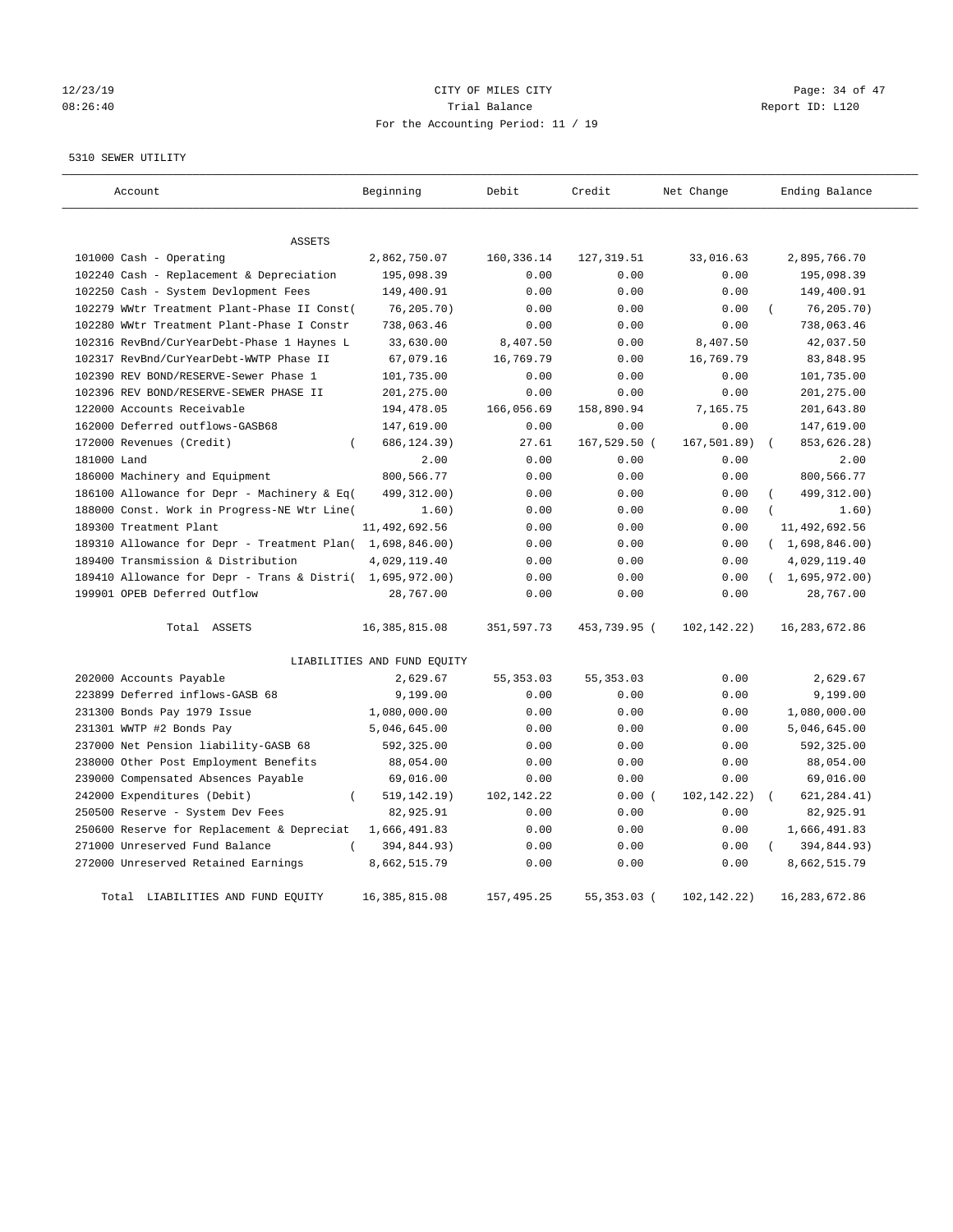# 12/23/19 Page: 35 of 47 08:26:40 Trial Balance Report ID: L120 For the Accounting Period: 11 / 19

#### 5510 AMBULANCE FUND

| Account                                            | Beginning                   | Debit       | Credit         | Net Change   | Ending Balance           |
|----------------------------------------------------|-----------------------------|-------------|----------------|--------------|--------------------------|
| <b>ASSETS</b>                                      |                             |             |                |              |                          |
| 101000 Cash - Operating<br>$\left($                | 208,846.44)                 | 83,857.02   | 53,683.86      | 30, 173. 16  | 178,673.28)              |
| 113213 Tax Receivables Real-2013                   | 0.46                        | 0.00        | 0.00           | 0.00         | 0.46                     |
| 113214 Taxes Receivable- Real 2014                 | 0.97                        | 0.00        | 0.00           | 0.00         | 0.97                     |
| 113215 Tax Receivables Real-2015                   | 1.62                        | 0.00        | 0.00           | 0.00         | 1.62                     |
| 113216 Tax Receivables real-2016                   | 8.09                        | 0.00        | 0.00           | 0.00         | 8.09                     |
| 113217 Tax receivables real-2017                   | 19.32                       | 0.00        | 0.00           | 0.00         | 19.32                    |
| 113218 Tax Receivables real-2018                   | 63.23                       | 0.00        | $4.62$ (       | 4.62)        | 58.61                    |
| 113219 Tax receivables Real-2019<br>$\left($       | 249.74)                     | 0.00        | 4,471.62 (     | 4,471.62)    | 4,721.36)                |
| 115216 Tax receivable personal-2016                | 0.02                        | 0.00        | 0.00           | 0.00         | 0.02                     |
| 115217 Tax receivable personal-2017                | 0.17                        | 0.00        | 0.00           | 0.00         | 0.17                     |
| 115218 Tax Receivable Personal-2018                | 0.23                        | 0.00        | 0.00           | 0.00         | 0.23                     |
| 115219 Tax Receivable Personal-2019                | 12.98                       | 0.00        | $3.67$ (       | 3.67)        | 9.31                     |
| 122000 Accounts Receivable                         | 486,802.36                  | 118,303.27  | 115,589.26     | 2,714.01     | 489,516.37               |
| 122100 Acct Receivable<br>$\left($                 | 182,386.20)                 | 0.00        | 0.00           | 0.00         | 182,386.20)              |
| 162000 Deferred outflows-GASB68                    | 72,385.00                   | 0.00        | 0.00           | 0.00         | 72,385.00                |
| 172000 Revenues (Credit)<br>$\left($               | 505, 241.06)                | 38.71       | 124, 174. 76 ( | 124, 136.05) | 629, 377.11)             |
| 186000 Machinery and Equipment                     | 818, 326.11                 | 0.00        | 0.00           | 0.00         | 818, 326.11              |
| 186100 Allowance for Depr - Machinery & Eq(        | 324,841.00)                 | 0.00        | 0.00           | 0.00         | 324,841.00)              |
| 199901 OPEB Deferred Outflow                       | 19,178.00                   | 0.00        | 0.00           | 0.00         | 19,178.00                |
| Total ASSETS                                       | 175, 234.12                 | 202,199.00  | 297,927.79 (   | 95,728.79)   | 79,505.33                |
|                                                    | LIABILITIES AND FUND EQUITY |             |                |              |                          |
| 202000 Accounts Payable                            | 0.00                        | 12, 132. 24 | 12, 132. 24    | 0.00         | 0.00                     |
| 223100 Deferred Revenue - Real Prop Taxes (        | 339.93)                     | 4,476.24    | 0.00(          | 4,476.24)    | 4,816.17)                |
| 223200 Deferred Revenue - Pers Prop Taxes (        | 11.43)                      | 3.67        | 0.00(          | 3.67)        | 15.10)                   |
| 223899 Deferred inflows-GASB 68                    | 2,970.00                    | 0.00        | 0.00           | 0.00         | 2,970.00                 |
| 235000 CONTRACTS/NOTES/LOANS PAYABLE<br>$\left($   | 0.01)                       | 0.00        | 0.00           | 0.00         | 0.01)                    |
| 237000 Net Pension liability-GASB 68               | 168,371.00                  | 0.00        | 0.00           | 0.00         | 168,371.00               |
| 238000 Other Post Employment Benefits              | 58,703.00                   | 0.00        | 0.00           | 0.00         | 58,703.00                |
| 239000 Compensated Absences Payable                | 44,300.00                   | 0.00        | 0.00           | 0.00         | 44,300.00                |
| 242000 Expenditures (Debit)<br>$\left($            | 431, 327. 19)               | 91, 277. 77 | $28.89$ (      | 91,248.88)   | 522, 576.07)<br>$\left($ |
| 271000 Unreserved Fund Balance<br>$\overline{(\ }$ | 139,528.00)                 | 0.00        | 0.00           | 0.00         | 139,528.00)              |
| 272000 Unreserved Retained Earnings                | 472,096.68                  | 0.00        | 0.00           | 0.00         | 472,096.68               |
| LIABILITIES AND FUND EQUITY<br>Total               | 175,234.12                  | 107,889.92  | 12, 161. 13 (  | 95,728.79)   | 79,505.33                |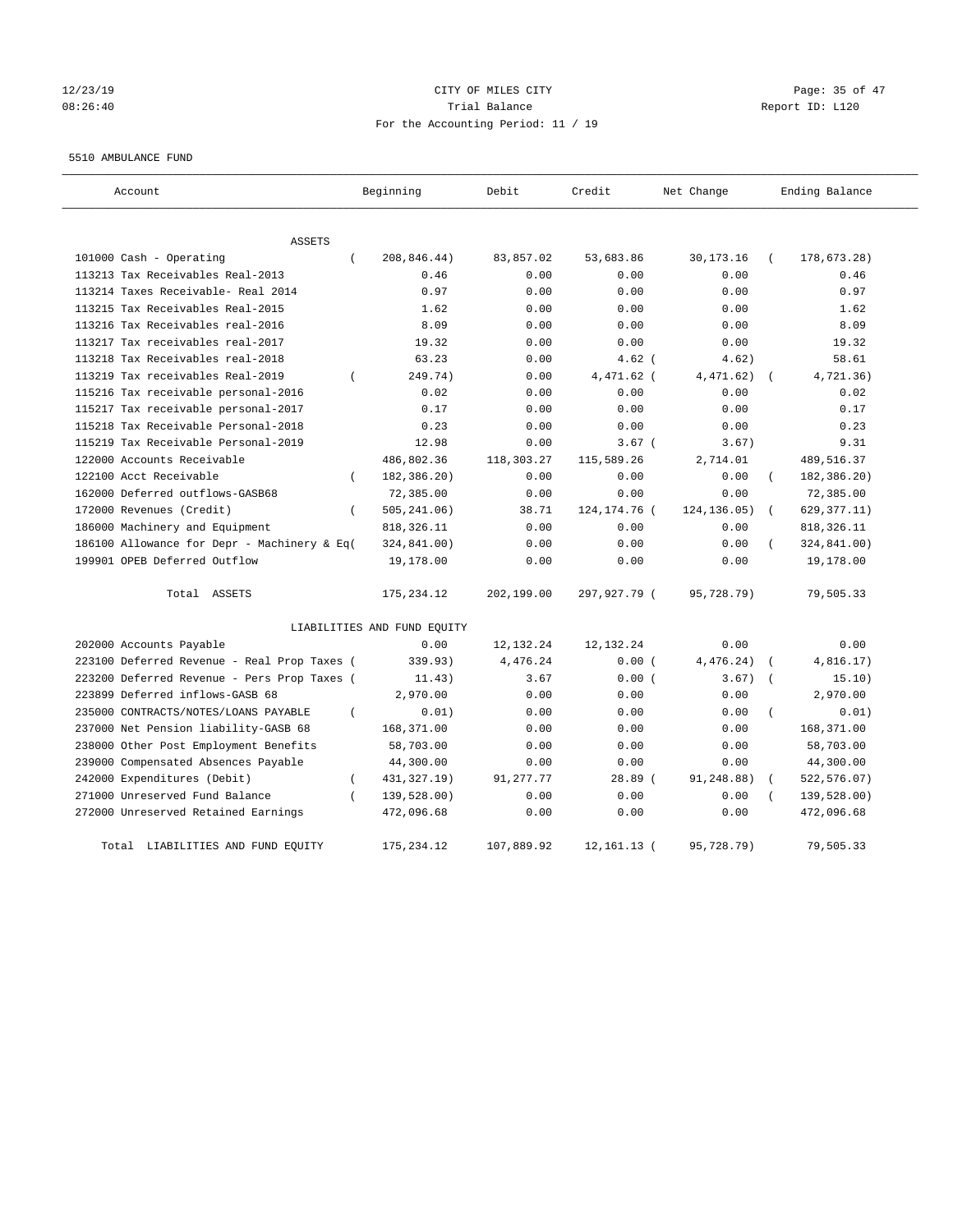# 12/23/19 Page: 36 of 47 08:26:40 Trial Balance Report ID: L120 For the Accounting Period: 11 / 19

## 5610 AIRPORT OPERATING

| Account                                         | Beginning                   | Debit      | Credit       | Net Change  | Ending Balance   |
|-------------------------------------------------|-----------------------------|------------|--------------|-------------|------------------|
| ASSETS                                          |                             |            |              |             |                  |
| 101000 Cash - Operating                         | 155,902.71                  | 48,123.01  | 34, 341.38   | 13,781.63   | 169,684.34       |
| 102117 Airport Improvement                      | 71,214.17                   | 0.00       | 0.00         | 0.00        | 71,214.17        |
| 102230 Cash - Surplus/Credit Card Acct          | 100.00                      | 20,852.43  | 20,852.43    | 0.00        | 100.00           |
| 103000 Petty Cash                               | 100.00                      | 0.00       | 0.00         | 0.00        | 100.00           |
| 113213 Tax Receivables Real-2013                | 0.65                        | 0.00       | 0.00         | 0.00        | 0.65             |
| 113214 Taxes Receivable- Real 2014              | 1.48                        | 0.00       | 0.00         | 0.00        | 1.48             |
| 113215 Tax Receivables Real-2015                | 2.46                        | 0.00       | 0.00         | 0.00        | 2.46             |
| 113216 Tax Receivables real-2016                | 12.10                       | 0.00       | 0.00         | 0.00        | 12.10            |
| 113217 Tax receivables real-2017                | 28.95                       | 0.00       | 0.00         | 0.00        | 28.95            |
| 113218 Tax Receivables real-2018                | 95.77                       | 0.00       | 6.93(        | 6.93)       | 88.84            |
| 113219 Tax receivables Real-2019<br>$\left($    | 374.65)                     | 0.00       | 6,707.92 (   | 6,707.92)   | 7,082.57)        |
| 115216 Tax receivable personal-2016             | 0.06                        | 0.00       | 0.00         | 0.00        | 0.06             |
| 115217 Tax receivable personal-2017             | 0.28                        | 0.00       | 0.00         | 0.00        | 0.28             |
| 115218 Tax Receivable Personal-2018             | 0.35                        | 0.00       | 0.00         | 0.00        | 0.35             |
| 115219 Tax Receivable Personal-2019             | 19.45                       | 0.00       | 5.50(        | 5.50)       | 13.95            |
| 141000 Prepaid Expense                          | 4,875.00                    | 0.00       | 0.00         | 0.00        | 4,875.00         |
| 162000 Deferred outflows-GASB68                 | 38,677.00                   | 0.00       | 0.00         | 0.00        | 38,677.00        |
| 172000 Revenues (Credit)<br>-                   | 233, 153. 53)               | 250.00     | 48,373.01 (  | 48,123.01)  | 281, 276.54)     |
| 181000 Land                                     | 19,983.00                   | 0.00       | 0.00         | 0.00        | 19,983.00        |
| 182000 Buildings                                | 677,537.00                  | 0.00       | 0.00         | 0.00        | 677,537.00       |
| 182100 Allowance for Depr - Buildings (Cre(     | 389,758.00)                 | 0.00       | 0.00         | 0.00        | 389,758.00)      |
| 184000 Improvements Other Than Buildings        | 13,017,833.11               | 0.00       | 0.00         | 0.00        | 13,017,833.11    |
| 184100 Allowance for Depr - Imp Other Than(     | 3,401,665.00)               | 0.00       | 0.00         | 0.00        | (3, 401, 665.00) |
| 186000 Machinery and Equipment                  | 1,001,946.58                | 0.00       | 0.00         | 0.00        | 1,001,946.58     |
| 186100 Allowance for Depr - Machinery & Eq(     | 510, 395.00)                | 0.00       | 0.00         | 0.00        | 510, 395.00)     |
| 188000 Const. Work in Progress-NE Wtr Line      | 75,246.00                   | 0.00       | 0.00         | 0.00        | 75,246.00        |
| 199901 OPEB Deferred Outflow                    | 6,393.00                    | 0.00       | 0.00         | 0.00        | 6,393.00         |
| Total ASSETS                                    | 10,534,622.94               | 69,225.44  | 110,287.17 ( | 41,061.73)  | 10,493,561.21    |
|                                                 | LIABILITIES AND FUND EQUITY |            |              |             |                  |
| 202000 Accounts Payable                         | 0.00                        | 20,077.70  | 20,077.70    | 0.00        | 0.00             |
| 223100 Deferred Revenue - Real Prop Taxes (     | 509.95)                     | 6,714.85   | 0.00(        | 6, 714.85)  | 7,224.80)        |
| 223200 Deferred Revenue - Pers Prop Taxes (     | 17.17)                      | 5.50       | 0.00(        | 5.50)       | 22.67)           |
| 223899 Deferred inflows-GASB 68                 | 2,410.00                    | 0.00       | 0.00         | 0.00        | 2,410.00         |
| 235160 LTrm Pay/MT Aeronautics (2)              | 101,718.00                  | 0.00       | 0.00         | 0.00        | 101,718.00       |
| 237000 Net Pension liability-GASB 68            | 155,193.00                  | 0.00       | 0.00         | 0.00        | 155,193.00       |
| 238000 Other Post Employment Benefits           | 19,568.00                   | 0.00       | 0.00         | 0.00        | 19,568.00        |
| 239000 Compensated Absences Payable             | 13,447.00                   | 0.00       | 0.00         | 0.00        | 13,447.00        |
| 242000 Expenditures (Debit)<br>$\overline{(\ }$ | 216,659.25)                 | 34, 341.38 | 0.00(        | 34, 341.38) | 251,000.63)      |
| 250600 Reserve for Replacement & Depreciat      | 18,913.67                   | 0.00       | 0.00         | 0.00        | 18,913.67        |
| 271000 Unreserved Fund Balance<br>$\left($      | 90,992.00)                  | 0.00       | 0.00         | 0.00        | 90,992.00)       |
| 272000 Unreserved Retained Earnings             | 10,531,551.64               | 0.00       | 0.00         | 0.00        | 10,531,551.64    |
| Total LIABILITIES AND FUND EQUITY               | 10,534,622.94               | 61,139.43  | 20,077.70 (  | 41,061.73)  | 10,493,561.21    |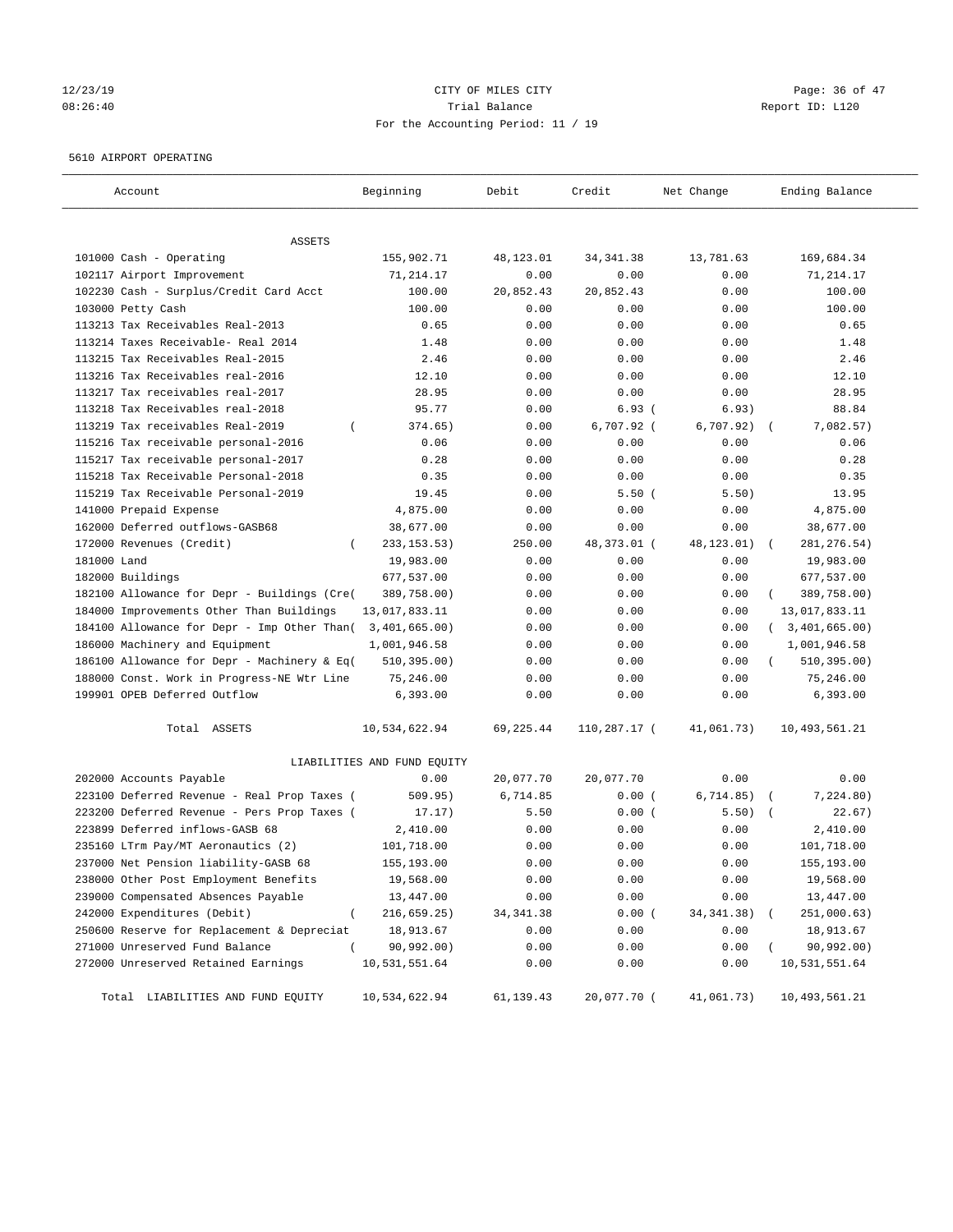## 12/23/19 Page: 37 of 47 08:26:40 Report ID: L120 For the Accounting Period: 11 / 19

#### 6040 PUBLIC WORKS

| Account                              | Beginning                   | Debit     | Credit       | Net Change    | Ending Balance |
|--------------------------------------|-----------------------------|-----------|--------------|---------------|----------------|
| <b>ASSETS</b>                        |                             |           |              |               |                |
| 101000 Cash - Operating              | 6,731.46                    | 4,000.00  | 14,883.60 (  | $10,883.60$ ( | 4, 152, 14)    |
| 172000 Revenues (Credit)             | 52,692.45)                  | 0.00      | $4,000.00$ ( | $4,000.00)$ ( | 56,692.45)     |
| Total ASSETS                         | 45,960.99)                  | 4,000.00  | 18,883.60 (  | $14,883.60$ ( | 60,844.59)     |
|                                      | LIABILITIES AND FUND EQUITY |           |              |               |                |
| 202000 Accounts Payable              | 0.00                        | 1,217.00  | 1,217.00     | 0.00          | 0.00           |
| 239000 Compensated Absences Payable  | 6,997.00                    | 0.00      | 0.00         | 0.00          | 6,997.00       |
| 242000 Expenditures (Debit)          | 65,647.66)                  | 14,883.60 | 0.00(        | 14,883.60)    | 80,531.26)     |
| 271000 Unreserved Fund Balance       | 84,045.78)                  | 0.00      | 0.00         | 0.00          | 84,045.78)     |
| 272000 Unreserved Retained Earnings  | 96,735.45                   | 0.00      | 0.00         | 0.00          | 96,735.45      |
| LIABILITIES AND FUND EQUITY<br>Total | 45,960.99)                  | 16,100.60 | $1,217.00$ ( | 14,883.60)    | 60,844.59)     |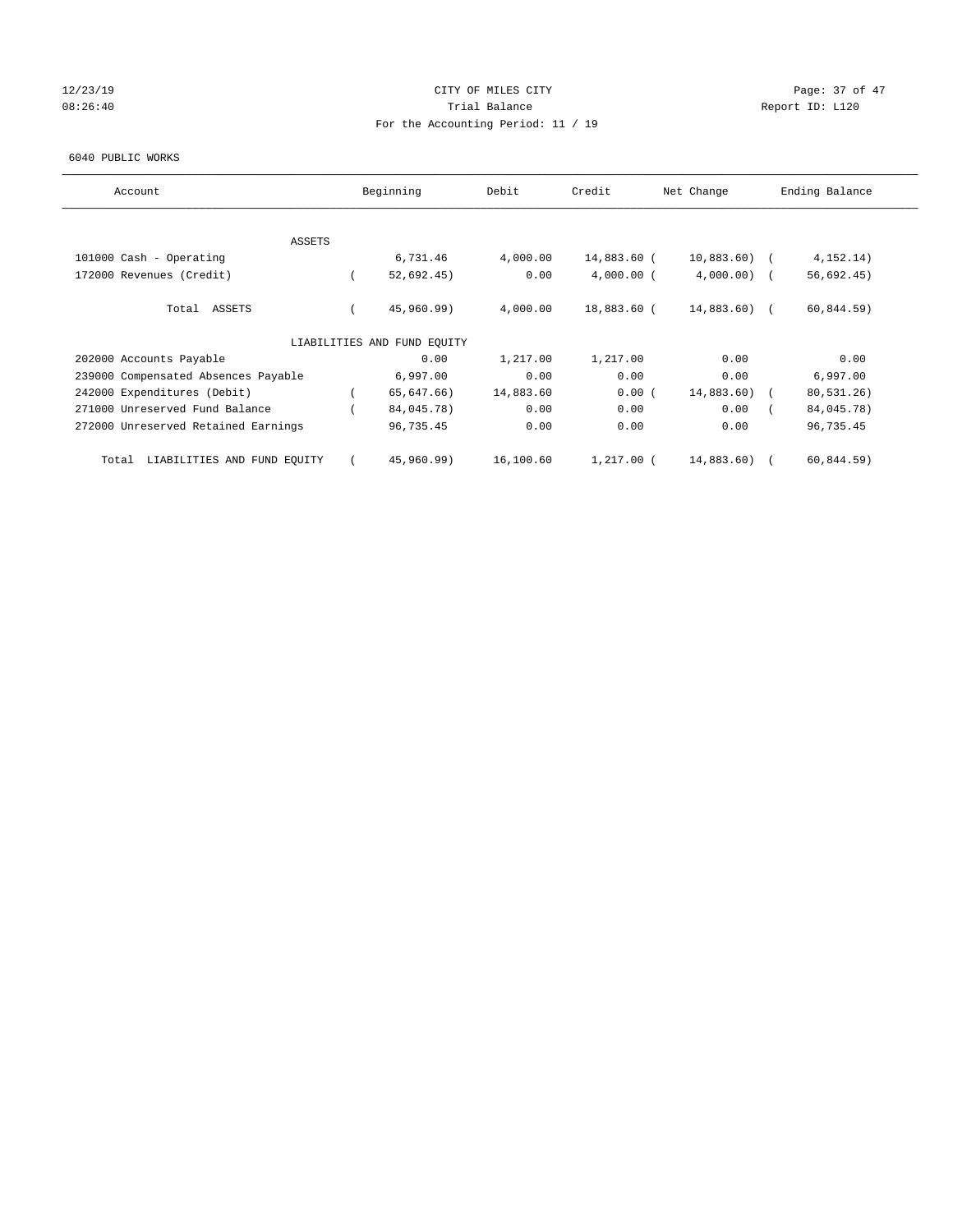## 12/23/19 Page: 38 of 47 08:26:40 Trial Balance Report ID: L120 For the Accounting Period: 11 / 19

# 7370 TBID

| Account                              | Beginning                   | Debit             | Credit    | Net Change | Ending Balance |
|--------------------------------------|-----------------------------|-------------------|-----------|------------|----------------|
|                                      |                             |                   |           |            |                |
|                                      | ASSETS                      |                   |           |            |                |
| 101000 Cash - Operating              |                             | 0.00<br>10,364.00 | 10,364.00 | 0.00       | 0.00           |
| Total ASSETS                         |                             | 10,364.00<br>0.00 | 10,364.00 | 0.00       | 0.00           |
|                                      | LIABILITIES AND FUND EQUITY |                   |           |            |                |
| 202000 Accounts Payable              |                             | 0.00<br>10,364.00 | 10,364.00 | 0.00       | 0.00           |
| 212500 Due to Others                 |                             | 0.00<br>10,364.00 | 10,364.00 | 0.00       | 0.00           |
|                                      |                             |                   |           |            |                |
| LIABILITIES AND FUND EQUITY<br>Total |                             | 20,728.00<br>0.00 | 20,728.00 | 0.00       | 0.00           |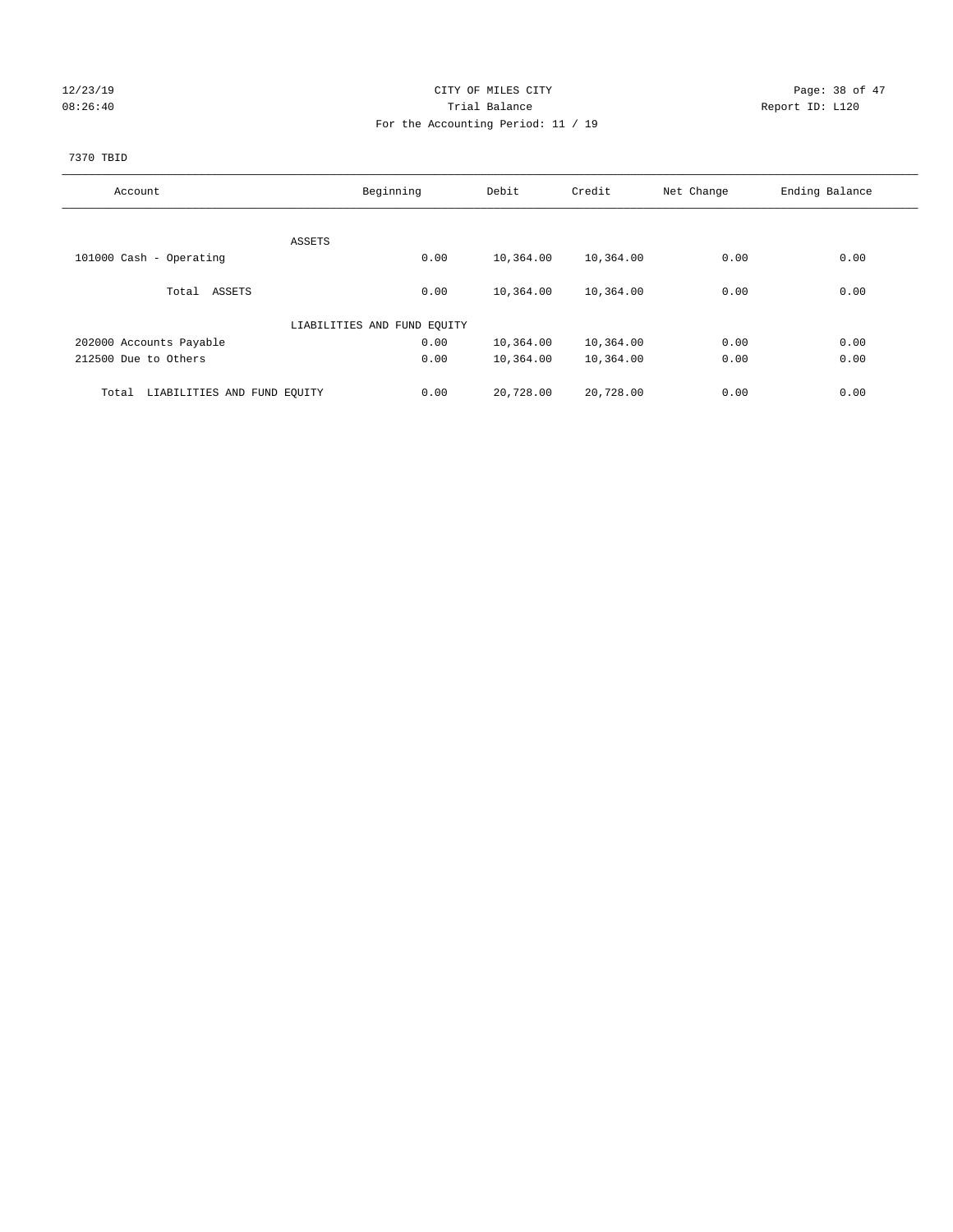## 12/23/19 **Page: 39 of 47** CITY OF MILES CITY **Page: 39 of 47** 08:26:40 Trial Balance Report ID: L120 For the Accounting Period: 11 / 19

7458 Court Technology Surcharge

| Account                                   |                             | Beginning | Debit  | Credit | Net Change | Ending Balance |
|-------------------------------------------|-----------------------------|-----------|--------|--------|------------|----------------|
|                                           |                             |           |        |        |            |                |
|                                           | <b>ASSETS</b>               |           |        |        |            |                |
| 101000 Cash - Operating                   |                             | 505.00    | 490.95 | 0.00   | 490.95     | 995.95         |
| ASSETS<br>Total                           |                             | 505.00    | 490.95 | 0.00   | 490.95     | 995.95         |
|                                           | LIABILITIES AND FUND EQUITY |           |        |        |            |                |
| 212000 Due to Government                  |                             | 395.00)   | 0.00   | 0.00   | 0.00       | 395.00)        |
| 212200 Due to Federal, Soc Sec & Medicare |                             | 900.00    | 0.00   | 490.95 | 490.95     | 1,390.95       |
| LIABILITIES AND FUND EQUITY<br>Total      |                             | 505.00    | 0.00   | 490.95 | 490.95     | 995.95         |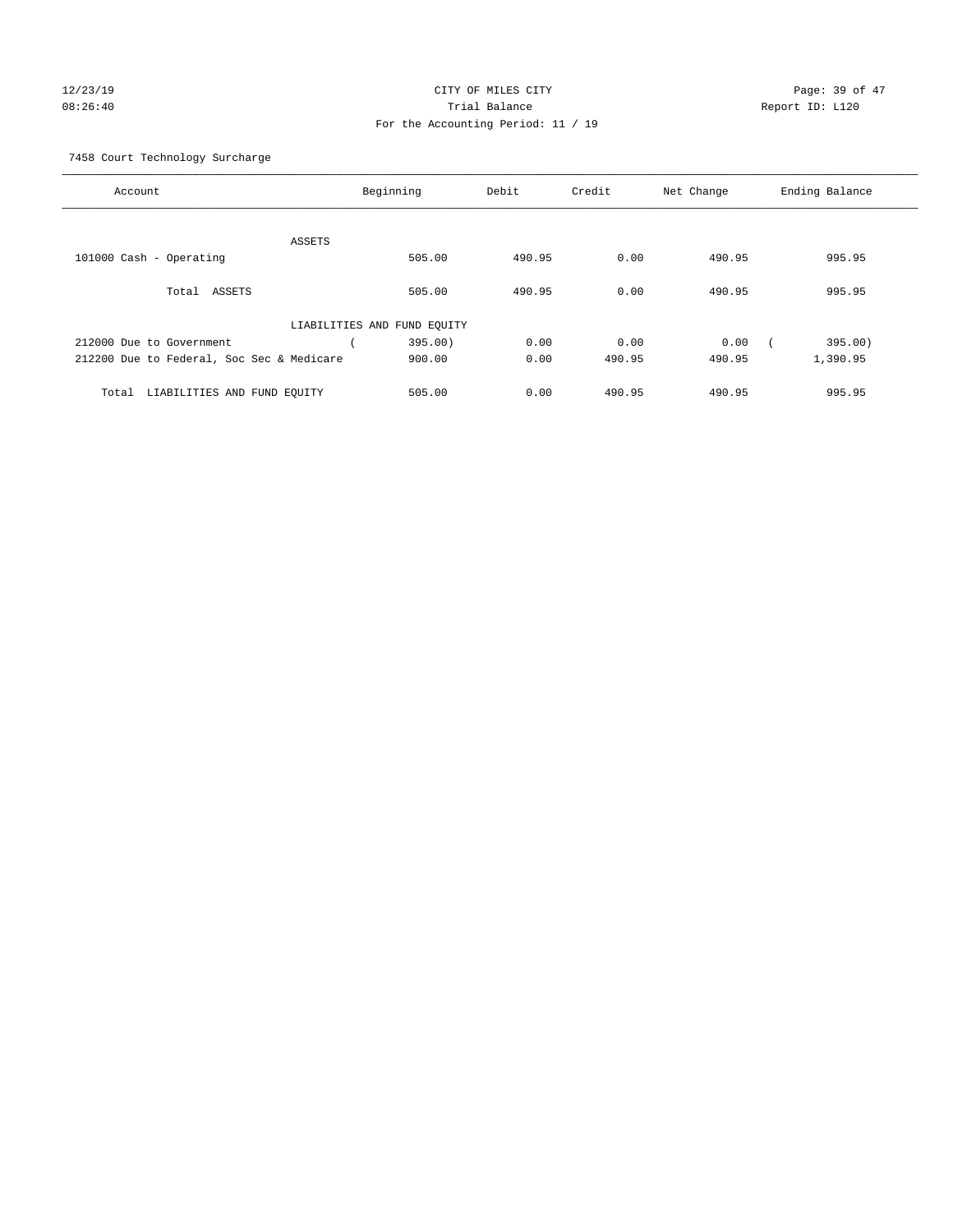# 12/23/19 **Page: 40 of 47** CITY OF MILES CITY **Page: 40 of 47** 08:26:40 Trial Balance Report ID: L120 For the Accounting Period: 11 / 19

7467 Law Enforcement Academy Surcharge

| Account                                   | Beginning                   | Debit | Credit | Net Change | Ending Balance |
|-------------------------------------------|-----------------------------|-------|--------|------------|----------------|
| ASSETS                                    |                             |       |        |            |                |
| 101000 Cash - Operating                   | 958.62                      | 0.00  | 0.00   | 0.00       | 958.62         |
| Total ASSETS                              | 958.62                      | 0.00  | 0.00   | 0.00       | 958.62         |
|                                           | LIABILITIES AND FUND EQUITY |       |        |            |                |
| 212200 Due to Federal, Soc Sec & Medicare | 958.62                      | 0.00  | 0.00   | 0.00       | 958.62         |
| LIABILITIES AND FUND EQUITY<br>Total      | 958.62                      | 0.00  | 0.00   | 0.00       | 958.62         |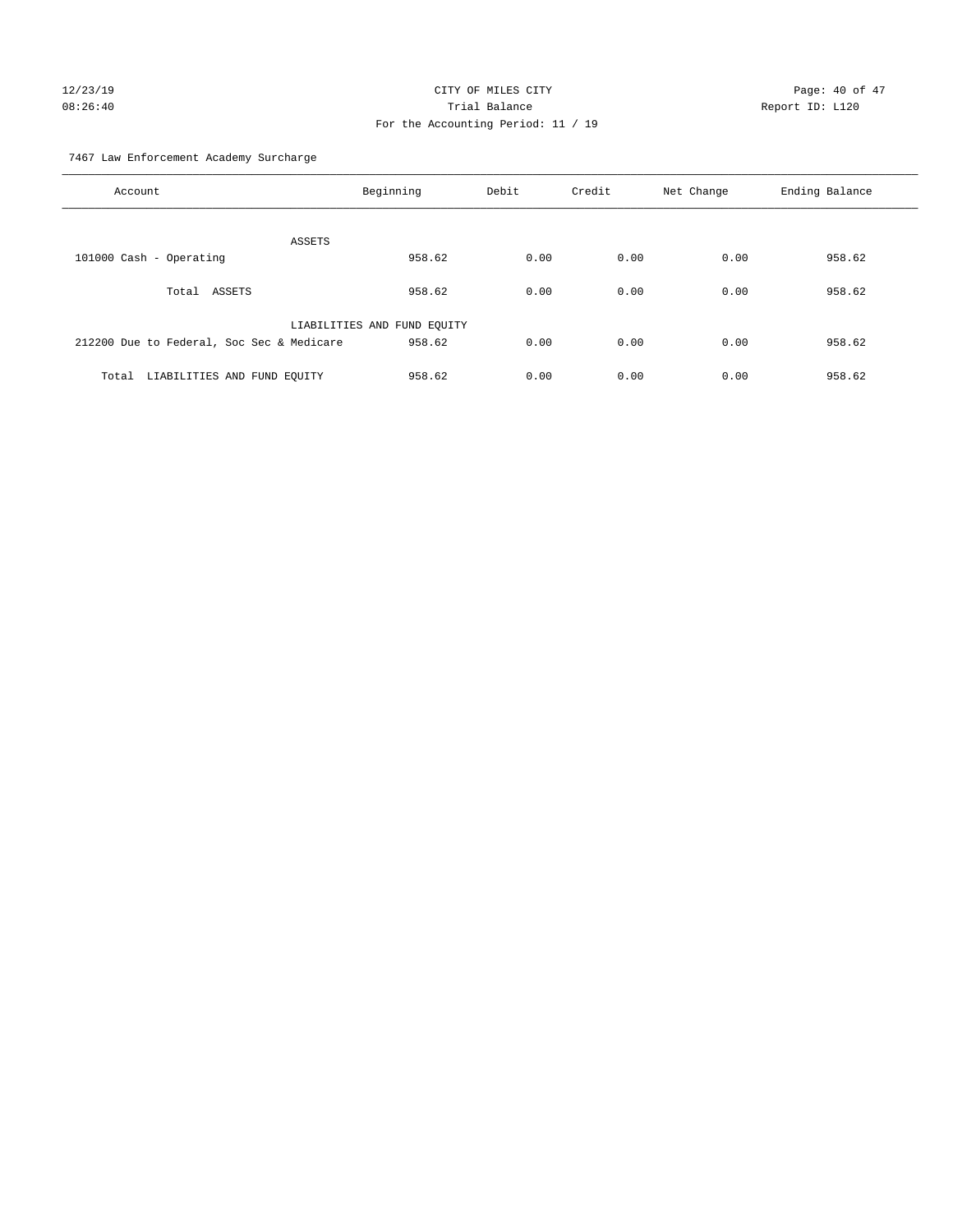## 7471 CIVIL LEGAL ASSIST/VICTIM DOM VIOLENCE PROG

| Account                              | Beginning                   | Debit  | Credit | Net Change | Ending Balance |
|--------------------------------------|-----------------------------|--------|--------|------------|----------------|
|                                      |                             |        |        |            |                |
|                                      | ASSETS                      |        |        |            |                |
| 101000 Cash - Operating              | 2,070.48                    | 973.56 | 0.00   | 973.56     | 3,044.04       |
| Total ASSETS                         | 2,070.48                    | 973.56 | 0.00   | 973.56     | 3,044.04       |
|                                      | LIABILITIES AND FUND EQUITY |        |        |            |                |
| 212500 Due to Others                 | 2,070.48                    | 0.00   | 973.56 | 973.56     | 3,044.04       |
| LIABILITIES AND FUND EQUITY<br>Total | 2,070.48                    | 0.00   | 973.56 | 973.56     | 3,044.04       |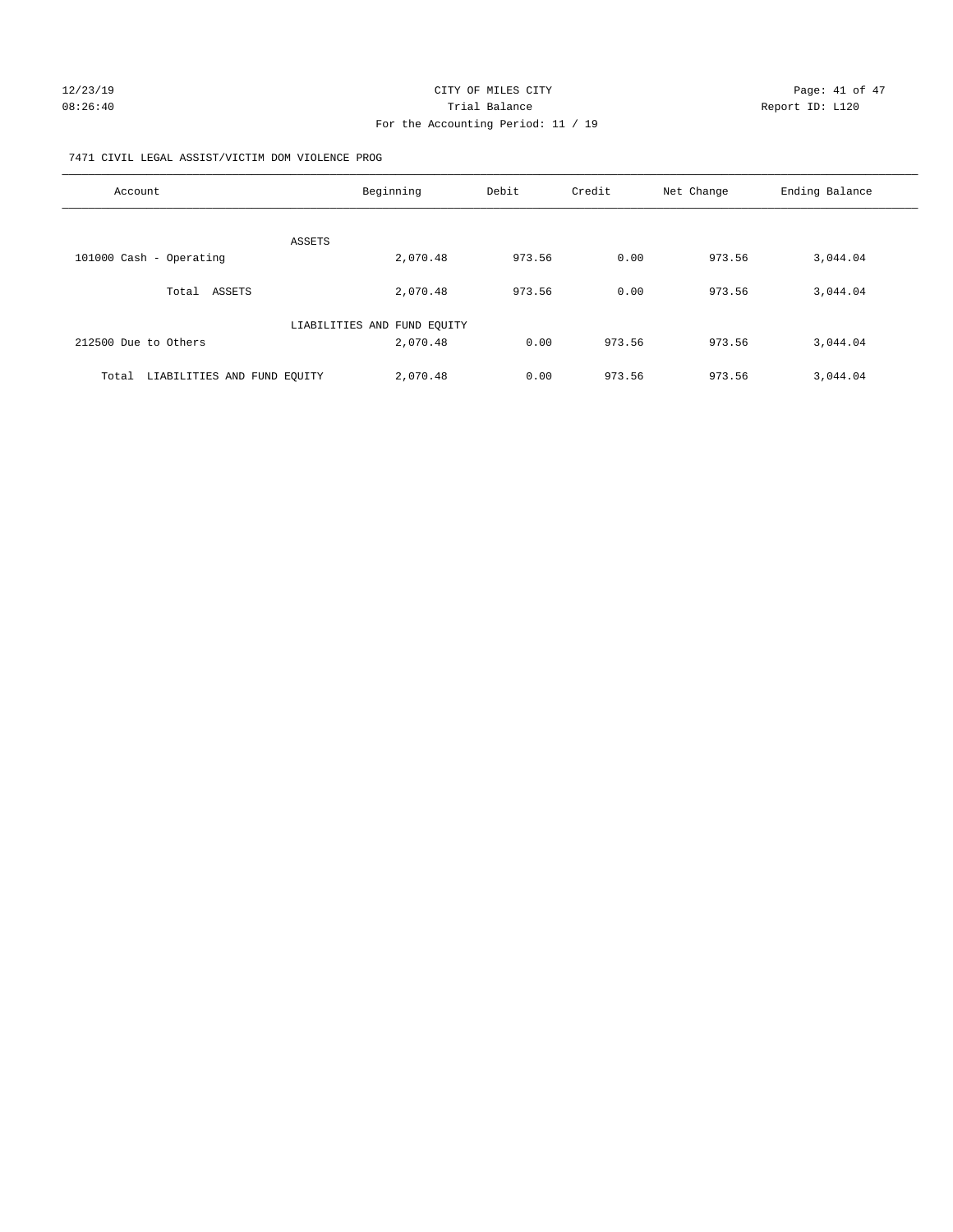## 12/23/19 Page: 42 of 47 08:26:40 Report ID: L120 For the Accounting Period: 11 / 19

7910 PAYROLL FUND

| Account                                   | Beginning                   | Debit      | Credit      | Net Change | Ending Balance |
|-------------------------------------------|-----------------------------|------------|-------------|------------|----------------|
|                                           |                             |            |             |            |                |
| <b>ASSETS</b><br>101000 Cash - Operating  | 104,792.05                  | 522,394.80 | 504,703.09  | 17,691.71  | 122,483.76     |
| Total ASSETS                              | 104,792.05                  | 522,394.80 | 504,703.09  | 17,691.71  | 122,483.76     |
|                                           | LIABILITIES AND FUND EQUITY |            |             |            |                |
| 201000 Warrants Payable                   | 87,620.47                   | 94,398.22  | 93,565.31 ( | 832.91)    | 86,787.56      |
| 212200 Due to Federal, Soc Sec & Medicare | 0.00                        | 66,563.52  | 66,563.52   | 0.00       | 0.00           |
| 212202 Due to State Unemployment          | 534.96                      | 0.00       | 560.49      | 560.49     | 1,095.45       |
| 212203 Due to Worker's Compensation       | 16,719.41                   | 0.00       | 17,405.87   | 17,405.87  | 34, 125. 28    |
| 212204 Due to State Income Tax            | 0.00                        | 16,072.00  | 16,072.00   | 0.00       | 0.00           |
| 212205 Due to MPORS-GABA                  | 0.00                        | 13,894.43  | 13,894.43   | 0.00       | 0.00           |
| 212207 Due to AFLAC, AFLAC PRETAX         | 0.00                        | 820.58     | 820.59      | 0.01       | 0.01           |
| 212208 Due to Health Ins, Dental, Vision  | 36.20                       | 74,457.70  | 74,457.70   | 0.00       | 36.20          |
| 212209 Due to PERS Retirement             | 2.72                        | 35,979.63  | 36,051.04   | 71.41      | 74.13          |
| 212210 Due to FURS-GABA Retirement        | 121.71)                     | 17,612.73  | 18,099.57   | 486.84     | 365.13         |
| 212212 Due to City of Miles City          | 0.00                        | 723.00     | 723.00      | 0.00       | 0.00           |
| Total LIABILITIES AND FUND EQUITY         | 104,792.05                  | 320,521.81 | 338, 213.52 | 17,691.71  | 122,483.76     |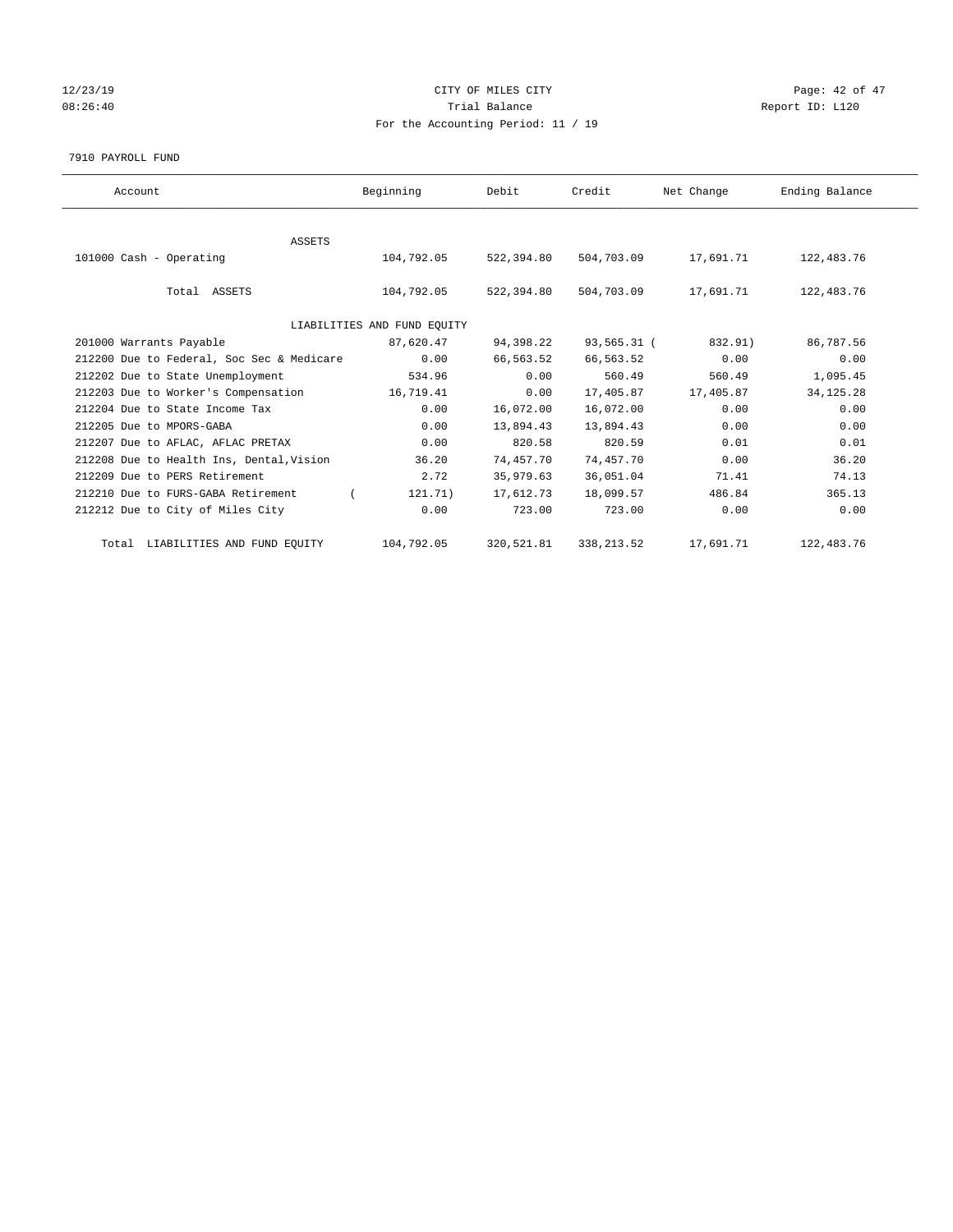| 12/23/19  |  |
|-----------|--|
| 0.8:26:40 |  |

## CITY OF MILES CITY CONTROL CONTROL CITY CHARGE PAGE: 43 of 47 08:26:40 <br>Trial Balance Report ID: L120 For the Accounting Period: 11 / 19

## 7930 CLAIMS FUND

| Account                              | Beginning                   | Debit      | Credit       | Net Change  | Ending Balance |
|--------------------------------------|-----------------------------|------------|--------------|-------------|----------------|
| ASSETS                               |                             |            |              |             |                |
| 101000 Cash - Operating              | 852,010.67                  | 791,153.18 | 904,068.96 ( | 112,915.78) | 739,094.89     |
| ASSETS<br>Total                      | 852,010.67                  | 791,153.18 | 904,068.96 ( | 112,915.78) | 739,094.89     |
|                                      | LIABILITIES AND FUND EQUITY |            |              |             |                |
| 201000 Warrants Payable              | 852,010.67                  | 904,068.96 | 791,153.18 ( | 112,915.78) | 739,094.89     |
| LIABILITIES AND FUND EQUITY<br>Total | 852,010.67                  | 904,068.96 | 791,153.18 ( | 112,915.78) | 739,094.89     |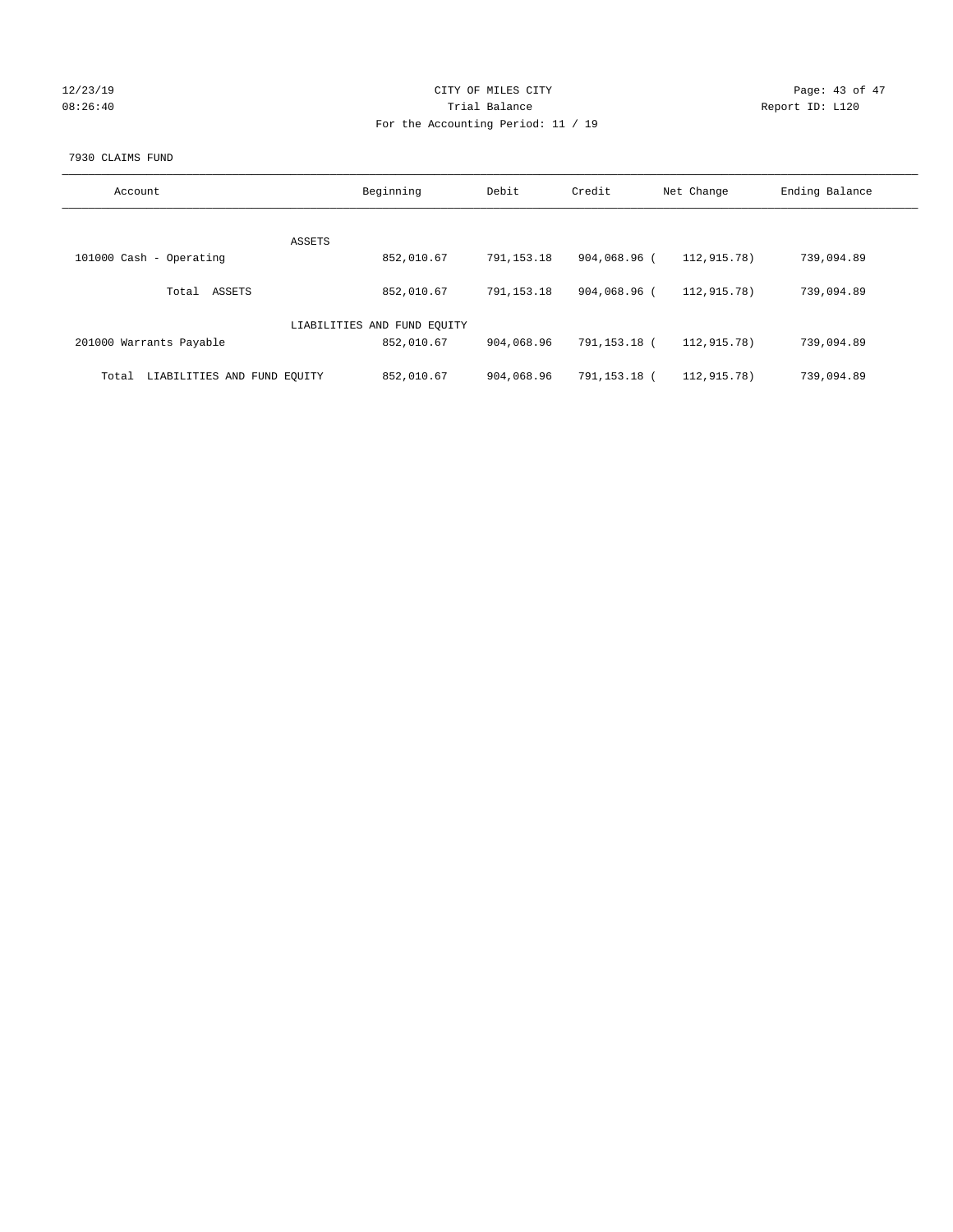# 12/23/19 Page: 44 of 47 08:26:40 Trial Balance Report ID: L120 For the Accounting Period: 11 / 19

7980 CUSTER CO WATER & SEWER DISTRICT

| Account                                 | Beginning                   | Debit      | Credit     | Net Change | Ending Balance |
|-----------------------------------------|-----------------------------|------------|------------|------------|----------------|
|                                         |                             |            |            |            |                |
| ASSETS                                  |                             |            |            |            |                |
| 101000 Cash - Operating                 | 0.00                        | 13,295.30  | 13,295.30  | 0.00       | 0.00           |
| 122000 Accounts Receivable              | 15,237.39                   | 13,984.63  | 13,295.30  | 689.33     | 15,926.72      |
| Total ASSETS                            | 15,237.39                   | 27, 279.93 | 26,590.60  | 689.33     | 15,926.72      |
|                                         | LIABILITIES AND FUND EQUITY |            |            |            |                |
| 202000 Accounts Payable                 | 0.00                        | 13,295.30  | 13,295.30  | 0.00       | 0.00           |
| 211020 Due to Custer Water & Sewer Dist | 15,237.39                   | 13,295.30  | 13,984.63  | 689.33     | 15,926.72      |
| LIABILITIES AND FUND EQUITY<br>Total    | 15,237.39                   | 26,590.60  | 27, 279.93 | 689.33     | 15,926.72      |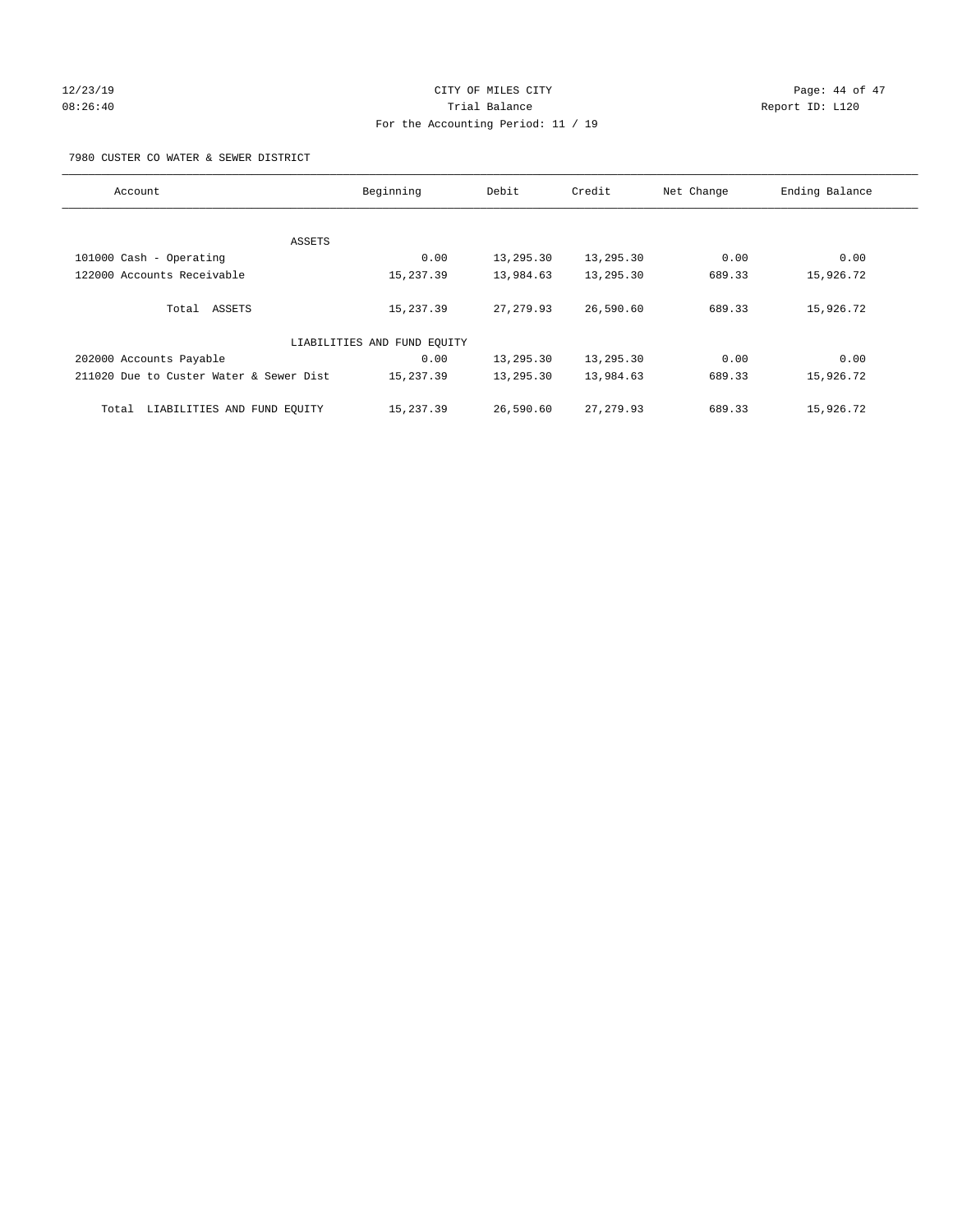## 12/23/19 Page: 45 of 47 08:26:40 Trial Balance Report ID: L120 For the Accounting Period: 11 / 19

7981 Interest Clearing

| Account                              | Beginning                   | Debit     | Credit    | Net Change | Ending Balance |
|--------------------------------------|-----------------------------|-----------|-----------|------------|----------------|
|                                      | ASSETS                      |           |           |            |                |
| 101000 Cash - Operating              | 72,001.12                   | 16,646.23 | 0.00      | 16,646.23  | 88,647.35      |
| Total ASSETS                         | 72,001.12                   | 16,646.23 | 0.00      | 16,646.23  | 88,647.35      |
|                                      | LIABILITIES AND FUND EQUITY |           |           |            |                |
| 212500 Due to Others                 | 72,001.12                   | 0.00      | 16,646.23 | 16,646.23  | 88,647.35      |
| LIABILITIES AND FUND EQUITY<br>Total | 72,001.12                   | 0.00      | 16,646.23 | 16,646.23  | 88,647.35      |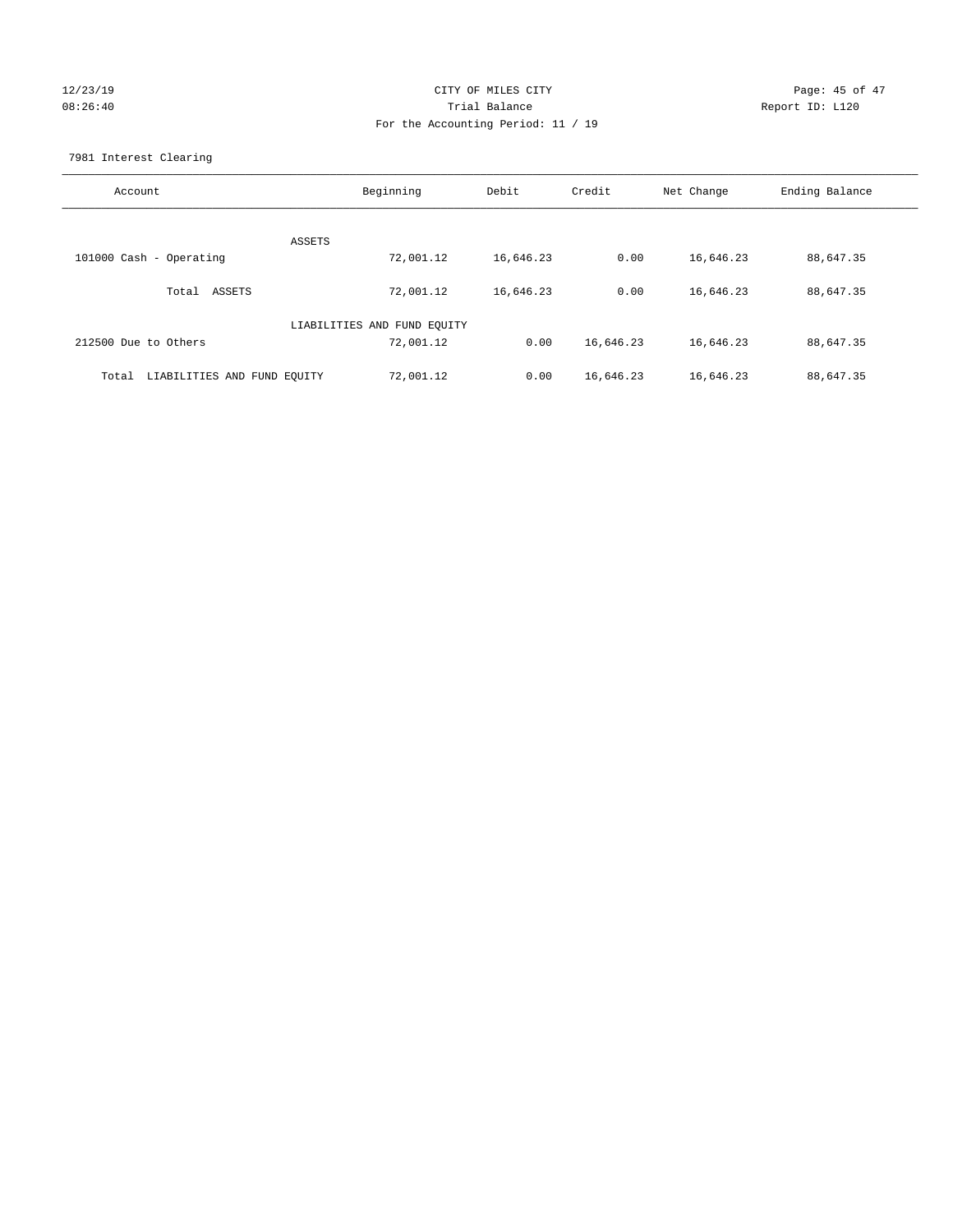# 12/23/19 Page: 46 of 47 08:26:40 Report ID: L120 For the Accounting Period: 11 / 19

## 9000 GENERAL FIXED ASSETS GROUP OF ACCOUNTS FUND

| Account                                                    | Beginning                   | Debit | Credit | Net Change | Ending Balance  |
|------------------------------------------------------------|-----------------------------|-------|--------|------------|-----------------|
| ASSETS                                                     |                             |       |        |            |                 |
| 181000 Land                                                | 526,599.00                  | 0.00  | 0.00   | 0.00       | 526,599.00      |
| 182000 Buildings                                           | 1,986,836.00                | 0.00  | 0.00   | 0.00       | 1,986,836.00    |
| 182100 Allowance for Depr - Buildings (Cre(                | 684,991.00)                 | 0.00  | 0.00   | 0.00       | 684,991.00)     |
| 186000 Machinery and Equipment                             | 3,038,732.00                | 0.00  | 0.00   | 0.00       | 3,038,732.00    |
| 186100 Allowance for Depr - Machinery & Eq(                | 1,463,750.00)               | 0.00  | 0.00   | 0.00       | 1,463,750.00)   |
| 187000 Infrastructure                                      | 33,670,108.00               | 0.00  | 0.00   | 0.00       | 33,670,108.00   |
| 187100 Allowance For Depreciation - Infras( 16,321,771.00) |                             | 0.00  | 0.00   | 0.00       | 16,321,771.00)  |
| Total ASSETS                                               | 20,751,763.00               | 0.00  | 0.00   | 0.00       | 20, 751, 763.00 |
|                                                            | LIABILITIES AND FUND EQUITY |       |        |            |                 |
| 280000 INVESTMENT IN GENERAL FIXED ASSETS                  | 20,751,763.00               | 0.00  | 0.00   | 0.00       | 20, 751, 763.00 |
| LIABILITIES AND FUND EQUITY<br>Total                       | 20,751,763.00               | 0.00  | 0.00   | 0.00       | 20, 751, 763.00 |